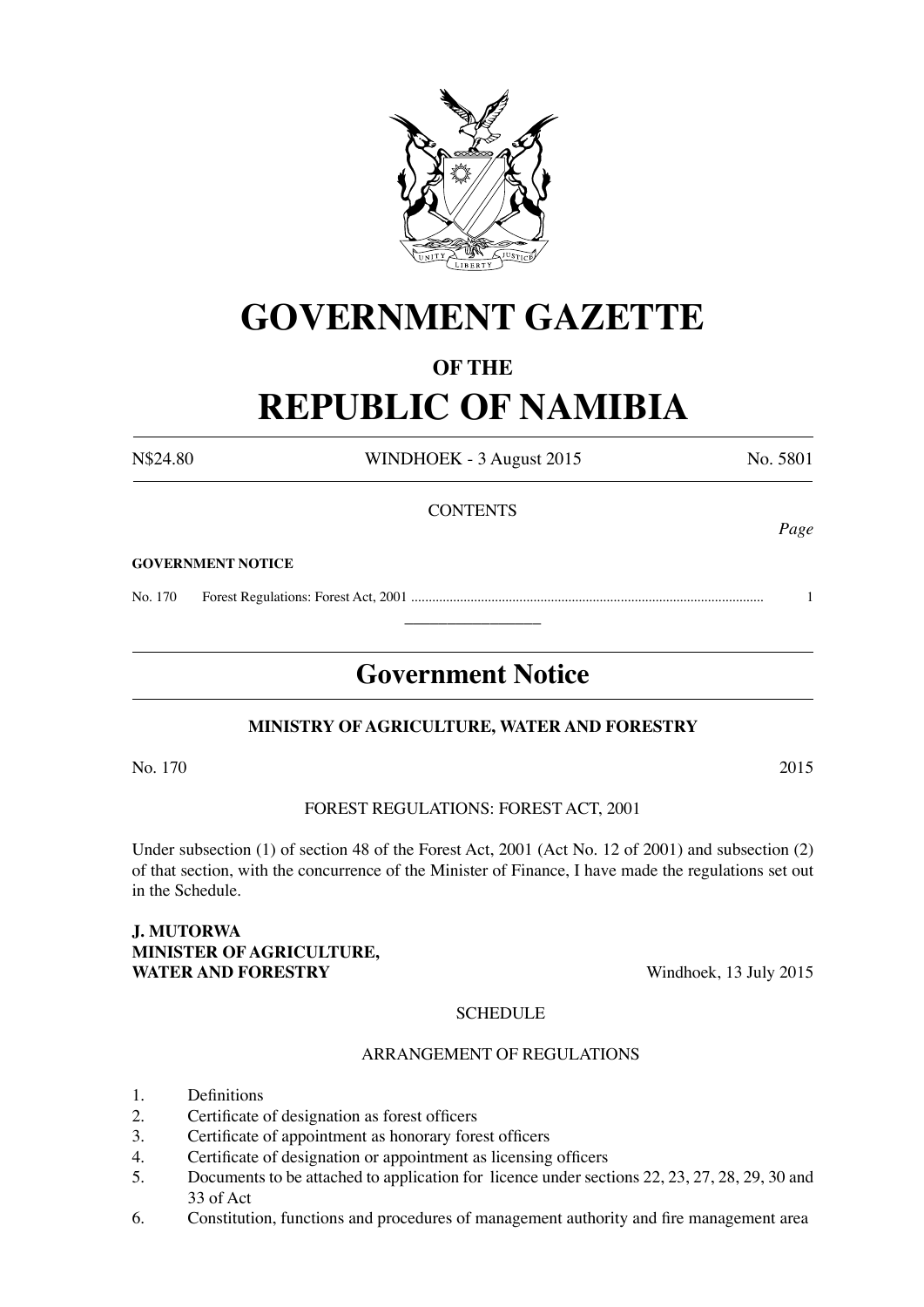- 7. Requirements for marking of forest produce
- 8. Measures to be taken for forest protection, prevention of fires and protection of soil and water resources
- 9. Recording and reporting of information on use of forest and forest produce
- 10. Access to state forest reserves and activities which may be undertaken in state forest reserves
- 11. Certification of forest produce and conditions of production and harvesting
- 12. Harvesting, transportation, processing, sale, importation, transit and exportation of forest produce and issuing of permits, licences and other documents required for those activities
- 13. Plants or species of any plant declared to be protected plants
- 14. Identification document and apparel of authorised officers
- 15. Places where animals can be detained and manner in which animals can be seized and detained
- 16. Costs payable under section 44(3) for seizing and detaining animals
- 17. Fees for application made in terms of section 27, 28, 29, 30 or 33 and other fees payable under Act
- 18. Establishment of State forest reserves, regional forest reserves and forest management areas and protected areas
- 19. Establishment of community forest
- 20. Offences and penalties<br>21. Appeal to Minister
- Appeal to Minister
	- ANNEXURE 1

### **Forms**

- 1. (A) Certificate of Designation as Forest Officer<br>(B) Certificate of Appointment as Honorary For
	- Certificate of Appointment as Honorary Forest Officer
- 2. Certificate of Appointment as Licensing Officer<br>3. Application for Declaration as State Forest Reser
- Application for Declaration as State Forest Reserve/Regional Forest Reserve/Forest Management Area/Protected Area
- 4. Application for Declaration as Community Forest<br>5. Community Forest Agreement
- 5. Community Forest Agreement
- 6. Certificate of Declaration as Community Forest<br>7. Application for Bush Control Licence
- Application for Bush Control Licence Licence Conditions for Bush Control Licence Licence Conditions for Charcoal Production Licence
- 8. Forest Licence for Farming with Honey Producing Organisms
- 9. Forest Licence for Harvesting and Permit for Transporting Honey and Honey Producing Organisms
	- Licence Conditions for Keeping Honey Producing Organisms
- 10. Application for Licence for Forest Produce
- 11. Forest Resource Inspection Report
- 12. Forest Licence for Harvesting
- 13. Forest Permit for Transporting
- 14. Forest Permit for Exporting
- 15. Forest Permit for Importing
- 16. Forest Permit for Transit
- 17. Forest Permit for Marketing Licence/Permit Conditions – Harvesting, Transport and Marketing Permit Conditions – Export Permit Conditions – Import Permit Conditions – Transit
- 18. Certificate of Impounded Animals Trespassing in Classified Forest
- 19. Appeal to Minister
- 20. Report Back Summary of Forest Produce Used
- 21. Report Back Summary of Activities Executed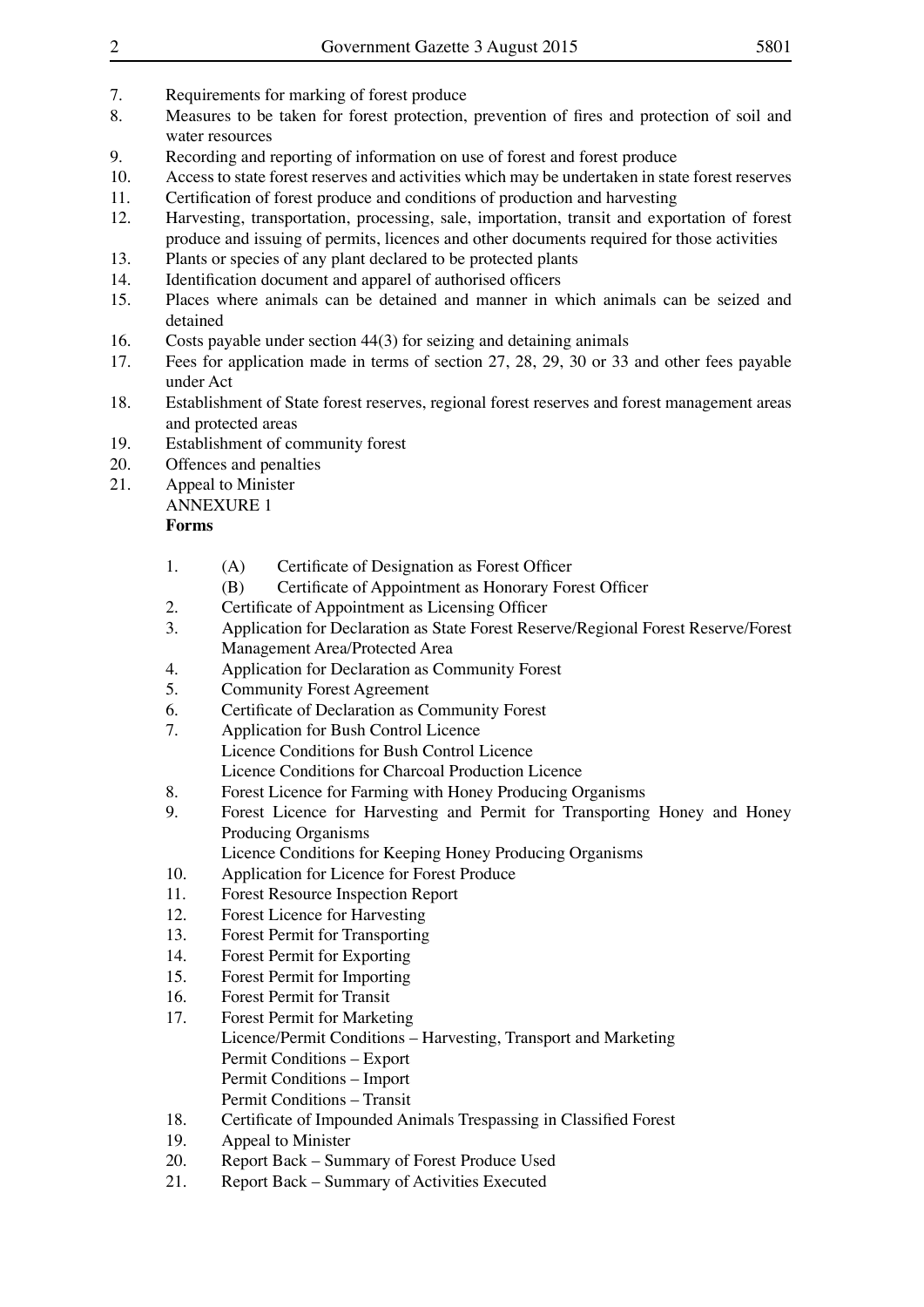ANNEXURE 2 Protected Plant Species ANNEXURE 3 Fees for Forest Produce

### **Definitions**

**1.** In these regulations a word or expression to which a meaning has been assigned in the Act has that meaning, and unless the context otherwise indicates -

"Directorate" means the Directorate that administers forestry;

"fire cutlines" means a strip of width 10 meters or more constructed for the prevention of fire spreading when forests or portions thereof are burnt;

"management plans" means an agreement between the Minister and a management body which contains all operational work and administration of a community forest; and

"rehabilitation agreement" means an agreement contemplated in regulation 8(14).

### **Certificates of designation as forest officers**

**2.** The Minister must issue to a person designated as forest officer under section 7 of the Act with a certificate of designation in the form of Form  $1(A)$  as set out in Annexure 1 that must be shown to any interested person on demand.

### **Certificates of appointment as honorary forest officers**

**3.** The Minister must issue to a person appointed as honorary forest officer under section 8 of the Act with a certificate of appointment in the form of Form 1(B) as set out in Annexure 1 that must be shown to any interested person on demand.

### **Certificates of designation or appointment as licensing officers**

**4.** The Minister must issue to a person designated or appointed as licensing officer under section 9(1) or (2) of the Act with a certificate of designation or appointment in the form of Form 2 as set out in Annexure 1 that must be shown to any interested person on demand.

### **Documents to be attached to application for licence under sections 22, 23, 27, 28, 29, 30 and 33 of Act**

**5.** (1) Subject to sections 22, 23, 27, 28, 29, 30 and 33 of the Act, applications are made on Forms 7 and 10 set out in Annexure 1 and are submitted with -

- (a) written permission from the land owner where forest produce is to be vested by a person other than the owner;
- (b) permission letter from the Traditional Authority where forest produce is to be harvested on communal land other than classified forest areas;
- (c) written permission from the chairperson of a conservancy where forest produce is to be harvested from the farm that is part of a Conservancy; and
- (d) proof of ownership of the farm if the applicant is a farm owner.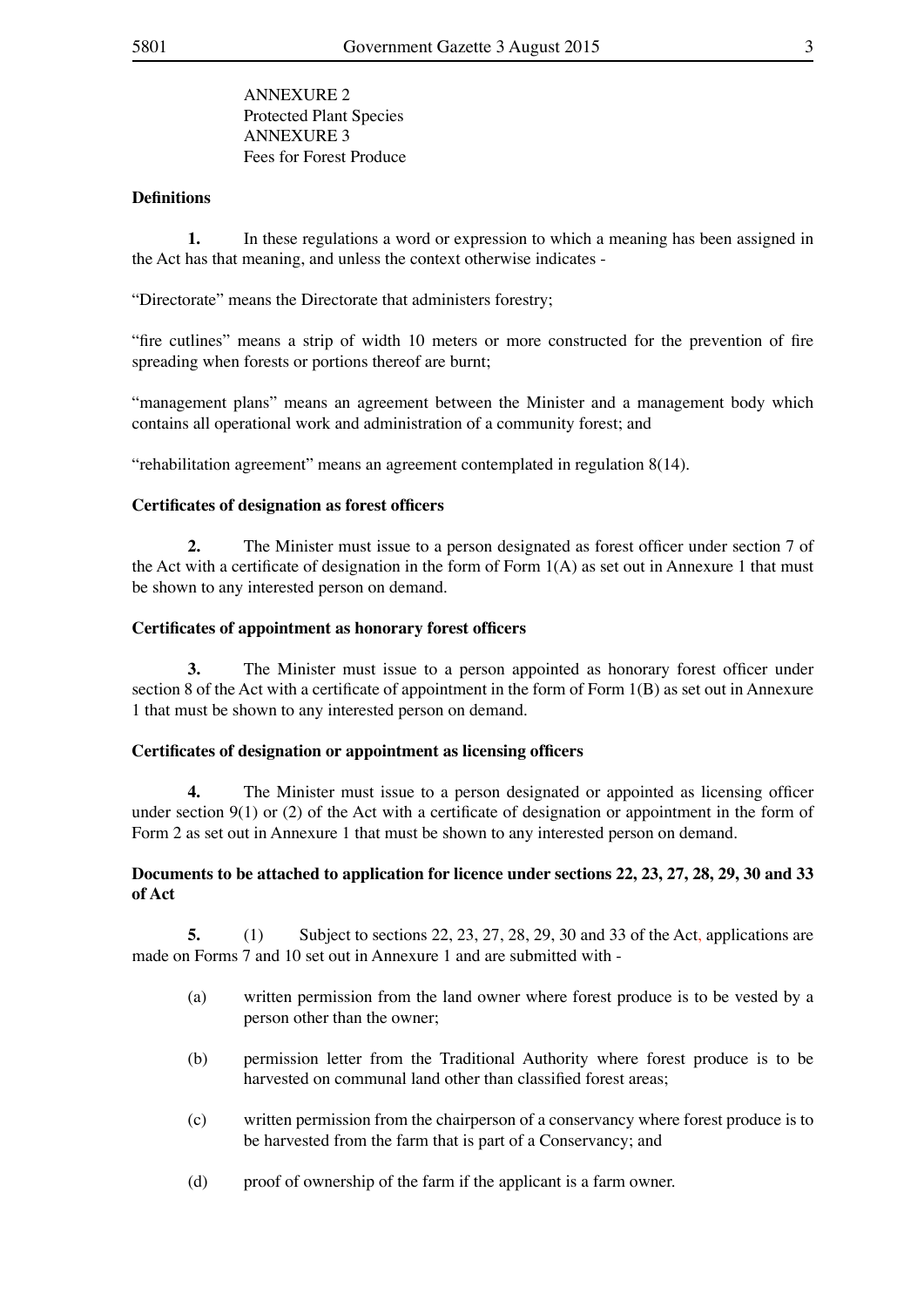(2) All applicants must submit certified copies of any one of the following identification documents such as -

(a) an identity document;

(b) an Electoral Commission of Namibia voter card;

(c) a passport; or

(d) a driving licence.

(3) The forest officer must carry out a forest resource inspection after the application for licence has been received and compile a forest resource inspection report in a form of Form 11 as set out in Annexure 1.

### **Constitution, functions and procedures of management authority and fire management area**

**6.** (1) The management authority of a community forest consists of not more than 20 members, including -

- (a) a chairperson;
- (b) a deputy-chairperson;
- (c) a treasurer;
- (d) a deputy-treasurer;
- (e) a secretary;
- (f) a deputy-secretary; and
- (g) an advisor,

as members of the executive committee.

- (2) A person to be elected as a member of the management authority must -
- (a) be at least 18 years of age; and
- (b) have any customary land rights in respect of such community.

(3) In addition to the general requirements referred to in subregulation (2), candidates for the treasurer, secretary, deputy-treasurer and deputy-secretary must have a minimum qualification of a passed symbol for grade 8 and be able to read and write in English.

(4) A term of office of the elected members of the management authority is three years and a member may be re-elected after the expiry of that term.

(5) A person may not, for purposes of subregulation (1), be appointed to or removed from office unless specifically provided for as set out in the management plans.

(6) The responsibilities and powers of a community forest committee are as provided for in the existing documents of a community forest such as the management plan and other agreements between the Minister and the respective management body.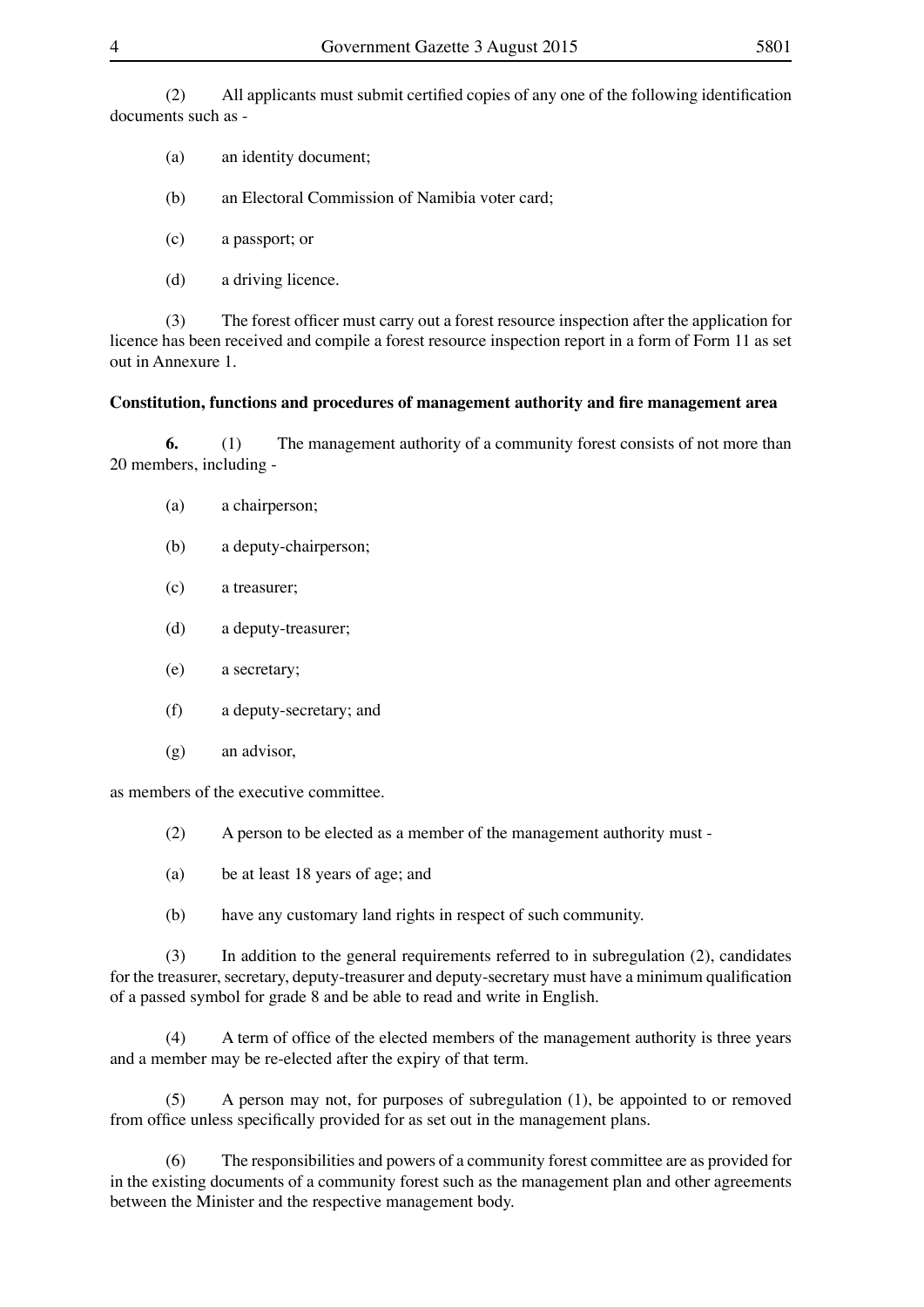- (7) The functions of management authority of a community forest are -
- (a) to manage the community forest according to the management plans;
- (b) to develop a constitution of the authority with the consent of the Director which must include -
	- (i) a preamble;
	- (ii) the name and address of the community forest or fire management area;
	- (iii) the structure of fire management committee;
	- (iv) the goals and objectives;
	- (v) the operating principles;
	- (vi) the membership and beneficiaries;
	- (vii) the rights and obligations of general members;
	- (viii) holding of meetings of committees, subunits and general meetings;
	- (ix) financial management;
	- $(x)$  liability for fire damage;
	- (xi) property;
	- (xii) dispute resolution;
	- (xiii) dissolution of the fire management body;
	- (xiv) amendment of constitution; and
	- (xv) adoption of constitution; and
- (c) to establish a fire crew team for the fire management area.

### **Requirements for marking of forest produce**

**7.** (1) Timbers derived from indigenous species, imported or harvested locally, must have a mark affixed to it.

(2) The mark to be affixed on timber derived from indigenous species under subsection (1) is a triangle shaped metal marking hammer with dimensions 25mm x 25mm x 25mm and contains the following information -

- (a) top part: office identification number with a letter size of 5mm x 5mm;
- (b) middle part: abbreviation of the forestry region, two letters with a letter size of 5mm x 5mm; and
- (c) lower part: the abbreviation "NAM" with a letter size of 5mm x 5mm.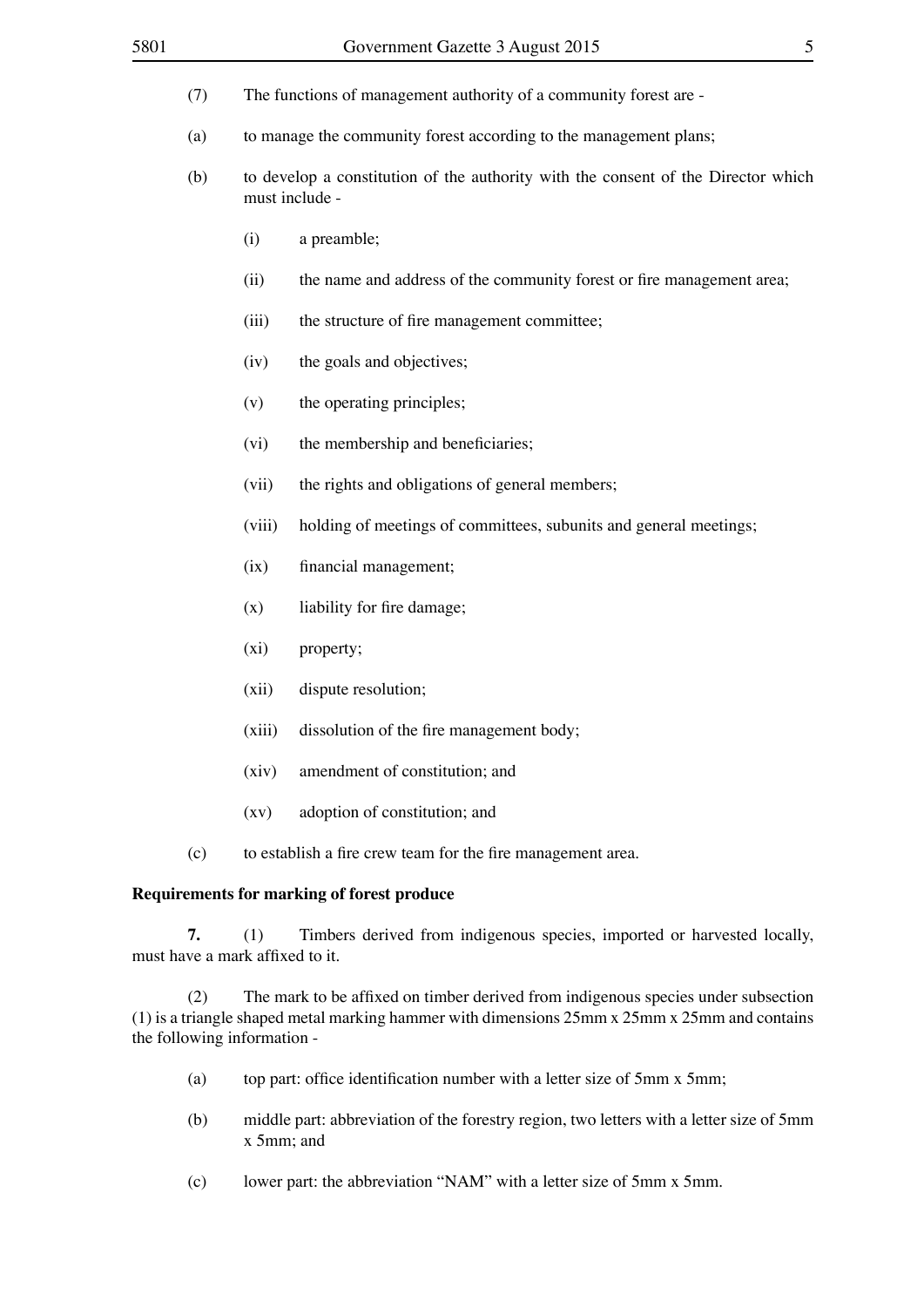### **Measures to be taken for forest protection, prevention of fires and protection of soil and water resources**

8. (1) A person involved in fire cutline construction must take measures for forest protection, prevention of fires and protection of soil and water resources and in so doing, be trained by an authorised forest officer.

(2) During the construction of fire cutlines, no fire is used.

(3) Fire cutlines have a minimum width of 15meters.

(4) Fire cutlines is constructed within or surrounding a fire hazardous area.

(5) A fire cutline has to be connected to a natural or mandate barrier with minimum width of 15 metres.

(6) Fire cutlines are constructed right after the end of the rainy season.

(7) An area of at least 15 meters around a burning kiln should be cleared of any flammable materials with the exception of trees during the production of charcoal.

 $(8)$  A person engaged in the production of charcoal must ensure that -

- (a) fire fighting equipment are on site; and
- (b) where kilns are lit there is constant supervision by an authorised officer or any other person so delegated.

(9) A person who causes a fire to spread and causes damage to any property or forest resources must pay compensation to a person who suffers damage as a result of that fire.

(10) A member of the committee dealing with fire management or an authorised officer may require any person to assist in controlling or extinguishing of a fire which is likely to cause damage to properties, lives and any natural resource.

(11) A person who applies for the controlled burning for the purpose of bush control or the removal of old overgrown grass must inform all neighbours in writing and obtain written approval from the neighbours 24 days before the burning is done.

 $(12)$  A person in charge of a controlled burning as contemplated in subregulation  $(11)$ must -

- (a) light the fire only after a cutline of at least three metres surrounding the intended area to be burnt is constructed;
- (b) the fire is lit from three sides of the area at the same time and is allowed to burn to the centre, while the fourth side serves as an escape route for animals;
- (c) make available on site sufficient fire fighting equipment and labour when the area is to be burnt; and
- (d) ensure that no burning is done when the day temperature is exceeding 25 degrees Celsius or wind exceeding 20 kilometres per hour or in combination thereof during the months of April to July.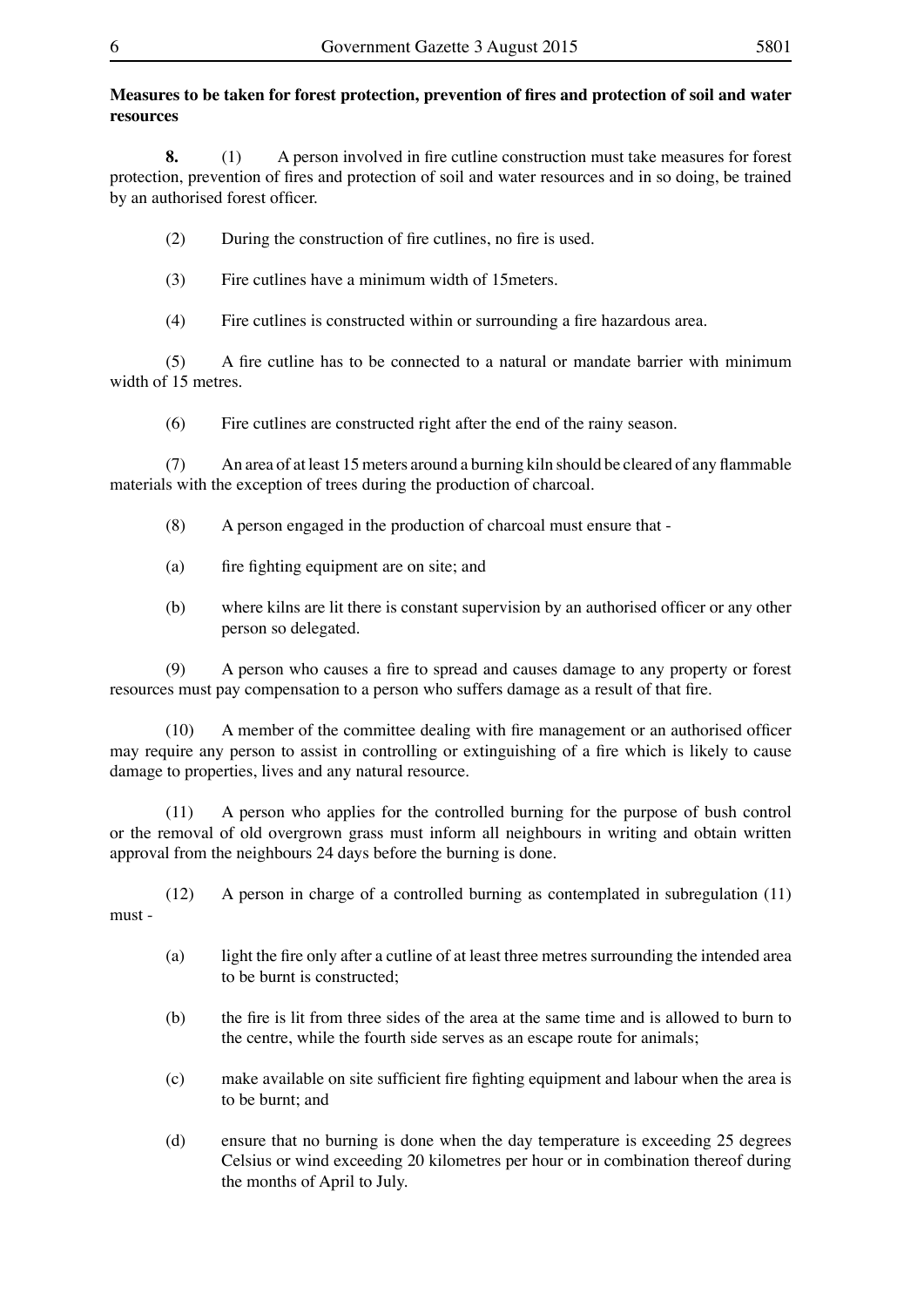(13) A person may not dispose of flammable material near or within a classified forest, protected area, forest management area or fire hazard area.

(14) A person who through any resources utilisation activities may cause damage to any piece of land or vegetation through resources utilisation or any activities that may cause damage to the environment must enter into a rehabilitation agreement, prior to the execution of such activities, with the forestry authority on rehabilitation measures that may be employed - (2) For purposes of clearing by burning, rehabilitating or planting the holder

- (a) during the execution of such activities; or
- (b) immediately after the termination of such activities.

 $(15)$  A rehabilitation agreement referred to in subregulation  $(1)$  must specifying what tree species are to be planted, at what density, the time frame in which the activities must take place, and what mechanisms is to be put in place. **10.** (1) A person with access to state forest reserves may not -

### **Recording and reporting of information on use of forests and forest produce**

**9.** (1) A holder of a licence for the removal of forest produce must report on the species and actual quantity of the forest produce removed when submitting the next licence application or at the end of the financial year in the form of Form 20 of Annexure 1.

(2) For purposes of clearing by burning, rehabilitating or planting the holder of a licence must report on the area cleared by burning, rehabilitated or planted when submitting the next licence application or at the end of the financial year in the form of Form 21 of Annexure 1.

## Access to state forest reserves and activities which may be undertaken in state forest reserves

**10.** (1) A person with access to state forest reserves may not medical plants as well as well as any other activities of similar nature with a state within and affecting a state  $\mathcal{L}$ 

- (a) cultivate in the state forest; and
- (b) introduce alien plant species or any invasive plant into state forest.

(2) Local communities must obtain authorisation to carry out activities in the state forest such as harvesting of timber, collection of firewood, honey, wild fruits and medical plants as well as any other activities of similar nature within and affecting a state forest in the form of Forms 8 to 16 as set out in Annexure 1.

(3) The number of animals may not exceed the carrying capacity of the piece of land allocated for grazing purposes. dependent on the amount of ediple grass or shown of  $\alpha$  piece on a piece of land for a piece of land for a piece of land for a piece of land for a piece of land for a piece of land for a piece of land for a piece of land

(4) The carrying capacity has to be determined every year as it is currently dependant on the amount of edible grass or shrubs available on a piece of land for a specific year.

(5) The carrying capacity has to be determined every year as it is currently dependant on the amount of rainfall for a specific season.

(6) The formula for carrying capacity for cattle =  $\frac{kg/ha*0.35}{10 kg*365}$ 

(7) Formula explanation kg/ha= dry mass of grass per hectare

 $0.35$  = utilisation factor

 $10kg =$  amount of dry grass matter consumed by an adult

cow per day

365 number of days per year.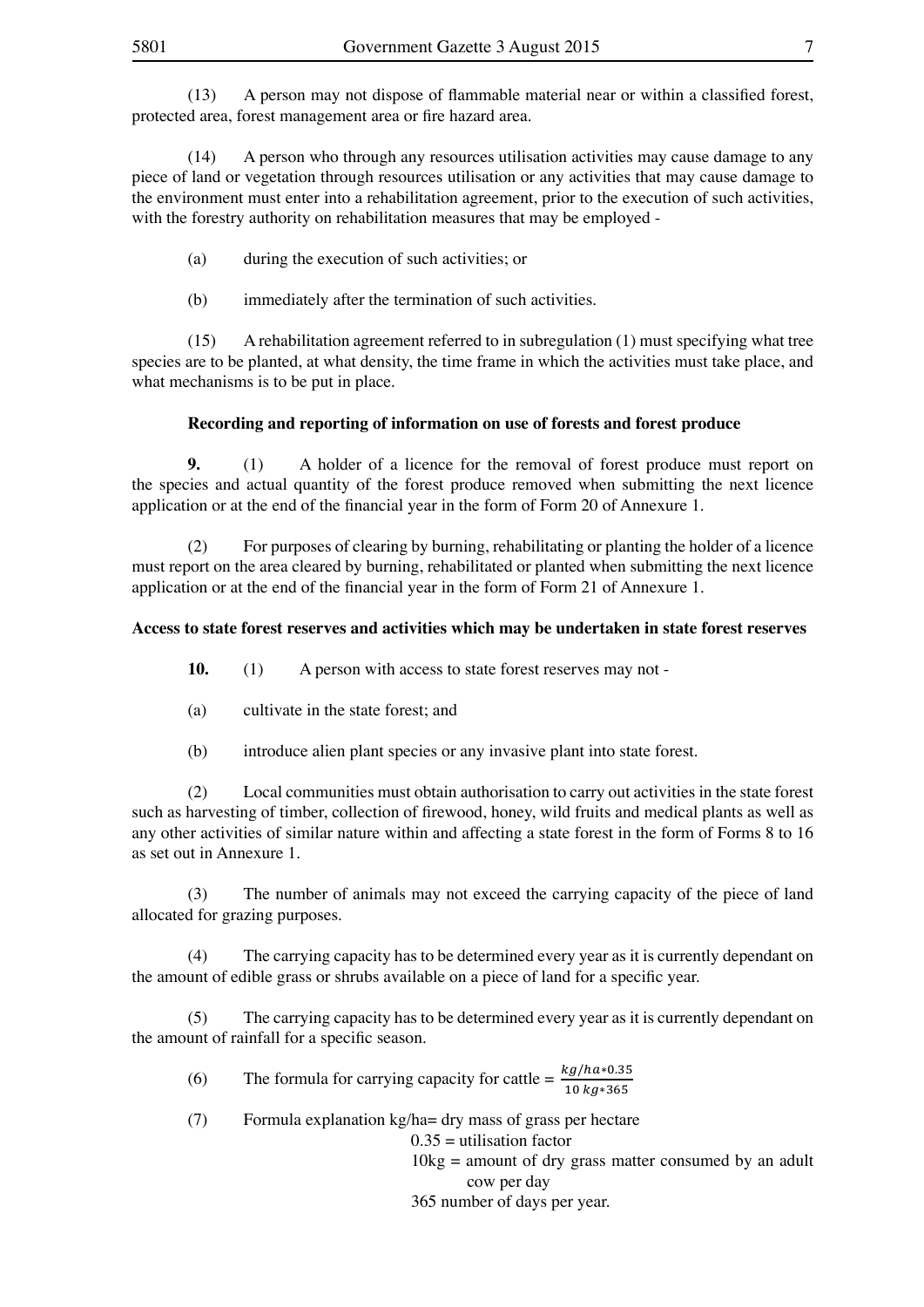(8) To determine the carrying capacity for sheep, the stocking rate is multiplied by six.

### **Certification of forest produce and conditions of production and harvesting**

**11.** (1) A company, accredited by the Forest Stewardship Council (FSC) a council established as a legal entity in February 1994 in Mexico, may certify a forest produce to be traded within or outside Namibia.

(2) A land user who wishes his or her forest produce to be certified for trade within or outside Namibia by a company contemplated in subregulation (1) may do so on voluntary basis on application to such company.

### **Harvesting, transportation, processing, sale, importation, transit, and exportation of forest produce and issuing of permits, licences and other documents required for those activities**

**12.** (1) A person is not authorised to harvest, transport, sell, market, transit, export or import forest produce without a valid licence for harvesting or permit for transport, marketing, transit, export or import as set out in the form of Forms 12 to 16 as set out in Annexure 1.

(2) A person with a general dealers licence is exempted from having a marketing licence however he or she must be able to prove that such forest produce was obtained legally by producing copies of the third party's harvesting licence, marketing licence and transport permit issued under the Act.

(3) A person may not export any unprocessed forest produce, including semi-processed planks unless authorised by the Director for special purposes such as research, education, cultural and disease identification for which relevant documents are to be provided as a pre-requisite.

(4) The true copy of a licence issued under this regulation must accompany the forest produce in respect of which it is issued until the forest produce is processed or exported and must be produced on request to any authorised officer.

(5) A person intending to transport imported forest produce must, at the port of entry into Namibia or the nearest forestry office, apply for an import permit and produce the export permit from the country where the forest produce has been exported.

(6) A person may not be issued with a marketing licence, transporting or exporting permit without a harvesting licence, receipt of procurement or any other proof of obtaining forest produce certified by the relevant authorising officers.

(7) A person may not farm or trade with honey producing organisms unless authorised to do so in the form of Forms 8 and 9 as set out in Annexure 1.

(8) Except where honey producing organisms are fed, a person may not harvest during the months of September to December of each year.

### **Plants or species of any plant declared to be protected plants**

**13.** (1) The conditions under which a protected plant or plant species are conserved, cultivated, used or destroyed by any person are as follows:

- (a) Endemism  $-100\%$  of individuals belonging to that taxon occur within the borders of Namibia;
- (b) Near Endemic at least  $75\%$  of the individuals belonging to that taxon occur within the borders of Namibia;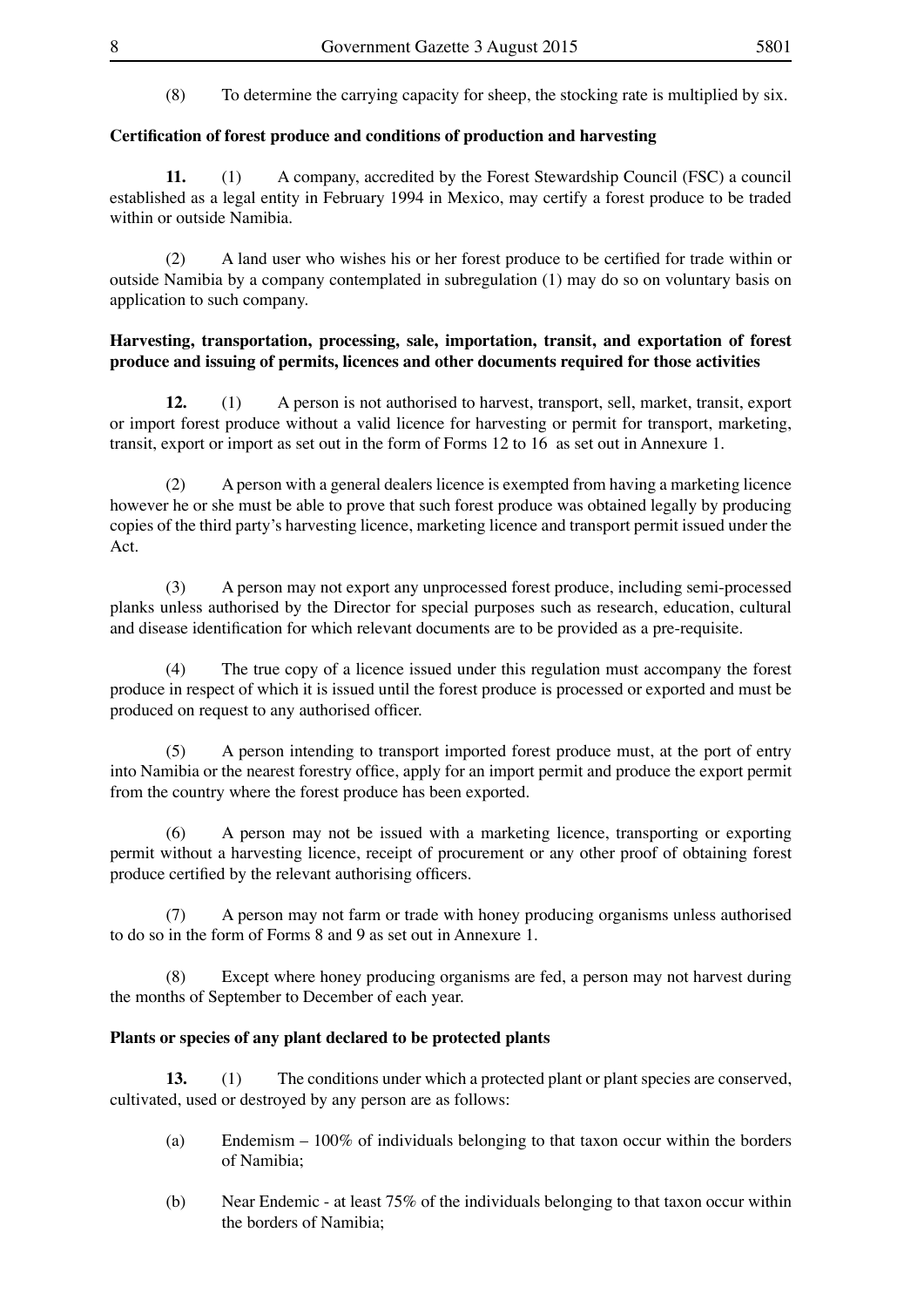|    | (c) | Restricted range – Records exist in $\leq$ 32 Quarter Degree Squares (QDSs), which are<br>not necessarily adjacent; |                                                                                                                                                                                                                      |  |  |  |
|----|-----|---------------------------------------------------------------------------------------------------------------------|----------------------------------------------------------------------------------------------------------------------------------------------------------------------------------------------------------------------|--|--|--|
|    | (d) |                                                                                                                     | Ecosystem Services (ES) - The species provides important Ecosystem Services such<br>as preventing soil erosion in riverbeds, stabilizing river banks and river beds, or is<br>widely regarded as a keystone species; |  |  |  |
|    | (e) | Value – economic, scientific or cultural;                                                                           |                                                                                                                                                                                                                      |  |  |  |
|    | (f) | Extent of use $(EU)$ – heavily utilized species or subject to unsustainable harvesting;                             |                                                                                                                                                                                                                      |  |  |  |
|    | (g) |                                                                                                                     | Regeneration rate - Slow or episodic recruitment, few numbers of individuals<br>germinating naturally or through propagation;                                                                                        |  |  |  |
|    | (h) |                                                                                                                     | Population size – low number of individual plants in a specific area.                                                                                                                                                |  |  |  |
| 2. | (2) |                                                                                                                     | The plant or plant species that are declared as protected species are listed in Annexure                                                                                                                             |  |  |  |
|    |     |                                                                                                                     | <b>Identification document and apparel of authorised officers</b>                                                                                                                                                    |  |  |  |
|    | 14. | (1)                                                                                                                 | The identification document contains -                                                                                                                                                                               |  |  |  |
|    | (a) |                                                                                                                     | on the face of the document -                                                                                                                                                                                        |  |  |  |
|    |     | (i)                                                                                                                 | the coat of arms of the Republic of Namibia;                                                                                                                                                                         |  |  |  |
|    |     | (ii)                                                                                                                | the name of the Ministry;                                                                                                                                                                                            |  |  |  |
|    |     | (iii)                                                                                                               | the name and logo of the Directorate;                                                                                                                                                                                |  |  |  |
|    |     | (iv)                                                                                                                | the name of the authorized officer;                                                                                                                                                                                  |  |  |  |
|    |     | (v)                                                                                                                 | the post designation of authorized officer;                                                                                                                                                                          |  |  |  |
|    |     | (vi)                                                                                                                | the ID number of the authorized officer;                                                                                                                                                                             |  |  |  |
|    |     | (vii)                                                                                                               | a passport sized photo of the authorized officer; and                                                                                                                                                                |  |  |  |
|    |     | (viii)                                                                                                              | the duty station or area of jurisdiction; and                                                                                                                                                                        |  |  |  |
|    |     |                                                                                                                     |                                                                                                                                                                                                                      |  |  |  |

(b) on the back side of the document, the disclaimer information.

(2) The apparel is in the form of an approved uniform worn by the authorised officer, and the epaulettes must contain -

- (a) the name of the Ministry;
- (b) the coat of arms of the Republic of Namibia; and
- (c) the name of the Directorate.

### **Places where animals can be detained and manner in which animals can be seized and detained**

**15.** (1) An animal seized and detained as contemplated in section 44(2) of the Act is detained on the classified forest in a pound that meets the following specifications -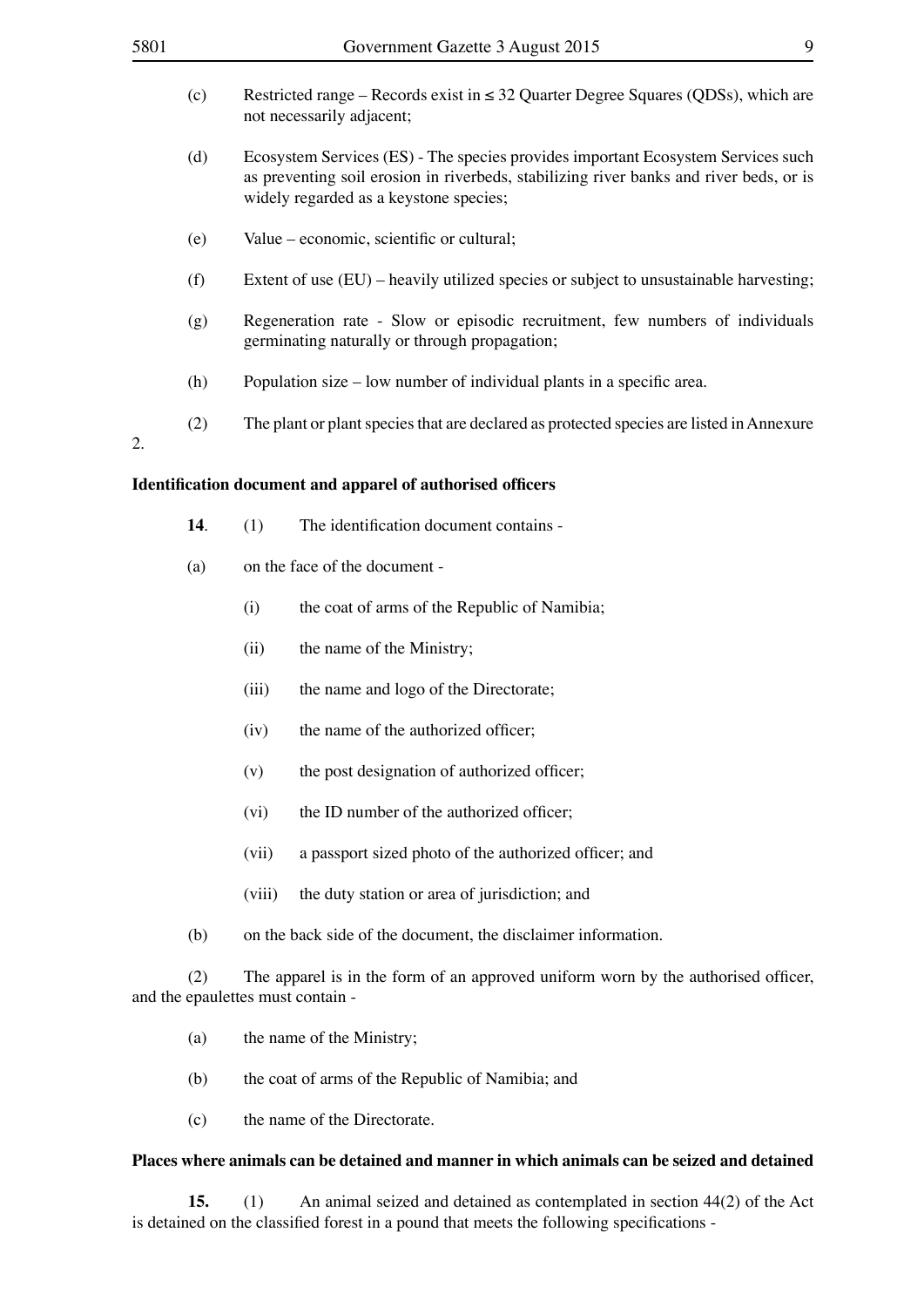- (a) the fence is made of material that does not cause any injury to the animal;
- (b) water and food are available in the pound;
- (c) the pound is kept clean to prevent the spreading of pests and diseases;
- (d) the number of animals to be kept in a pound is determined by the size and type of animal, and the area needed per animal for large stock is between 0.30 and 1.60 square metres and between 0.20 and 0.40 square metres for small stock:
- (e) the pound is properly secured to prevent animals from escaping; and
- (f) the pound is located at a place of easy access and has a loading bay for loading the animals.

(2) A person claiming the stray animal must produce a receipt, original stock card or national identification document during collection of the strayed animal.

(3) A pound master is first appointed before an animal is seized or detained, and a stray animal

- (a) is reported to the pound master; and
- (b) is registered and a certificate in the form of Form18 as set out in Annexure 1 is issued.
- (4) The pound master -
- (a) is not accountable for any loss or death of an impounded animal unless such circumstances arise as a result of gross negligence of such pound master;
- (b) must take proper care of an impounded animal;
- (c) must make sure that an impounded animal is not be abused, misused or used whilst impounded; and
- (d) must report sick and dead animals to Veterinary Services and the cost incurred are to be recovered from the owner of the animal.

### **Costs payable under section 44(3) for seizing and detaining animals**

**16.** The fees payable for seized and detained animals are set out in Annexure 3, Schedule 5.

### **Fees for application made in terms of section 27, 28, 29, 30 or 33 and other fees payable under Act**

**17.** The fees payable as contemplated in section 27, 28, 29, 30 or 33 of the Act are set out in Annexure 3, Schedules 6 and 7.

### **Establishment of State forest reserves, regional forest reserves and forest management areas and protected areas**

**18.** The form and manner in which an application for establishing a State forest reserve, regional forest reserve and forest management area or protected area is in the form of Form 3 as set out in Annexure 1.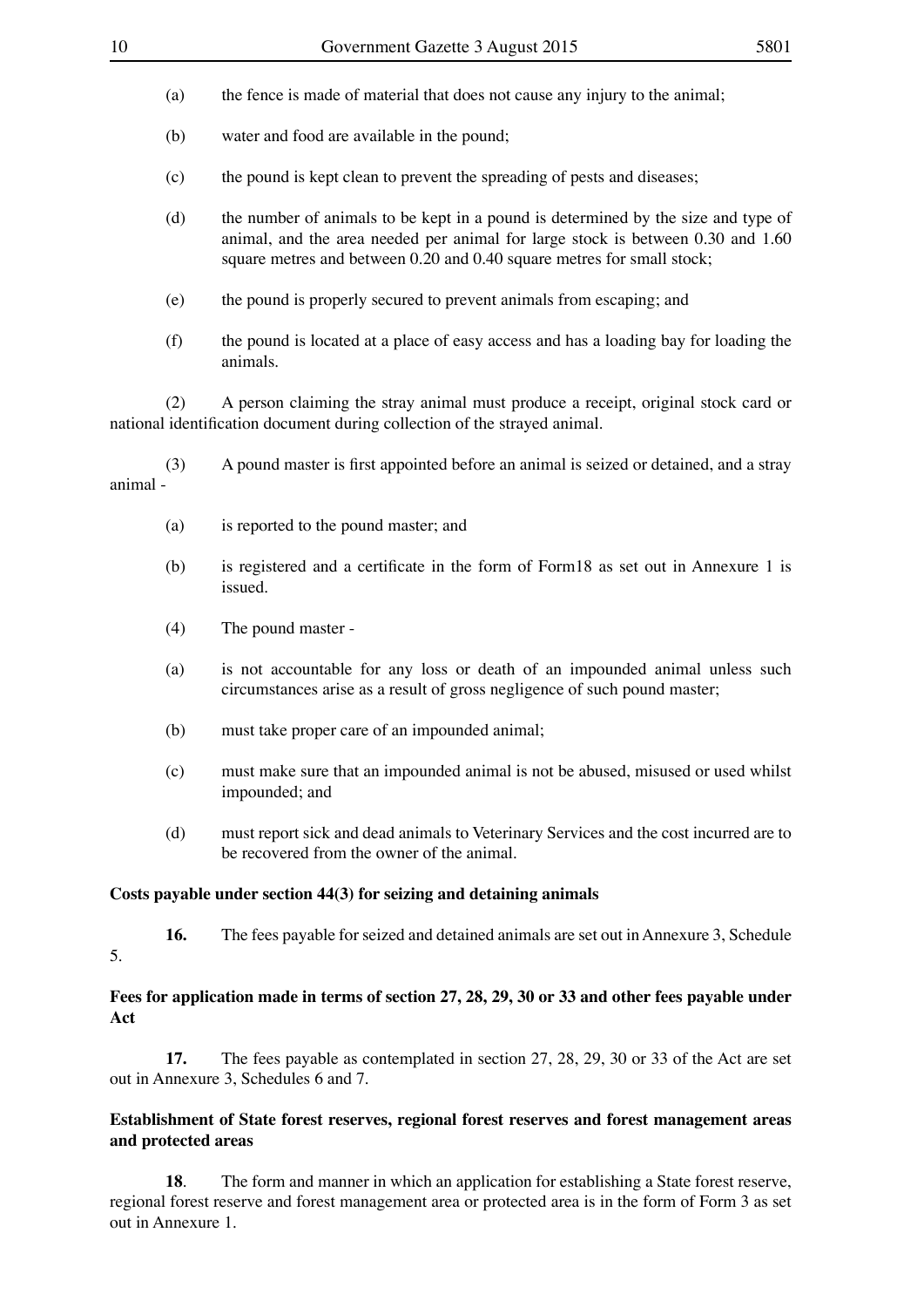### **Establishment of community forests**

**19.** An application for establishing a community forest, a community forest agreement and a certificate of declaration as community forest are in the form of Forms 4, 5 and 6 as set out in Annexure 1, respectively.

### **Offences and penalties**

- **20.** A person who contravenes or fails to comply with -
- (a) any of these regulations; or
- (b) any condition attached to a licence,

commits an offence and is liable to a fine not exceeding N\$5 000 or to imprisonment for a period not exceeding two years, or to both such fine and such imprisonment.

### **Appeal to Minister**

**21**. An appellant may appeal to the Minister against the decision of the Director or licensing officer as described in section 47 (1) of the Act in the form of Form 19 as set out in Annexure 1.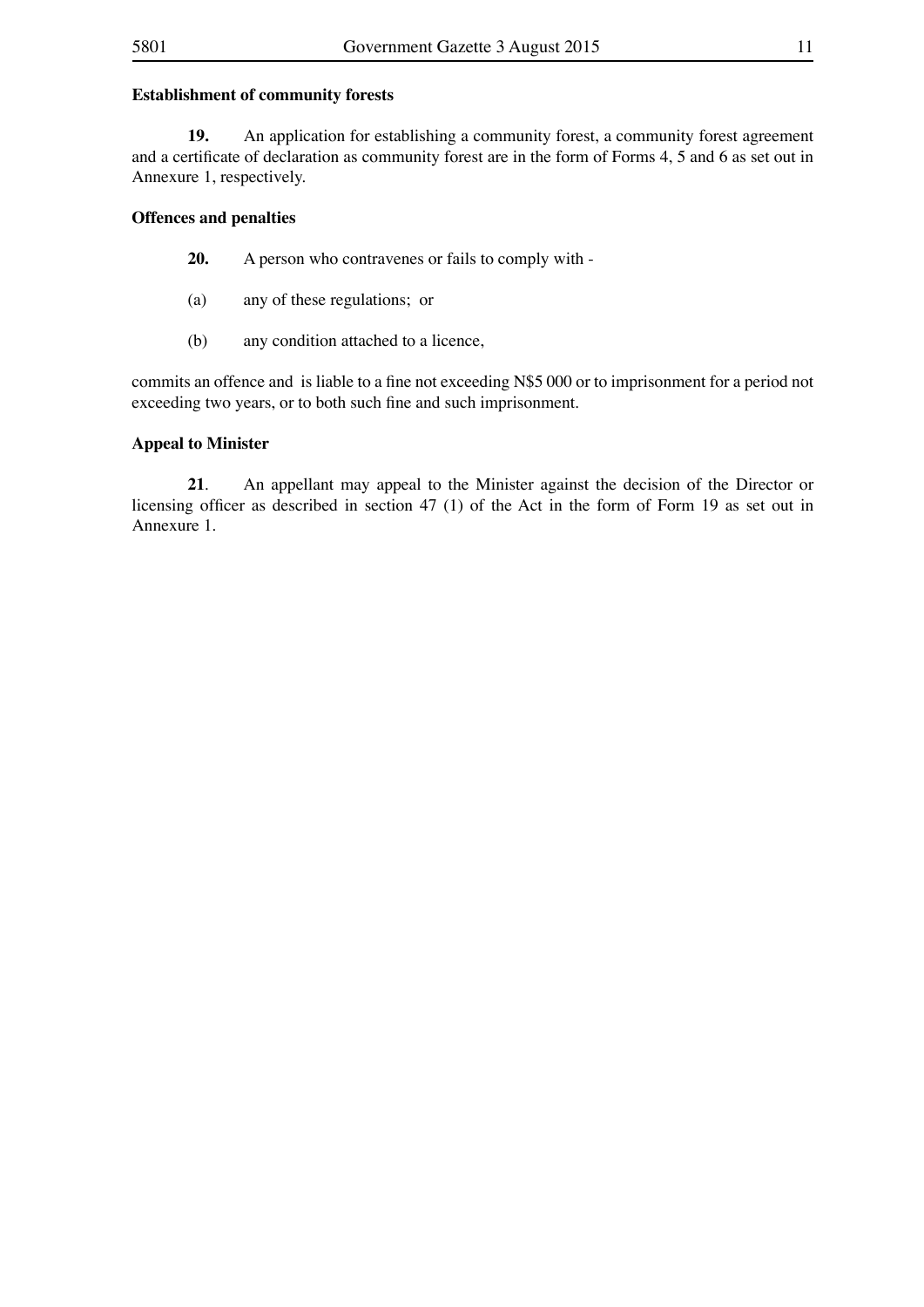### ANNEXURE 1

### **FORM 1(A)**

### MINISTRY OF AGRICULTURE, WATER AND FORESTRY FORESTRY ACT, 2001 (ACT NO. 12 OF 2001)

### **CERTIFICATE OF DESIGNATION AS FOREST OFFICER**

(Section 7/Regulation 2)

This is to certify that Mr/Ms ...................................................................................................... ID number ............................................................... has been designated as forest officer under section 8 of the Forest Act, 2001, and is authorized to exercise and perform the powers and functions in accordance with that Act.

............................................................................. ....................................................... **Minister of Agriculture, Water and Forestry Date**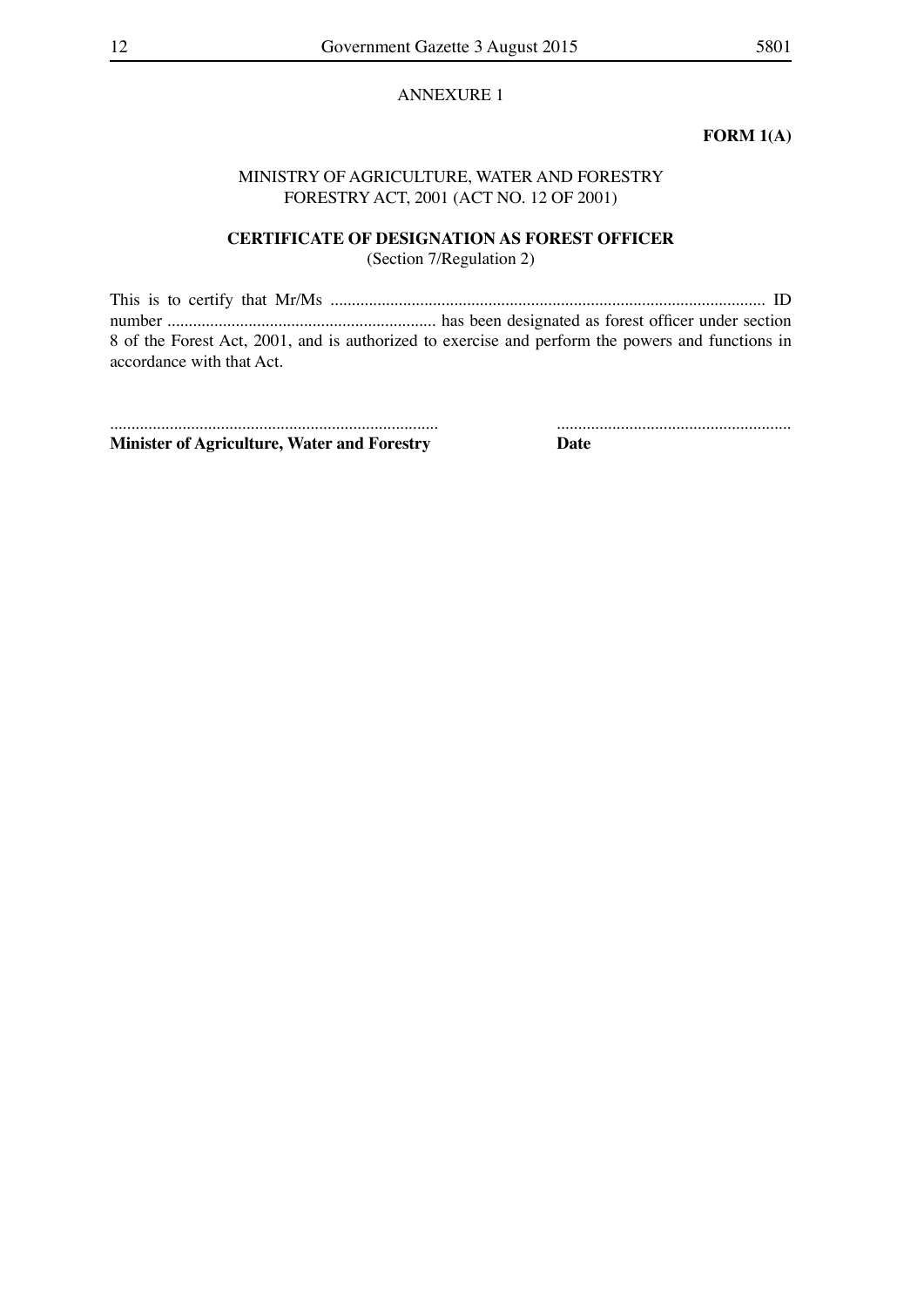### **FORM 1(B)**

### MINISTRY OF AGRICULTURE, WATER AND FORESTRY FORESTRY ACT, 2001 (ACT NO. 12 OF 2001)

# **CERTIFICATE OF APPOINTMENT AS HONORARY FOREST OFFICER**

(Section 8/Regulation 3)

|           | Act, 2001, and is authorized to exercise and perform the powers and functions in accordance with |
|-----------|--------------------------------------------------------------------------------------------------|
| that Act. |                                                                                                  |

............................................................................. ....................................................... **Minister of Agriculture, Water and Forestry Date**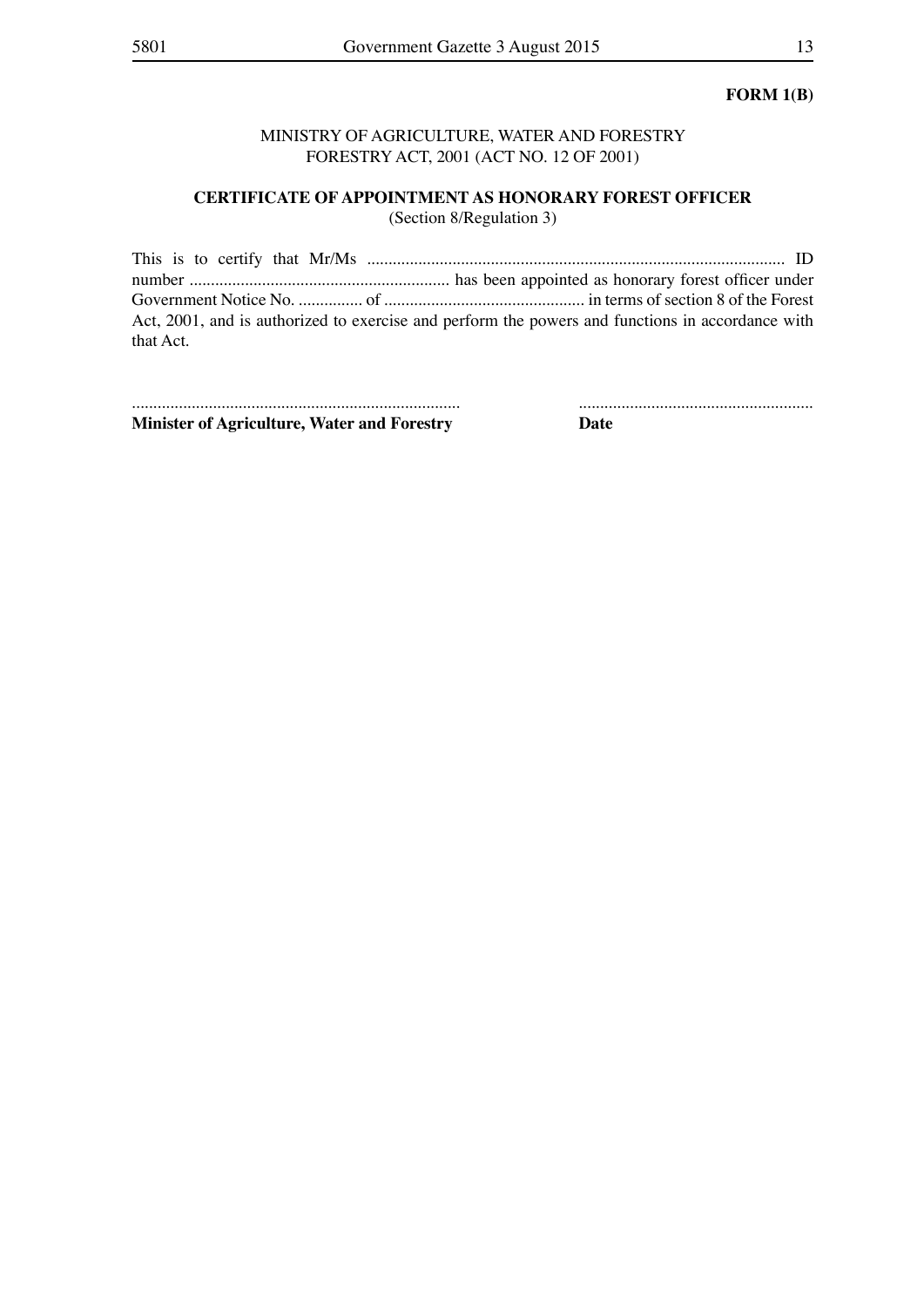### MINISTRY OF AGRICULTURE, WATER AND FORESTRY

### FORESTRY ACT, 2001 (ACT NO. 12 OF 2001)

### **CERTIFICATE OF DESIGNATION/APPOINTMENT AS LICENSING OFFICER** (Section 9/Regulation 4)

This is to certify that Mr/Ms ................................................................................................... ID number .............................................. has been designated/appointed\* as licensing officer under Government Notice No ............ of ................................................. in terms ofsection 9(1) or (2) of the Forest Act, 2001, and is authorized to exercise and perform the powers and functions in accordance with that Act.

............................................................................. ....................................................... **Minister of Agriculture, Water and Forestry Date**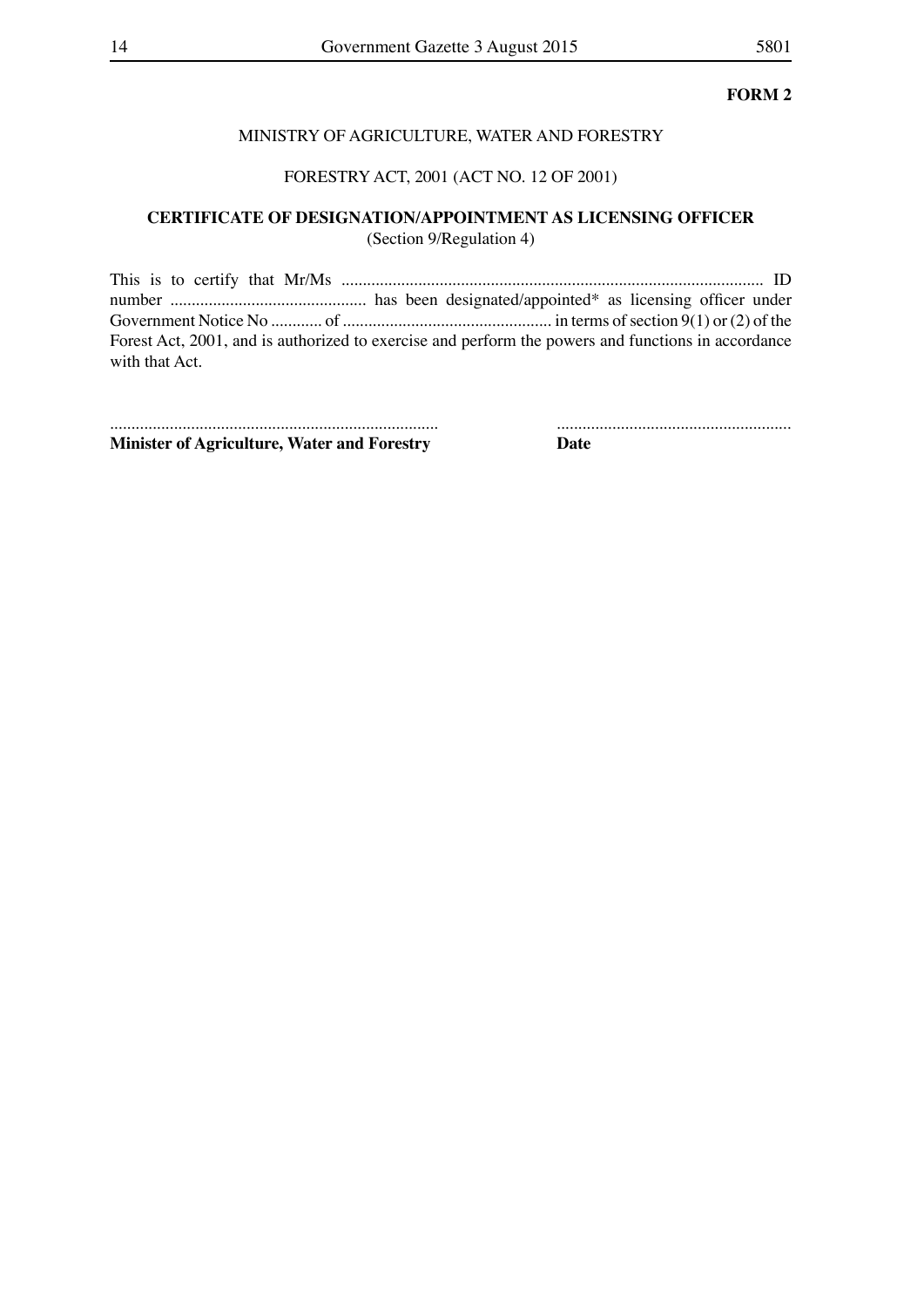### MINISTRY OF AGRICULTURE, WATER AND FORESTRY

### FORESTRY ACT, 2001 (ACT NO. 12 OF 2001)

### **APPLICATION FOR DECLARATION AS A STATE FOREST RESERVE/REGIONAL FOREST RESERVE/FOREST MANAGEMENT AREA /PROTECTED AREA\*** (Sections 13, 14, 16 and 21/Regulation 18)

**1.** Name of the State Forest Reserve/Regional Forest Reserve/Forest Management Area/ Protected Area\*:

.................................................................................................................................................. ..................................................................................................................................................

**2.** Address /Location of State Forest Reserve/Regional Forest Reserve/Forest Management Area/Protected Area\*: .................................................................................................................................................. ..................................................................................................................................................

### **3. Description of boundaries**:

- (a) If the State Forest Reserve/Regional Forest Reserve/Forest Management Area/Protected Area\* has been surveyed, please attach a survey diagram with the boundaries clearly marked;
- (b) If the State Forest Reserve/Regional Forest Reserve/Forest Management Area/Protected Area\* has not been surveyed, please attach a sketch plan/map setting out the physical boundaries, physical features (such as roads, mountains, rivers, waterholes, etc.) and global positioning system coordinates. (If insufficient space, please attach a separate sheet):

.................................................................................................................................................. .................................................................................................................................................. .................................................................................................................................................. .................................................................................................................................................. ..................................................................................................................................................

### **4. Certification of boundaries and consent by the Traditional Authority or other appropriate authority**:

I, ................................................................... in my capacity as ...................................... of the .............................................................................. Traditional Authority/appropriate authority certify that to the best of my knowledge there is no reason why the boundaries stated above should not be accepted as the boundaries of the State Forest Reserve/Regional Forest Reserve/Forest Management Area\*, and consent to the declaration of the area mentioned in paragraph 3 above as a State Forest Reserve/Regional Forest Reserve/Forest Management Area /Protected Area\*.

Signature: ............................................................. Date: .............................................

### **In case the area is between 2 or more traditional authorities, the other traditional leaders must also sign:**

Certification of boundaries and consent by the Traditional Authority or other appropriate authority: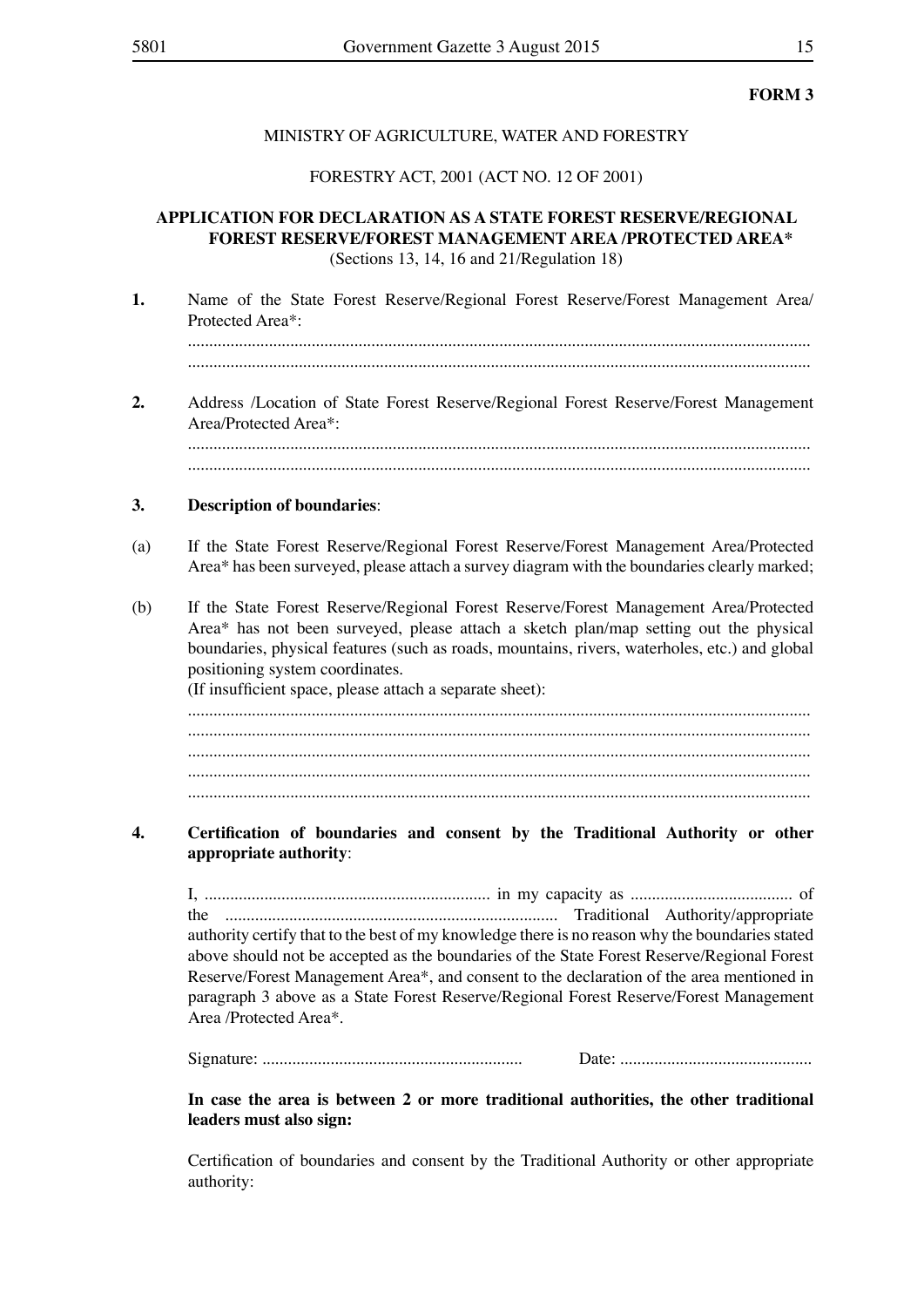I, .................................................................................................................... in my capacity as .................................................................. of the ......................................................... Traditional Authority/appropriate authority certify that to the best of my knowledge there is no reason why the boundaries stated above should not be accepted as the boundaries of the ........................................ State Forest Reserve/Regional Forest Reserve/Forest Management Area\*, and consent to the declaration of the area mentioned in paragraph 3 above as a State Forest Reserve/Regional Forest Reserve/Forest Management Area/Protected Area\*.

Signature: ............................................................. Date: .............................................

### **5. Recommendation by the Regional Governor**:

I, .................................................................................. in my capacity as Governor of the .................................................................... Region do recommend/do not recommend\* (*delete what is not applicable*) that the State Forest Reserve/Regional Forest Reserve/Forest Management Area\*, as described in paragraph 5 above, be declared a State Forest Reserve/ Regional Forest Reserve/Forest Management Area/Protected Area\*.

Signature: ............................................................. Date: .............................................

**6.** The conditions of the State Forest Reserve/ Regional Forest Reserve/Forest Management Area/Protected Area\* setting out the rights and duties of the management authority and the members of the community forest having the right to use the State Forest Reserve/Regional Forest Reserve/Forest Management Area/Protected Area\*.

### **7. Management plan:**

(*Please attach a copy of the management plan of the management body when necessary*)

### **8. Agreement between the Minister and the management body:** (*Please attach a copy of agreement when necessary*)

### **9. Application**

I, ................................................................................................ in my capacity as manager of the proposed State Forest Reserve/Regional Forest Reserve/Forest Management Area/ Protected Area\*, hereby apply for the declaration of the area mentioned in paragraph 3 to be a State Forest Reserve/Regional Forest Reserve/Forest Management Area\* in terms of section 15 of the Forest Act, 2001 (Act 12 of 2001).

I certify that to my knowledge there is no reason why this area should not be declared as a State Forest Reserve/Regional Forest Reserve/Forest Management Area/Protected Area\*.

| 10. | <b>Recommendations by the Director of Forestry:</b> |  |  |  |  |
|-----|-----------------------------------------------------|--|--|--|--|
|     |                                                     |  |  |  |  |
|     |                                                     |  |  |  |  |
|     |                                                     |  |  |  |  |
|     |                                                     |  |  |  |  |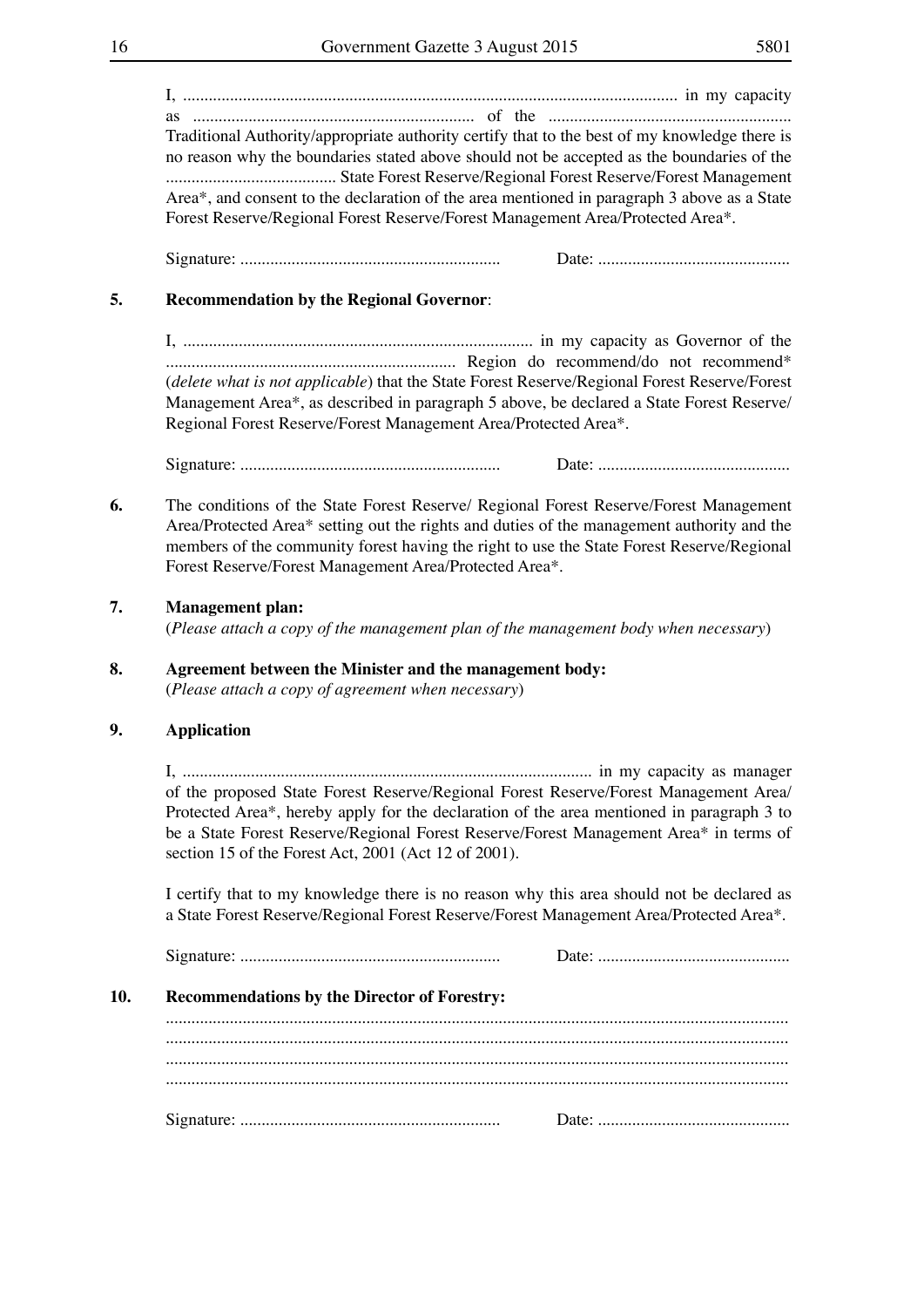### $11.$ **Approved/Not approved by Minister:**

\* Delete what is not applicable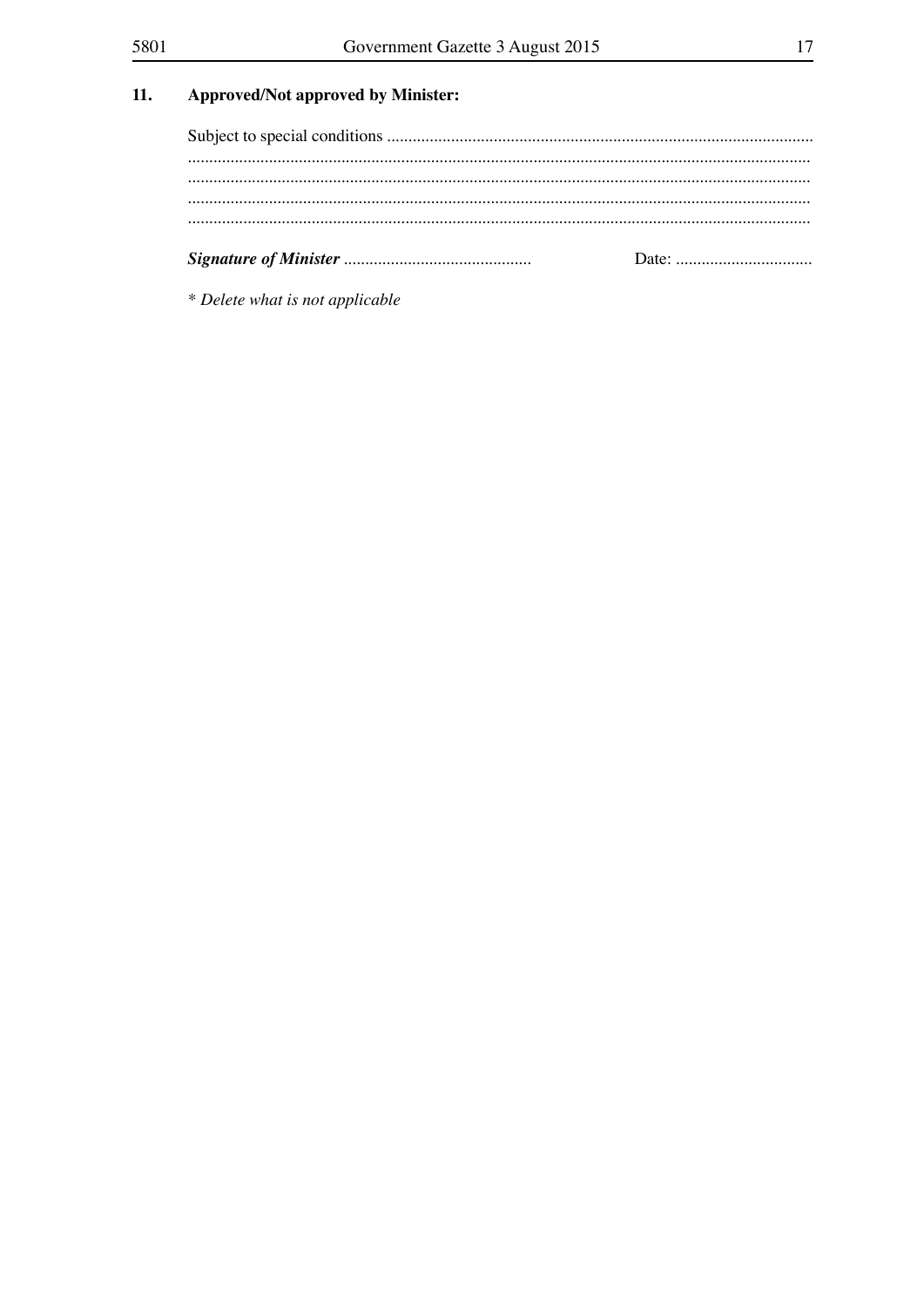### MINISTRY OF AGRICULTURE, WATER AND FORESTRY

### FORESTRY ACT, 2001 (ACT NO. 12 OF 2001)

### APPLICATION FOR DECLARATION AS A COMMUNITY FOREST (Section 15 Regulation 19)

| 1. | Name of the community forest                                              |  |  |  |
|----|---------------------------------------------------------------------------|--|--|--|
|    |                                                                           |  |  |  |
| 2. | <b>Address of community forest</b>                                        |  |  |  |
|    |                                                                           |  |  |  |
|    |                                                                           |  |  |  |
|    |                                                                           |  |  |  |
|    |                                                                           |  |  |  |
| 3. | Names, identification numbers and addresses of members of management body |  |  |  |
|    |                                                                           |  |  |  |
|    |                                                                           |  |  |  |
|    |                                                                           |  |  |  |
|    |                                                                           |  |  |  |
|    |                                                                           |  |  |  |
|    |                                                                           |  |  |  |
|    |                                                                           |  |  |  |
|    |                                                                           |  |  |  |
|    | (If insufficient space, please attach a separate sheet)                   |  |  |  |
| 4. | Method of selection of management body                                    |  |  |  |
|    |                                                                           |  |  |  |
|    |                                                                           |  |  |  |
|    |                                                                           |  |  |  |
|    |                                                                           |  |  |  |
|    |                                                                           |  |  |  |

### 5. **Description of boundaries**

 $(a)$ If the community forest has been surveyed, please attach a survey diagram with the boundaries clearly marked;

(A brief description of how the body was chosen, when and by whom)

 $(b)$ If the community forest has not been surveyed, please attach a sketch plan or map setting out the physical boundaries, physical features, such as roads, mountains, rivers, waterholes, etc., and global positioning system coordinates (If insufficient space, please attach a separate sheet).

### 6. Certification of boundaries and consent by the Traditional Authority or other appropriate authority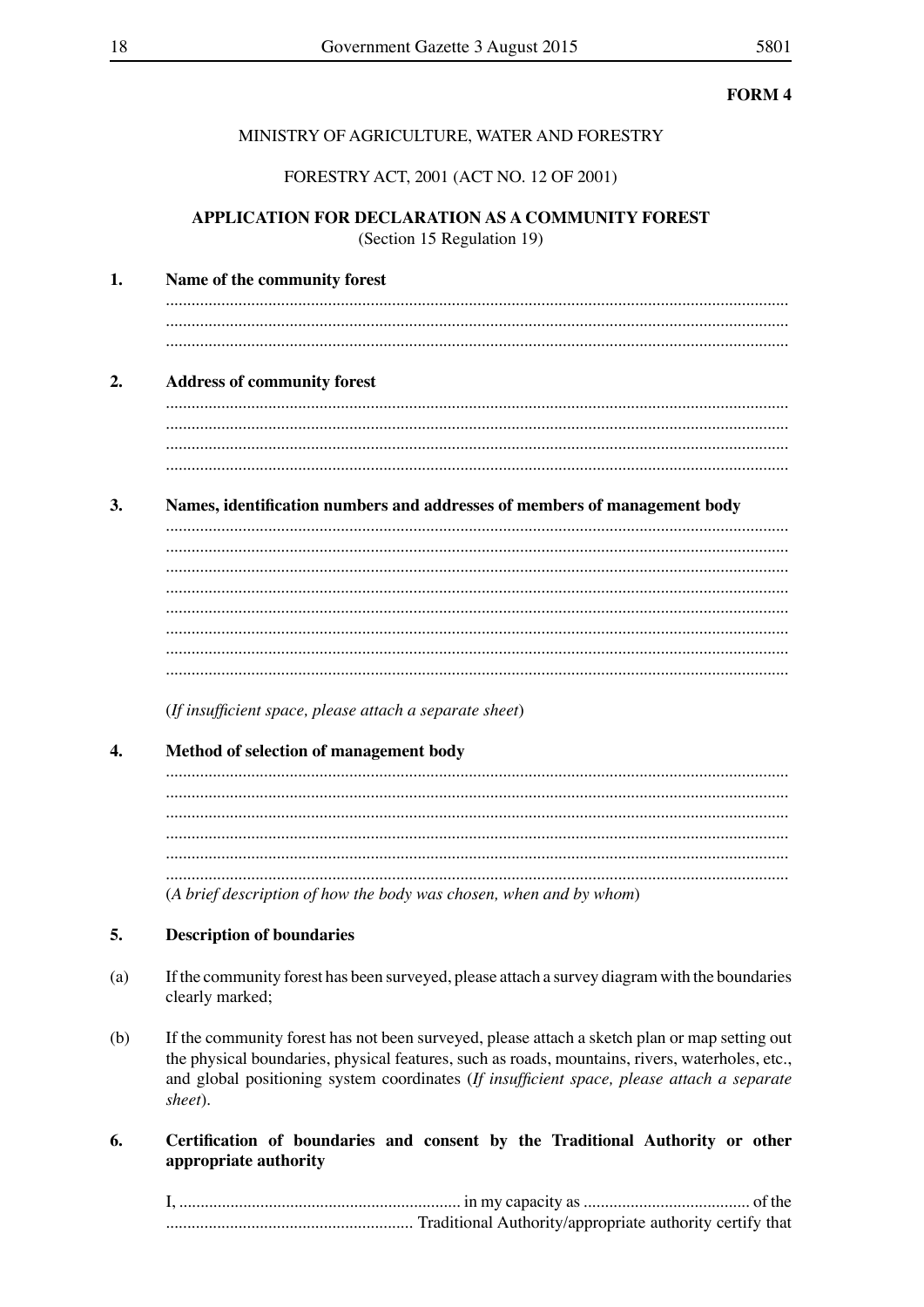to the best of my knowledge there is no reason why the boundaries stated above should not be accepted as the boundaries of the .................................................................... community forest, and consent to the declaration of the area mentioned in paragraph 5 as a community forest. **Signature:** ........................................................... Date: ............................................. **7. Recommendation by the Regional Governor:** I, ...................................................................................... in my capacity as Governor of the ....................................................... Region recommend/do not recommend (*delete what is not applicable*) that the ...................................................... community forest, as described in paragraph 5, be declared a community forest. **Signature:** ........................................................... Date: ............................................. **8. Management body's constitution:** (*Please attach a copy of the constitution of the management body to this application when necessary*) **9. Regulations** (*Please attach a copy of the community forest regulations to this application)* **10. Register of all members present at selection of management body:** (*Please attach a list of names of members present at selection of management body*) **11. The benefits distribution plan:** (*Please attach a copy of a plan for the equitable use of the community forest, access to forest produce, adequate reinvestment of revenue from the forest and the distribution of the surplus*) **12. Management plan:** (*Please attach a copy of the management plan of the community forest*) **13. Agreement between the Minister and the management body:** (*Please attach a copy of agreement*)

### **14. Application**

I, …………………………………….……in my capacity as chairperson of the proposed ………………………………………………….…community forest, hereby apply for the declaration of the area mentioned in paragraph 5 to be a community forest in terms of section 15 of the Forest Act, 2001 (Act 12 of 2001). I certify that to the best of my knowledge there is no reason why this area should not be declared as a community forest.

| 15. | <b>Recommendations by the Director of Forestry:</b> |  |
|-----|-----------------------------------------------------|--|
|     |                                                     |  |
|     |                                                     |  |
|     |                                                     |  |
|     |                                                     |  |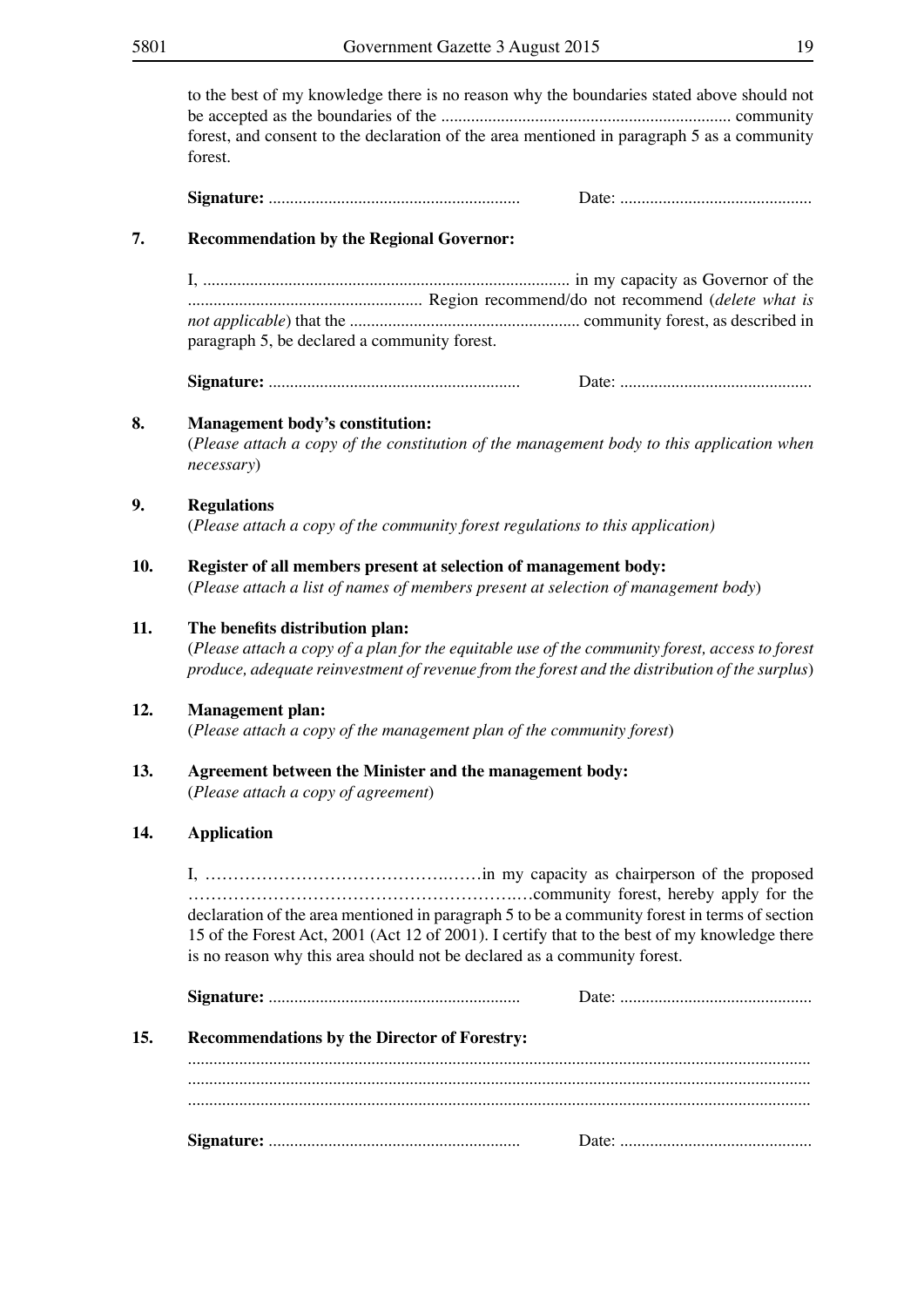### 16. **Approved/Not approved by Minister**

Subject to special conditions: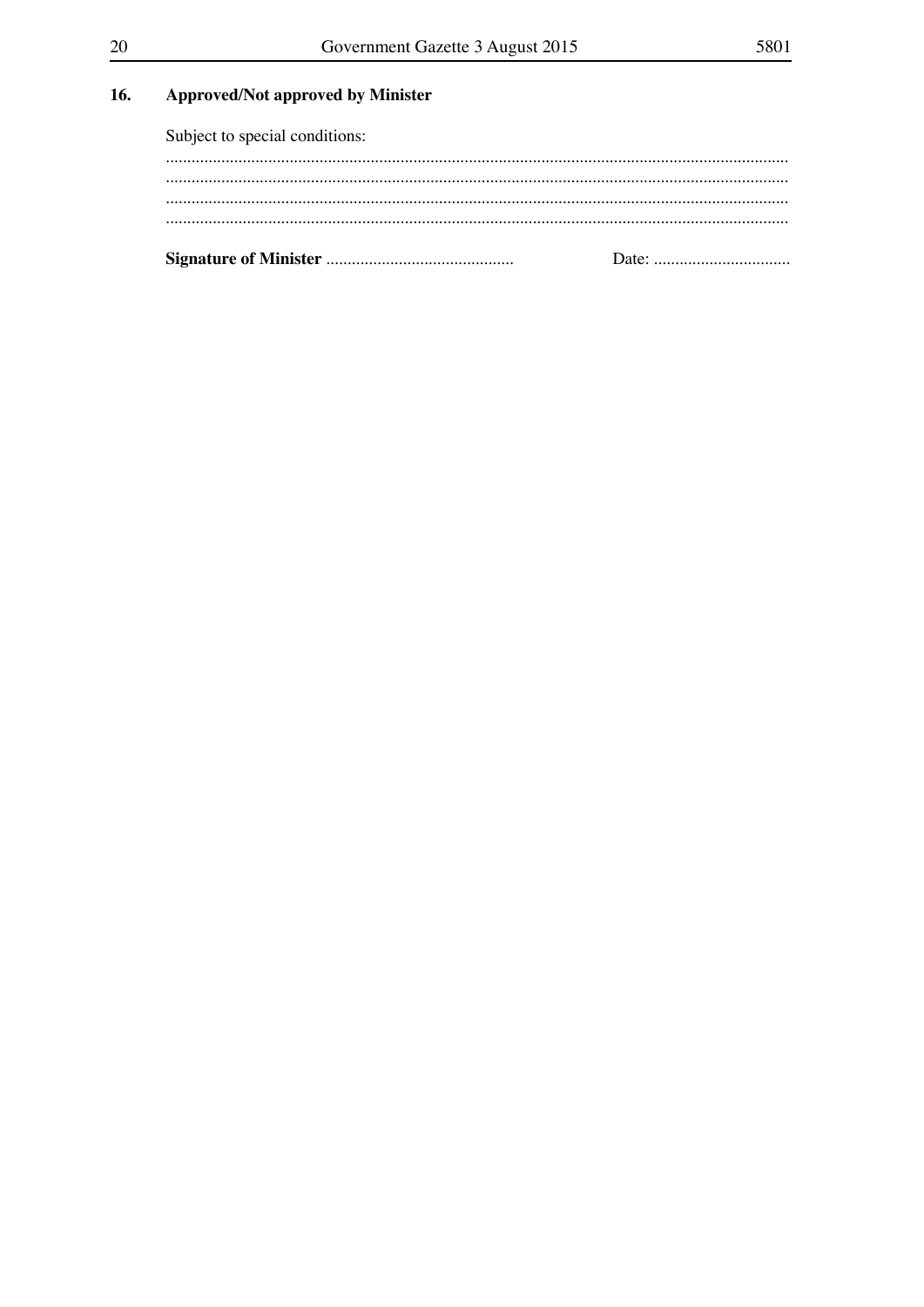### MINISTRY OF AGRICULTURE, WATER AND FORESTRY

### FORESTRY ACT, 2001 (ACT NO. 12 OF 2001)

### **COMMUNITY FOREST AGREEMENT**

(Section 15/Regulation 19)

### Between

### **MINISTRY OF AGRICULTURE, WATER AND FORESTRY**

Herein represented by ......................................................................................... in his capacity as the Minister of Agriculture, Water and Forestry, duly authorized hereto,

And

### **THE MANAGEMENT BODY OF THE COMMUNITY FOREST OF**

...............................................................................................................................

Herein represented by Ms. / Mr. ........................................................................................ in his/her capacity as Chairperson/Secretary of that Management Body, duly authorized hereto,

### **PREAMBLE**

**WHEREAS** the Management Body has applied for declaration as a Community Forest in terms of Section 15 of the Forest Act 2001, Act No. 12 of 2001, (hereinafter referred to as "the Act") in respect of an area of communal land described in the manner referred to in Annexure A situated in the ................................................... (communal area of the) .................................................................... (traditional community/authority) in the ................................................................... Region.

**AND WHEREAS** the Minister has agreed in terms of the Act, to enter into this Agreement and to declare the forest as a Community Forest as applied for by the Management Body, subject to the terms and conditions set out hereunder.

**NOW THEREFORE** the parties agree as follow -

The following documents are deemed to form and be read and construed as part of this Agreement, namely -

- (a) Annexure  $A -$  Community Forest Map
- (b) Annexure B Name list of community members supporting the declaration of Community Forest
- (c) Annexure C Name list of Forest Executive Committee Members
- (d) Annexure  $D$  Conditions of use
- (e) Annexure E Geographical boundary of Community Forest
- (f) Annexure F Management Plan of Community Forest

### **1. Creation of the community forest**

A Community Forest, to be referred to as ............................................................................ (Name of forest) is hereby established and comes into operation as from the date of its declaration by the Minister by way of notice in the *Gazette.*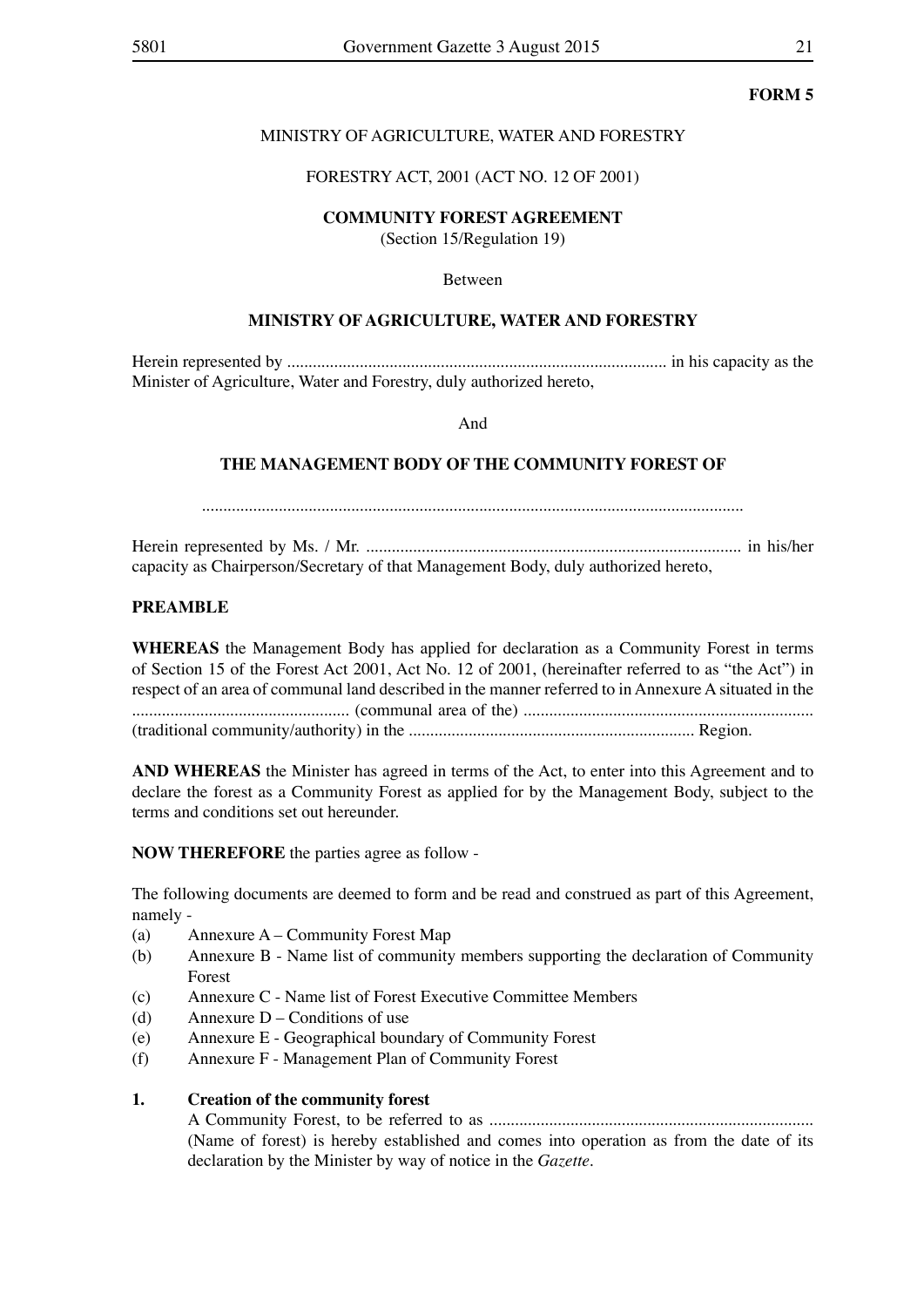### **2. Geographical boundaries**

The geographical boundaries of the Community Forest are described in Annexure E hereto.

### **3. Management plan**

The Community Forest is managed in terms of a Management Plan described in Annexure F hereto.

### **4. Appointment of management body**

The ................................................................................................................ (Name of the Management Body) is hereby appointed as the management authority of the Community Forest.

### **5. Power of management body**

The Management Body so appointed in terms of Clause 4 of this Agreement has all the power vested in it, in terms of -

- 5.1 The Constitution of the Community Forest.
- 5.2 The Management Plan of the Community Forest
- 5.3 The Act and the Regulations made pursuant thereto; and
- 5.4 Any further rights or obligations imposed by agreement between the parties, and must manage the Community Forest in terms thereof.

### **6. Rights of use of forest produce and other natural resources**

The right of use in the Community Forest, includes the right -

- 6.1 to forest produce;
- 6.2 to other natural resources of the forest;
- 6.3 to graze animals in the forest;
- 6.4 to authorize others to exercise such use of the forest;
- 6.5 to collect and retain fees in respect of such use of the forest;
- 6.6 to improve conditions for such use of the forest, shall be as determined in the management plan and by the Act and the regulations made pursuant thereto; and
- 6.7 of members of the communal land where the community forest is situated to have equal use of the forest and equal access to the forest produce, despite the powers and rights of the management body as conferred by this Agreement.

### **7. Obligation of management body**

A management body must ensure that the revenues of the forest are adequately reinvested and that the surplus is used or distributed equitably.

### **8. Other developments in a community forest**

- 8.1 Article 100 of the Namibian Constitution states that: "*Land, water and natural resources below and above the surface of the land and in the continental shelf and within the territorial waters and the exclusive economic zone of Namibia shall belong to the state if they are not otherwise lawfully owned*".
- 8.2 The Forest Management Body together with the community members understand that this Agreement is entered into for the management and use right of forest products.
- 8.3 Other development in the area, whether initiated by the communal residents, regional councils, Government, NGOs or the private sector, must follow the procedures and the laws of the Republic of Namibia.

### **9. Revocation/suspension of community forest**

Where the management authority of a community forest has failed to comply with this Agreement, the Minster may, in terms of section 19 of the Act, and subject to procedures -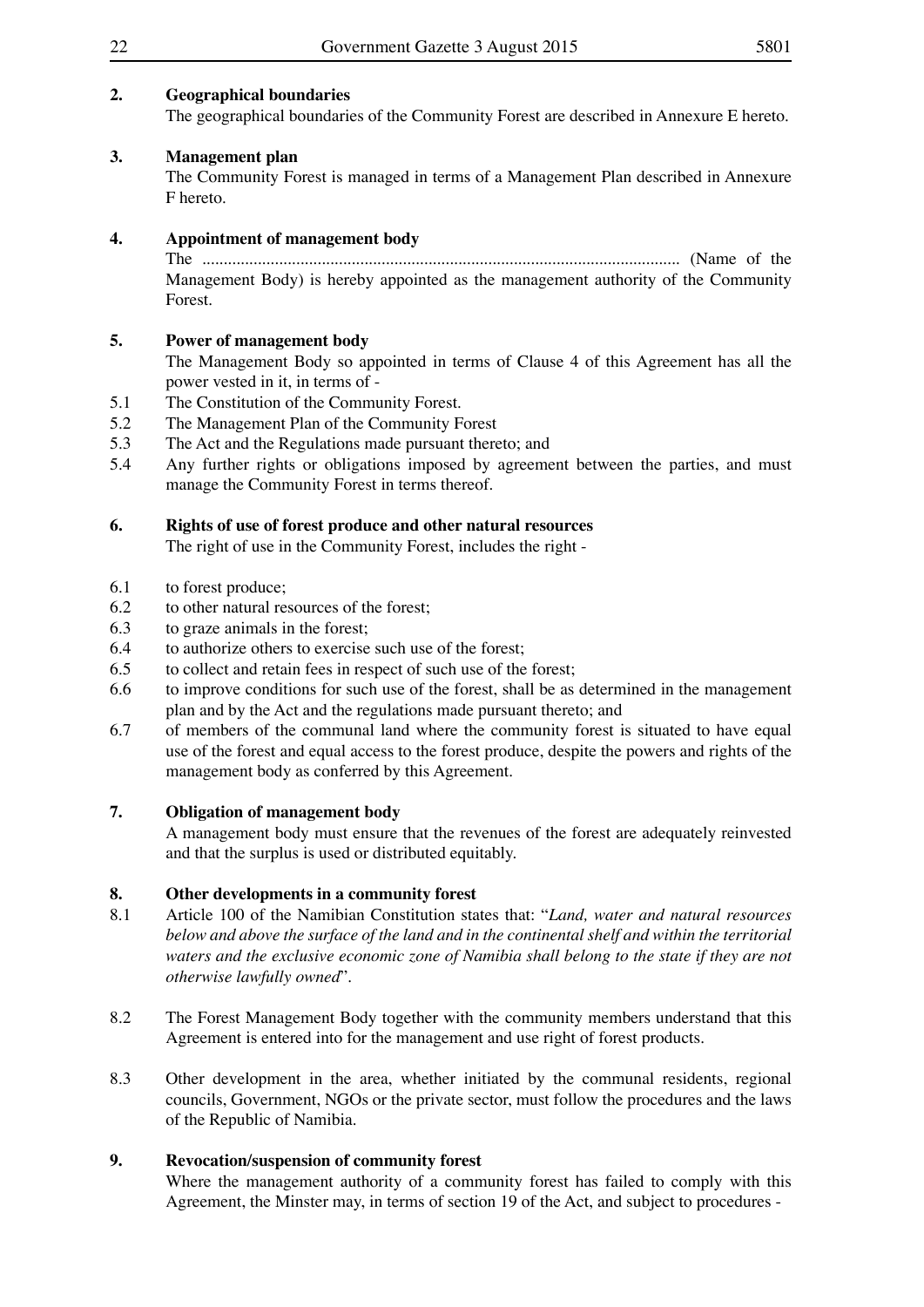- (a) order the management authority to comply or compensate a person who may suffer damages due to deviation from this Agreement;
- (b) revoke;
- (c) reinstate; or,
- (d) suspend,

this Agreement or take action which is reasonably necessary for the purpose of averting, minimizing or repairing the damage.

### **10. Dispute of the resolution**

- 10.1 Either Party to this Agreement may request that any dispute arising out of this Agreement be referred to mediation by a mutually agreed body or person where the Minister or Director did not invoke the provisions of section 19 of the Forest Act, Act No. 12 of 2001.
- 10.2 Should the Parties fail to agree on mediation, the said mediator is appointed by a mutually respected neutral third party.
- 10.3 The costs of mediation shall be borne by the parties to the mediation in equal shares.
- 10.4 Should any party be in disagreement with the opinion expressed by the mediator, either Party may, by written notice served on the other Party within one month of the decision of the mediator, request that the dispute be referred to an arbitrator who is appointed by a mutual respected neutral third party.
- 10.5 The arbitration is conducted in accordance with the Arbitration Act, 1965 (Act No. 42 of 1965).
- 10.6 The decision of the arbitrator is final and binding on the Parties.
- 10.7 The cost of arbitration is borne by the Parties to the arbitration in equal shares.

### **10.8 Waiver**

No waiver on the part of either Party of any rights arising from a breach of any provision of this Agreement constitutes a waiver of rights in respect of any subsequent breach of the same or any other provision.

### **11. Validity**

If any provision of this Agreement is found or held to be invalid or unenforceable, the validity of all the other provisions hereof is not affected thereby and the Parties agree to review the matter, and if any valid and enforceable means are reasonably available to achieve the same object as the invalid or unenforceable provision, to adopt such means by way of variation of the Agreement.

### **12. Severability**

In the event that any term of this Agreement is found or held to be invalid or unenforceable, such term is severable from the remaining terms which continue to be valid and enforceable. If any term is capable of being amended in order to render it valid, the Parties agree to negotiate an amendment to remove the invalidity.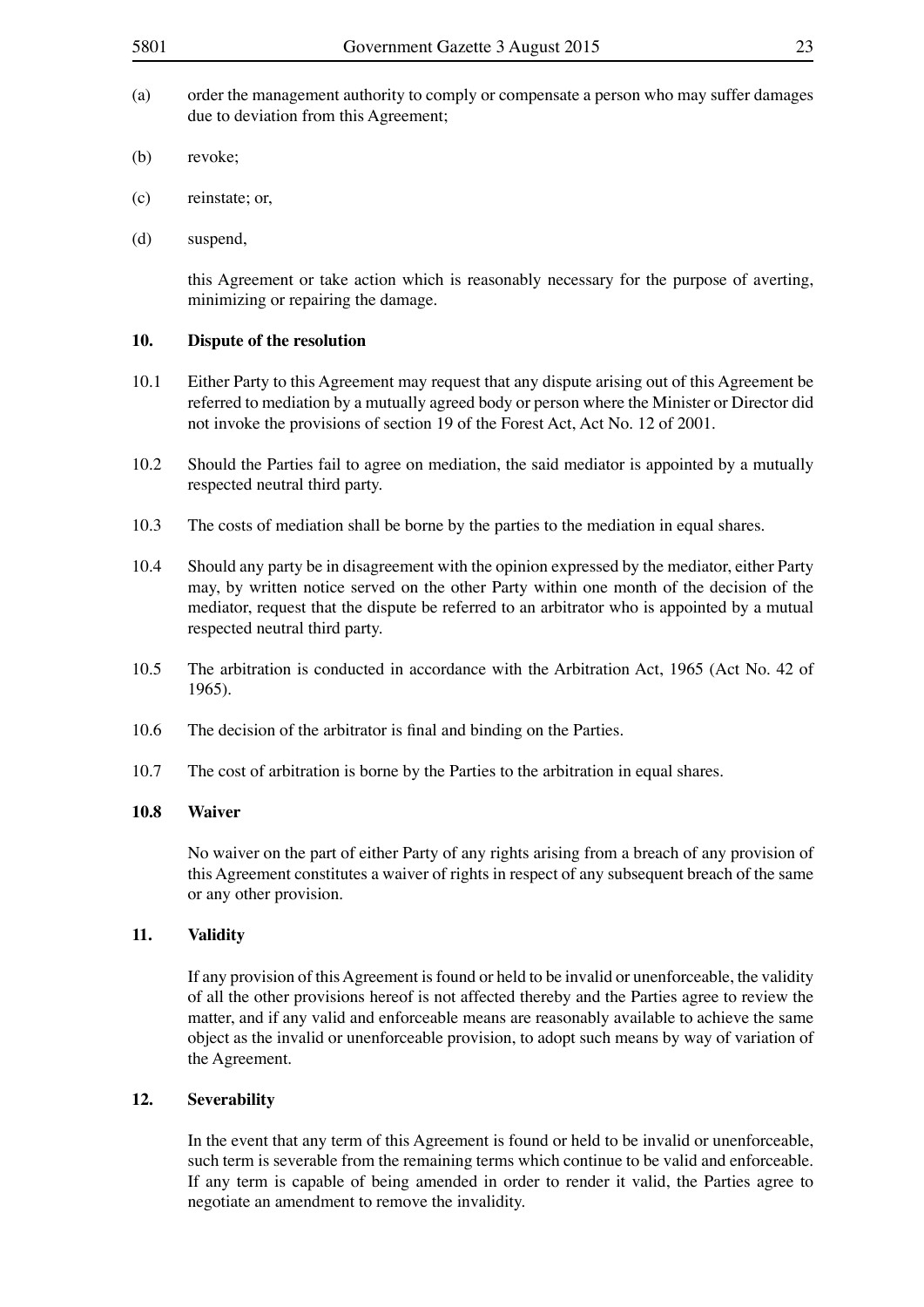|  | Variation, alteration or amendment |
|--|------------------------------------|

No variation, alteration or amendment is of any force unless reduced to writing and signed by the Parties.

**SIGNED at ……………………. on this …….. day of ………………….... 20……**

**……………………………………… Minister of Agriculture, Water and Forestry** 

**1.** Witness: **………………….…………. Signature ……………………….. 2.** Witness:…………………………….. **Signature …………………………**

**……………………………… Chairperson/Secretary of Management Body of**

**………………………………… Community Forest**

| 1. |  |
|----|--|
| 2. |  |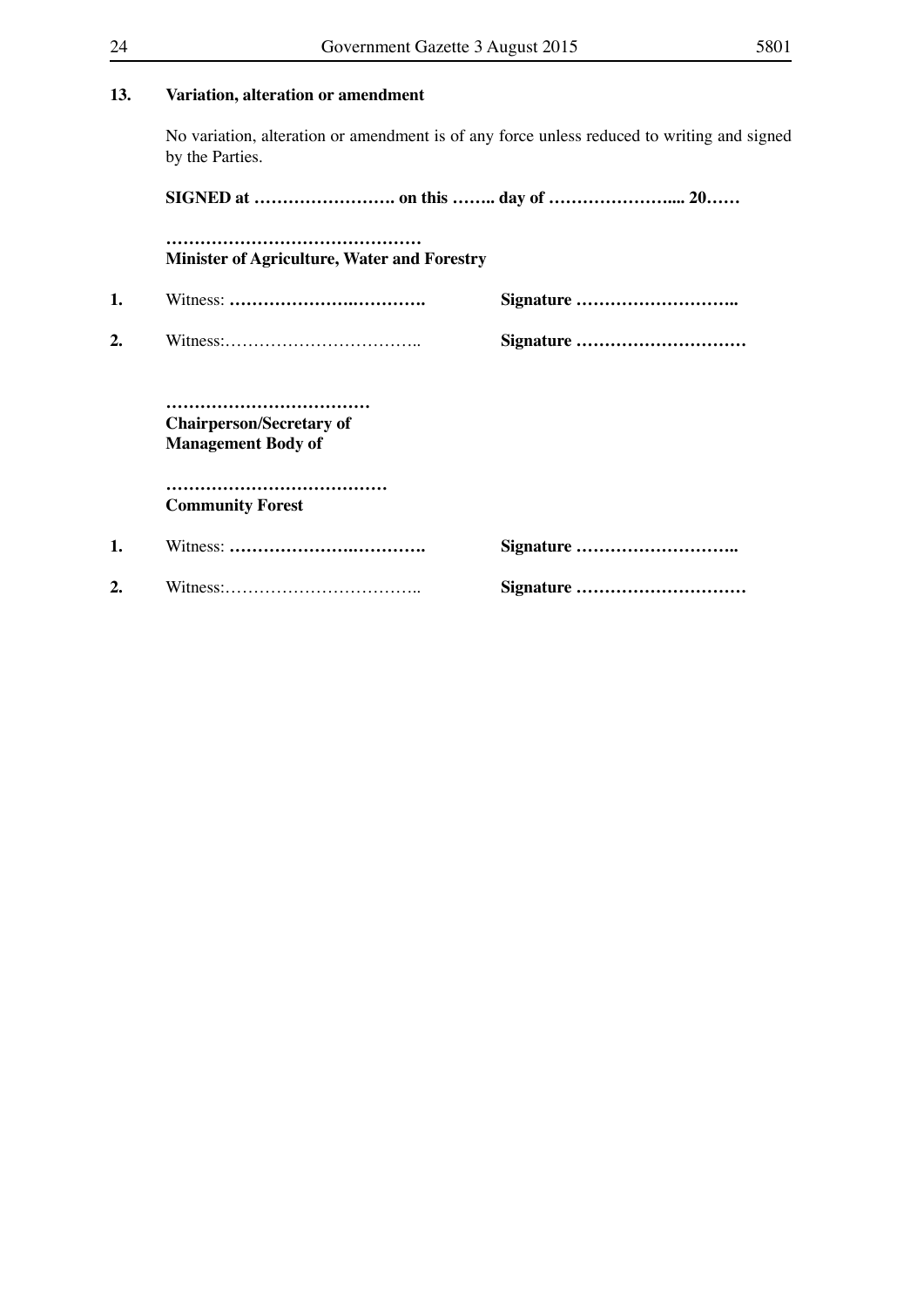### MINISTRY OF AGRICULTURE, WATER AND FORESTRY

### FORESTRY ACT, 2001 (ACT NO. 12 OF 2001)

# **CERTIFICATE OF DECLARATION AS A COMMUNITY FOREST**

(Section 15/Regulation 19)

I as the Minister of Agriculture, Water and Forestry hereby certify that by Government Gazette No. ............ of ......................................................................... declare that the area set out in that *Gazette*  as ............................................................................ Community Forest, a Community Forest under section 15 of the Forest, 2001 (Act 12 of 2001) and that I duly recognize the Community Forest Committee set out in that application as a body representing the interests of the persons who have rights over the .............................................................................................. Community Forest.

Place: .......................................................

Date: ........................................................

.......................................................................................................... **MINISTER OF AGRICULTURE, WATER AND FORESTRY**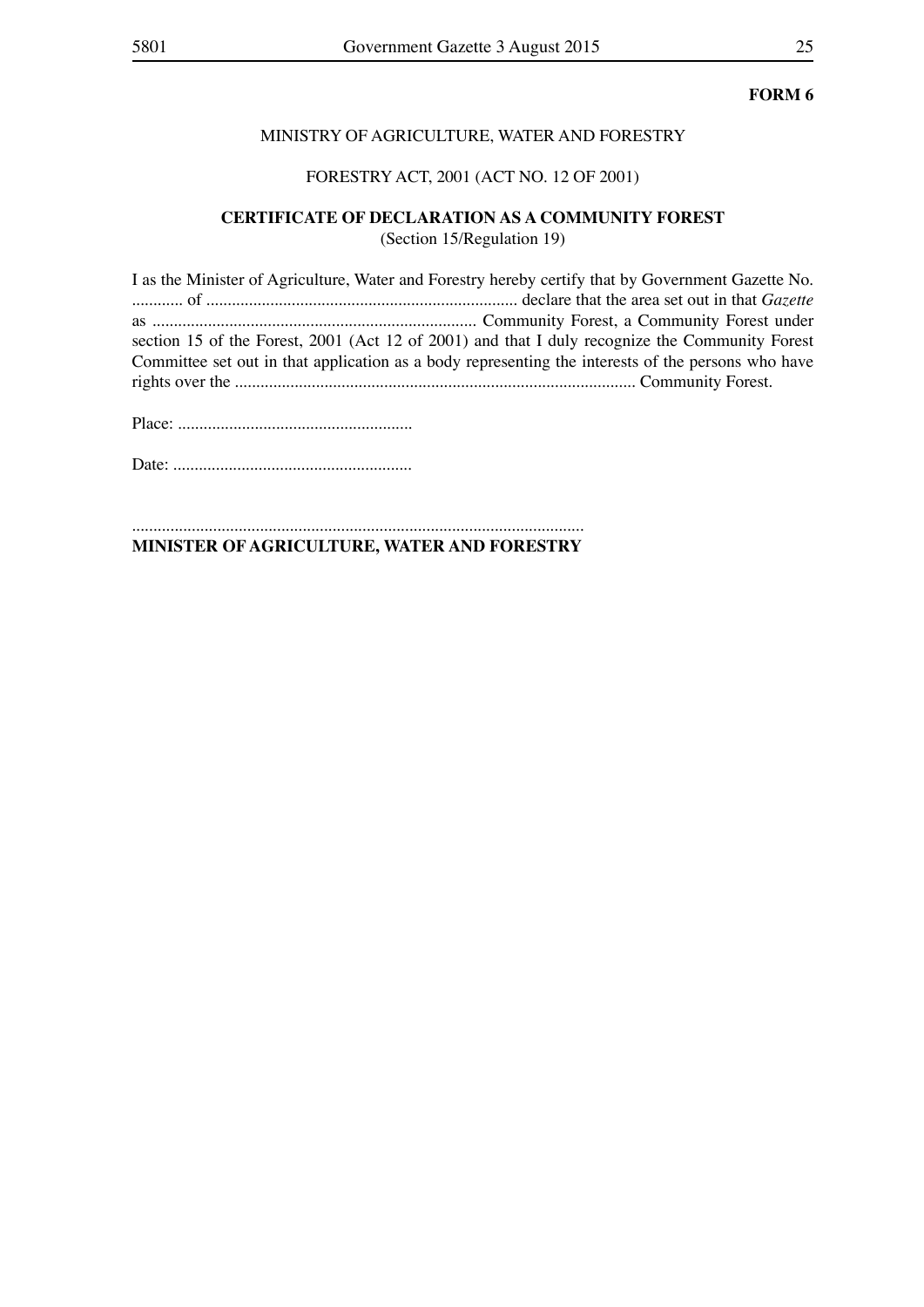### MINISTRY OF AGRICULTURE, WATER AND FORESTRY

FORESTRY ACT, 2001 (ACT NO. 12 OF 2001)

### **APPLICATION FOR BUSH CONTROL LICENCE**

(Sections 22 and 23/Regulation 5)

### **1. PERSONAL DETAILS**

|                            | Applicant | Owner, if not applicant |
|----------------------------|-----------|-------------------------|
| Name                       |           |                         |
| <b>ID</b> Number           |           |                         |
| P.O. Box /Private Bag      |           |                         |
| Town                       |           |                         |
| <b>Residential Address</b> |           |                         |
| Telephone Number           |           |                         |

### **2. PURPOSE OF CHEMICAL USE: (Mark with x)**

| $\mathbf{r}$<br>- 5<br>DE<br>. .<br><br>$ $ $ $ |  |  |  |
|-------------------------------------------------|--|--|--|
|-------------------------------------------------|--|--|--|

### **3. APPLICATION METHOD**

| Application method          |  |
|-----------------------------|--|
| Chemical product to be used |  |
|                             |  |
| Species to be targeted      |  |

### **4. FARM INFORMATION**

| Farm /Communal Village | Number | Hectare | District |
|------------------------|--------|---------|----------|
|                        |        |         |          |
|                        |        |         |          |
|                        |        |         |          |

### **5. AREA TO BE TREATED**

| Camp names and/or No. | Hectares affected | Farm |
|-----------------------|-------------------|------|
|                       |                   |      |
|                       |                   |      |
|                       |                   |      |

### **6. PERIOD REQUIRED**

From ………………………………………… 20 ……… to ……………………………………. 20 ……..

.................................................................... ..............................................

SIGNATURE DATE

### **FOR OFFICE USE ONLY**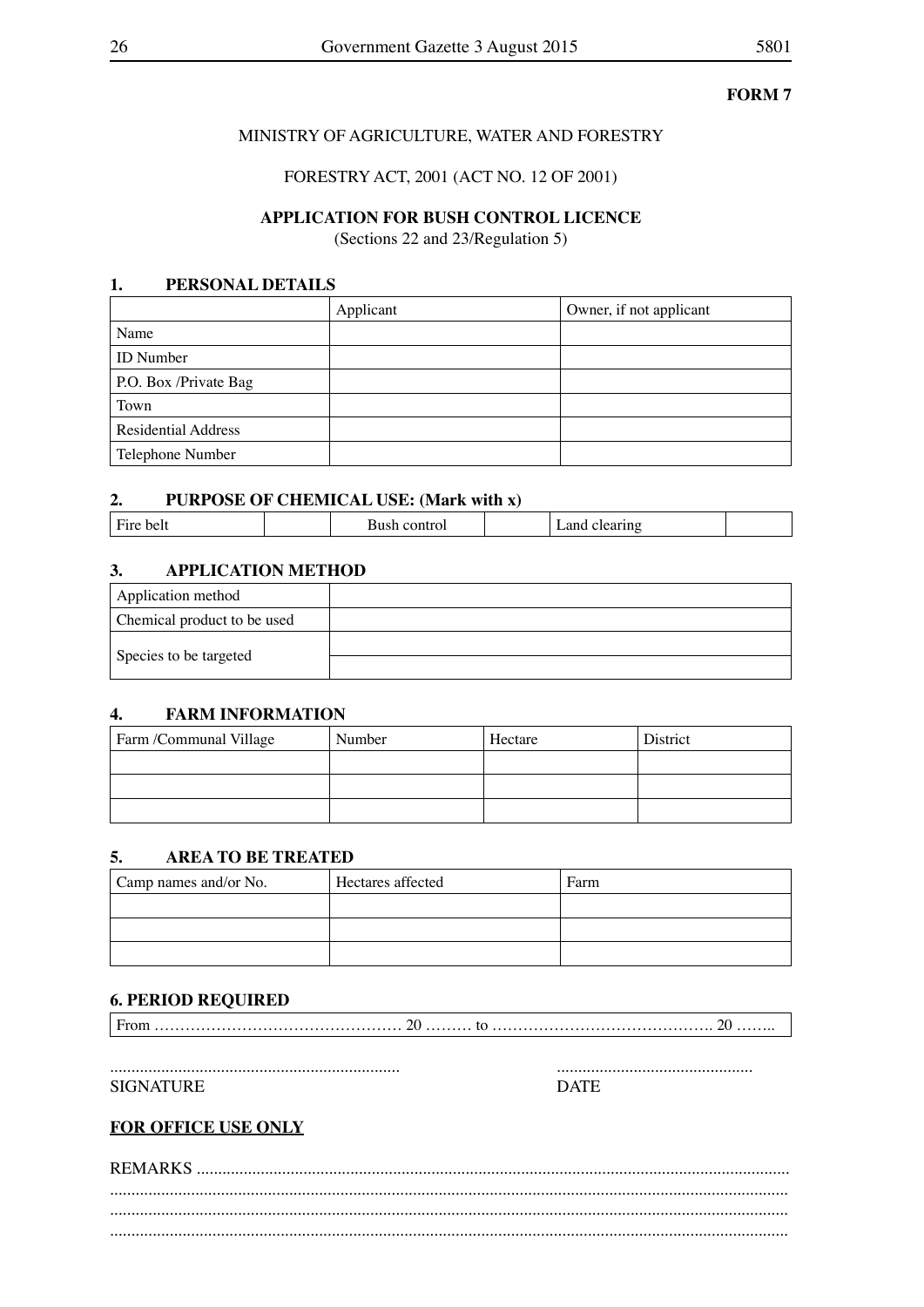**Signature of Issuing Officer** 

**DATE** 

NAME IN PRINT

**SIGNATURE OF DIRECTOR** (in case of section 23 application)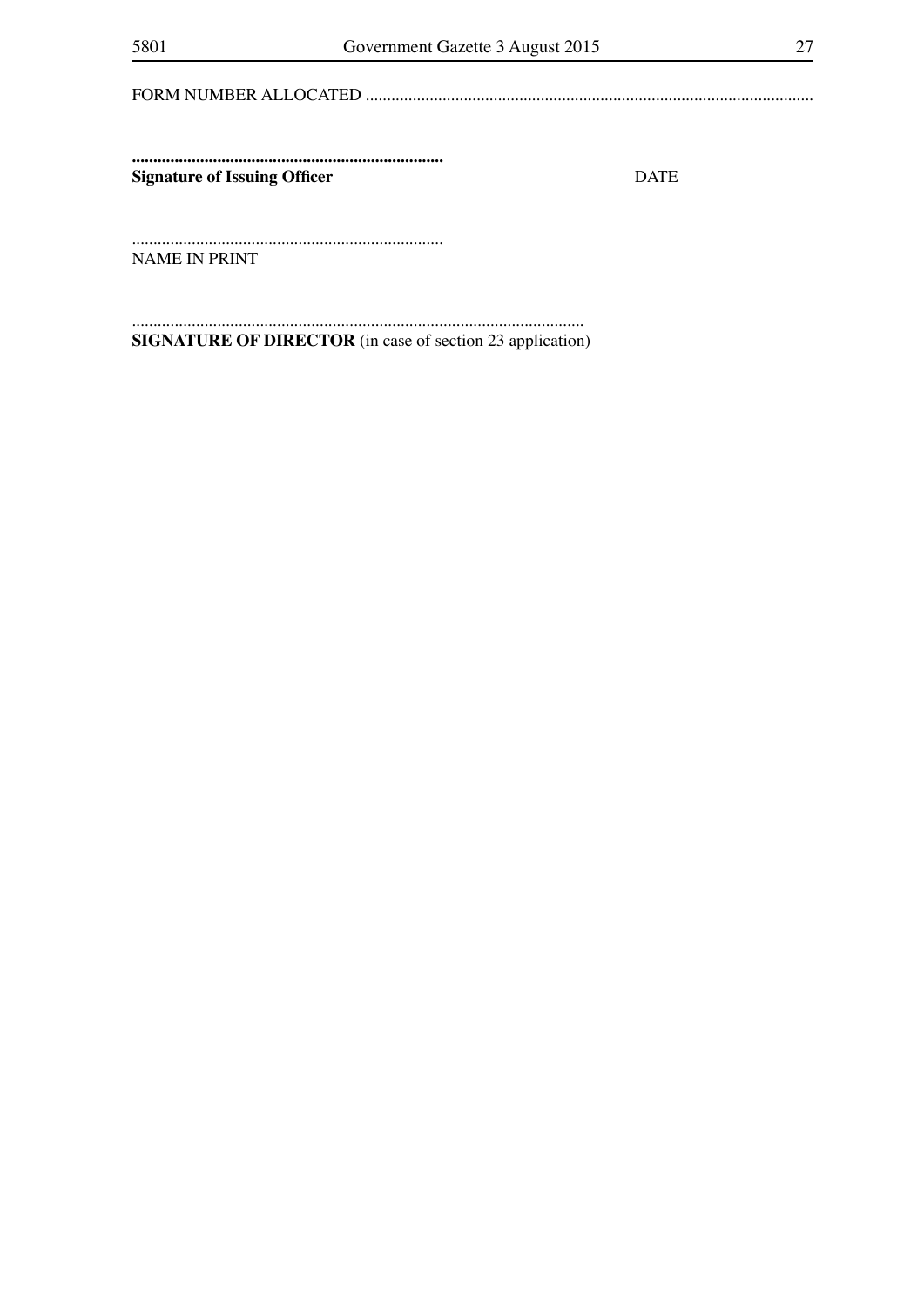# **LICENCE CONDITIONS FOR BUSH CONTROL**

(Sections 22, 23/Regulation 12)

(*The Conditions are to be printed at the back of the licence*)

- 1. No aerial application of herbicides.<br>2. Herbicides are applied selectively of
- 2. Herbicides are applied selectively on encroaching species.<br>3. Only prescribed herbicides for bush control may be applied
- Only prescribed herbicides for bush control may be applied.
- 4. Trees with stem diameter of more than 18cm at ground level may not be removed unless special approval is granted.
- 5. No protected species may be removed unless special permission is granted.
- 6. Licence owner must execute proper supervision over the operations.
- 7. The harvesting licence must be available at all times for inspection purposes.

.................................................................... ..............................................

**Permit Holder Place and Date**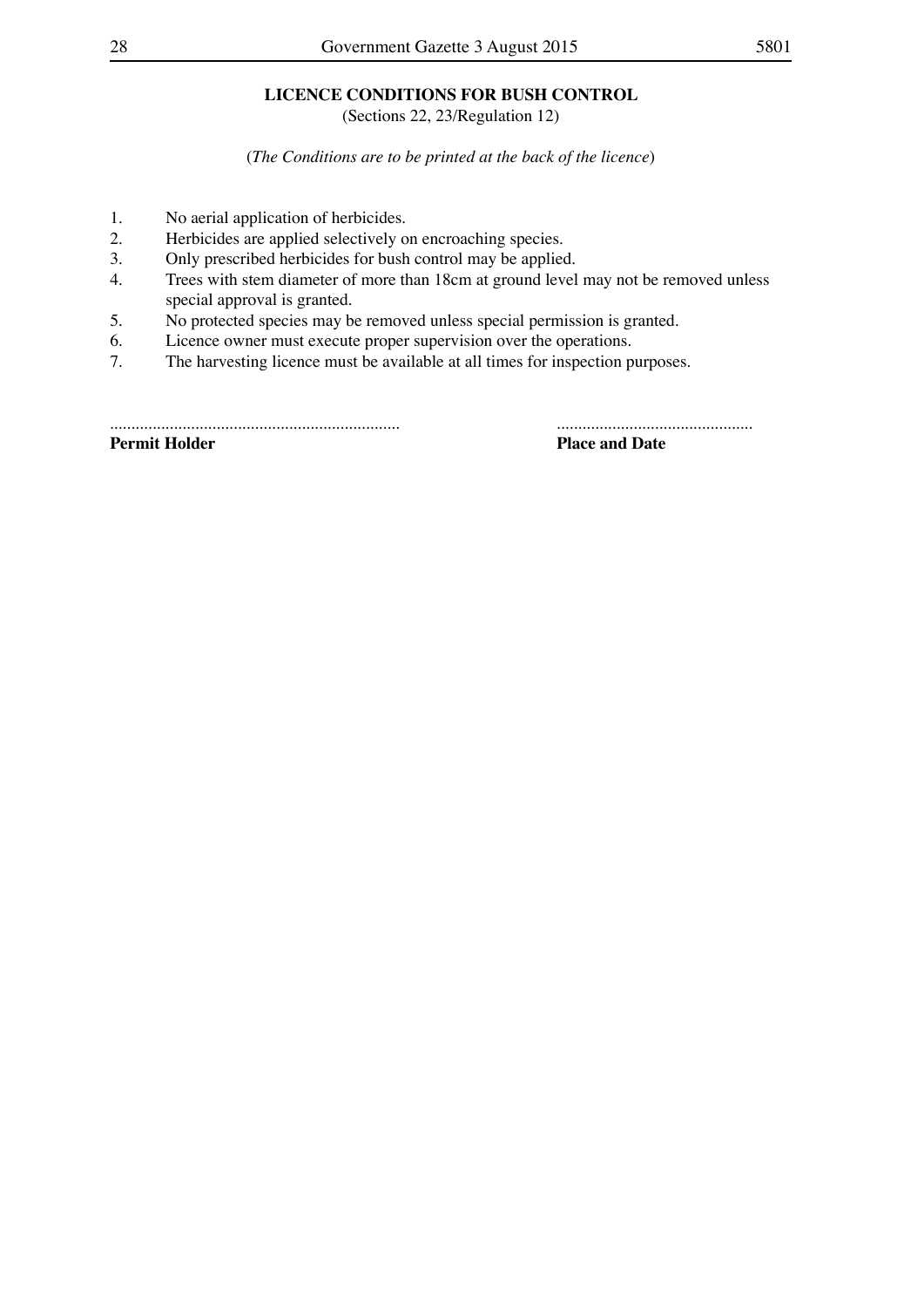### **LICENCE CONDITIONS FOR CHARCOAL PRODUCTION**

(Section 24/Regulations 8 and 12)

(*The Conditions are to be printed at the back of the licence*)

- 1. Trees with stem diameter of more than 18cm at ground level may not be removed unless special approval is granted.
- 2. An area of at least 15m around the kiln for charcoal production must be cleared of any flammable material.
- 3. No protected species must be removed unless special permission is granted.
- 4. All employees/contractors must be treated according to all applicable laws in Namibia.
- 5. Permit owner must explain permit contents and conditions to all workers and contractors.<br>6. Permit owner must execute proper supervision over the operations.
- Permit owner must execute proper supervision over the operations.
- 7. Firefighting equipment must be on site at all times.
- 8. All kilns must be guarded at all times.
- 9. Burning of charcoal may not be done within 1 km to the nearest house or dwelling.
- 10. This permit must be available at all times for inspection purposes.

.................................................................... .............................................. **Permit Holder Place and Date**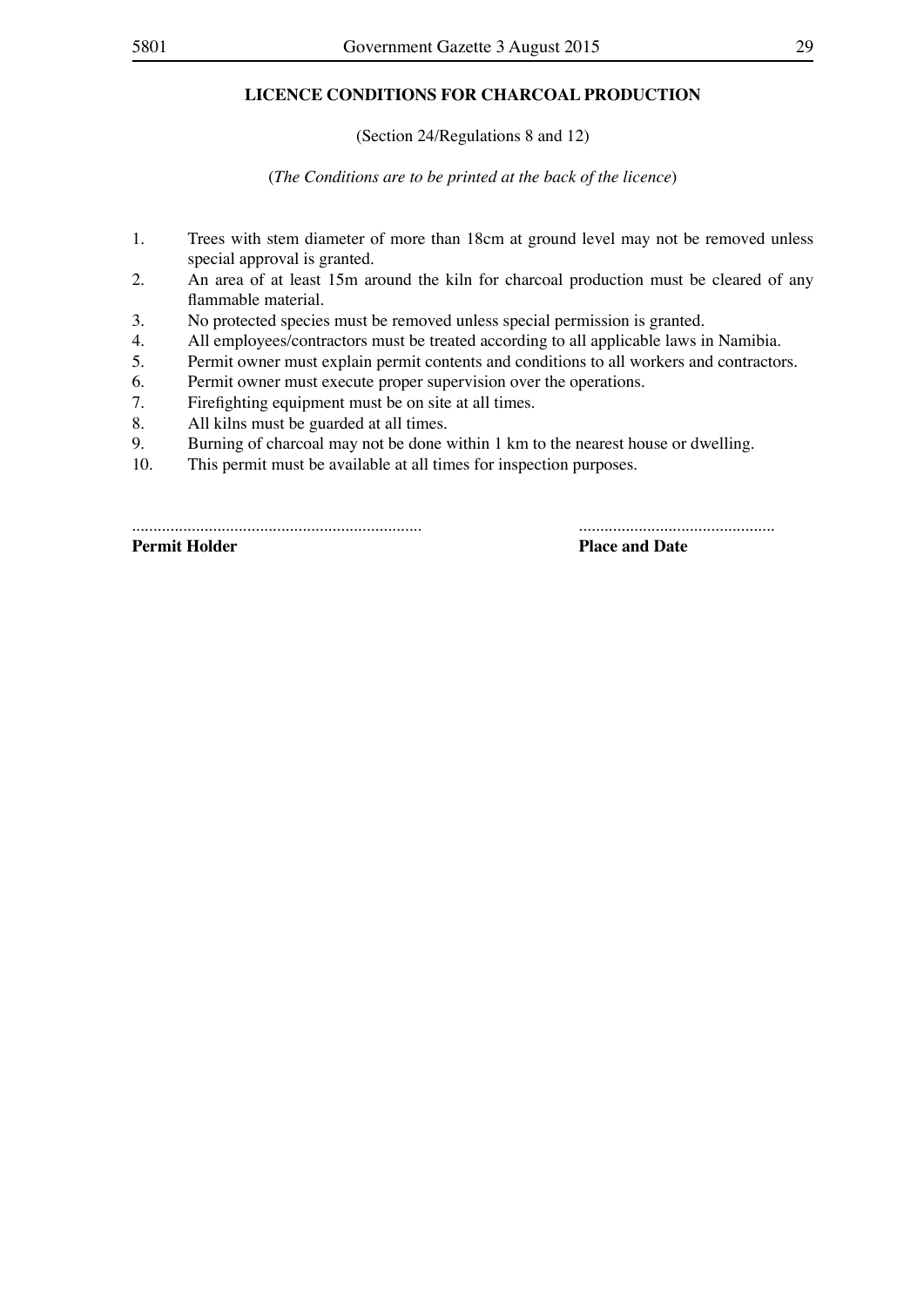### MINISTRY OF AGRICULTURE, WATER AND FORESTRY

### FORESTRY ACT, 2001 (ACT NO. 12 OF 2001)

# **FOREST LICENCE FOR FARMING WITH HONEY PRODUCING ORGANISMS**

(Section 25/Regulation 12)

| Name:                            |  |
|----------------------------------|--|
| Identity card / Passport number: |  |
| Address:                         |  |
| Telephone number:                |  |
| Region:                          |  |

To farm with honey producing organisms specified below, subject to the conditions on the reverse side.

| Type of honey producing organisms:                                |  |
|-------------------------------------------------------------------|--|
| Village/town where honey producing organisms are to<br>  be kept: |  |
| Number of hives:                                                  |  |

### FOR CONDITIONS SEE REVERSE SIDE

This licence is valid from: .......... /......... /20......... until: ......... /......... /20.........

| OFFICIAL DATE STAMP |  |
|---------------------|--|
|                     |  |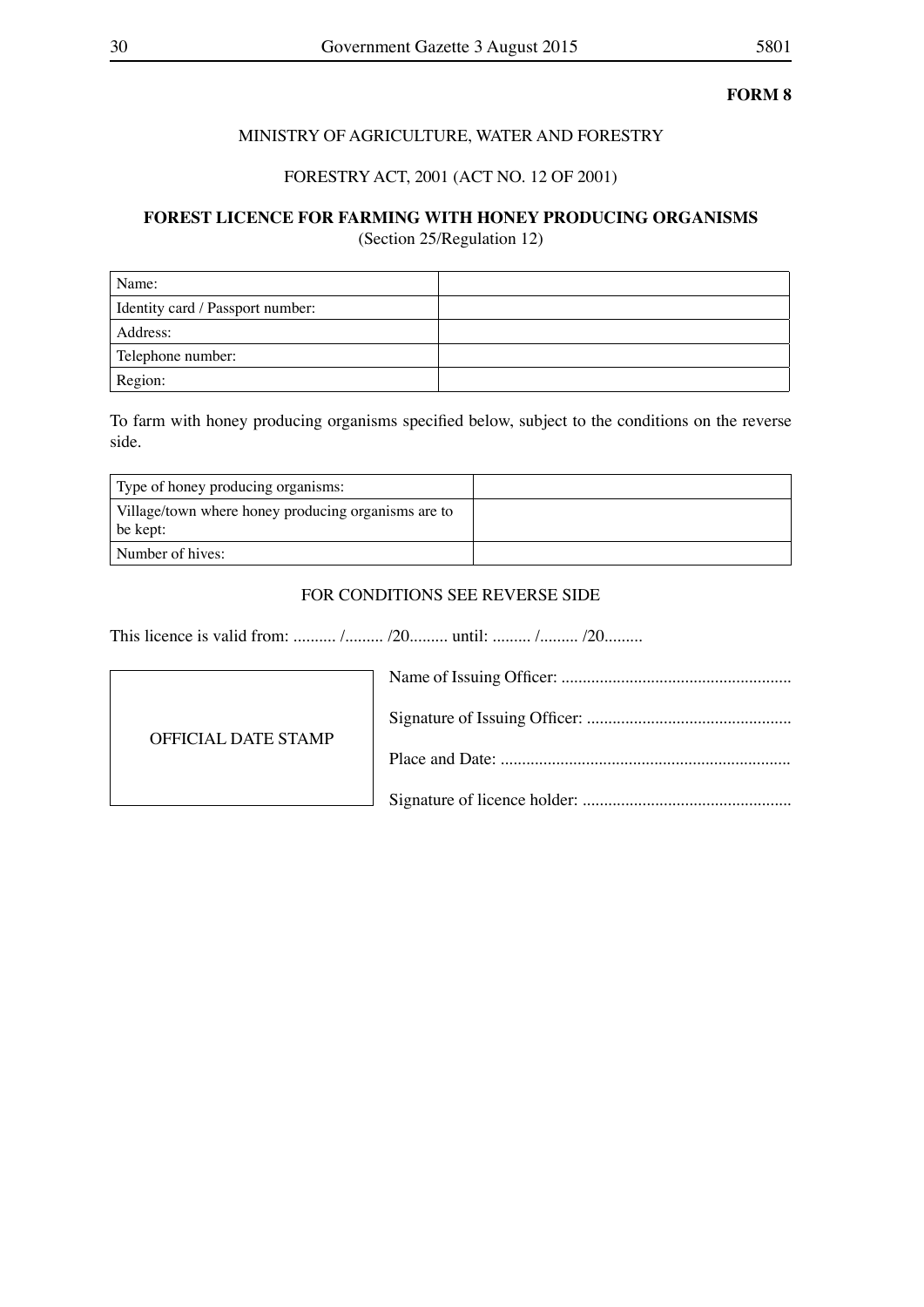### MINISTRY OF AGRICULTURE, WATER AND FORESTRY

### FORESTRY ACT, 2001 (ACT NO. 12 OF 2001)

### **FOREST LICENCE FOR HARVESTING AND PERMIT FOR TRANSPORTING OF HONEY AND HONEY PRODUCING ORGANISMS**

(Section 25/Regulations 12)

| Name:                            |  |
|----------------------------------|--|
| Identity card / Passport number: |  |
| Address:                         |  |
| Telephone number:                |  |
| Region:                          |  |

To harvest / transport (*delete what is not applicable*) honey producing organisms specified below, subjected to the conditions on the reverse side.

| Type of honey producing organisms:                                     |  |
|------------------------------------------------------------------------|--|
| Place where honey is to be harvested                                   |  |
| Destination where honey is to be transported                           |  |
| Place of bee collection                                                |  |
| Destination where honey producing organisms are to be trans-<br>ported |  |

### (*FOR CONDITIONS SEE REVERSE SIDE*)

This licence and permit is valid from: .......... /......... /20......... until: ......... /......... /20.........

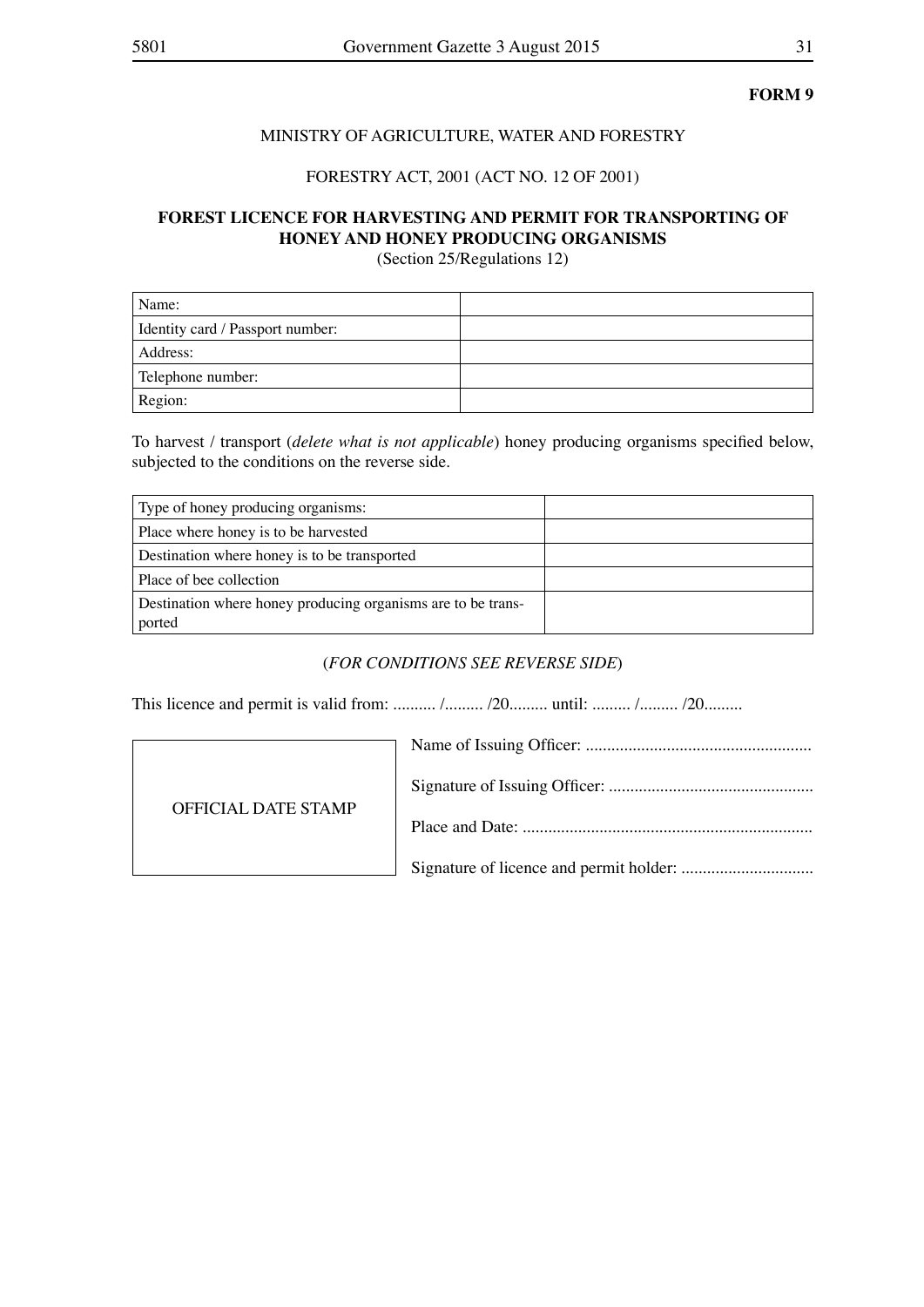### **LICENCE CONDITIONS FOR KEEPING HONEY PRODUCING ORGANISMS**

(Section 25/Regulations 10 and 12)

(*The Conditions are to be printed at the back of the licence*)

- 1. The honey-producing organisms must be kept carefully so as not to cause unnecessary disturbance to the neighbouring households. The neighbours must be informed about the apiary site. The site must be at a minimum distance of 100 metres from the neighbours.
- 2. In municipal areas the permit must be issued with the consent of the municipality.<br>
The beekeeper must practice recommended methods for managing honey r
- The beekeeper must practice recommended methods for managing honey producing organisms.
- 4. Any problem with the honey-producing organisms must be reported to the nearest forest officer.
- 5. Proper disposal of honey producing organisms must be followed under the direction of a forest officer.
- 6. When harvesting honey at least ten per cent of the honey must be left for the sustenance of the honey-producing organisms.
- 7. The beekeeper must demonstrate knowledge of keeping honey-producing organisms or undergo training, and have appropriate protective clothing before he or she can be granted a licence.
- 8. Honey producing organisms must be kept in hygienic conditions.
- 9. The licence must be renewed every 12 months.<br>10. A signboard must be erected at the site as a war
- A signboard must be erected at the site as a warning to the public.

**Permit Holder Place and Date** 

.................................................................... ..............................................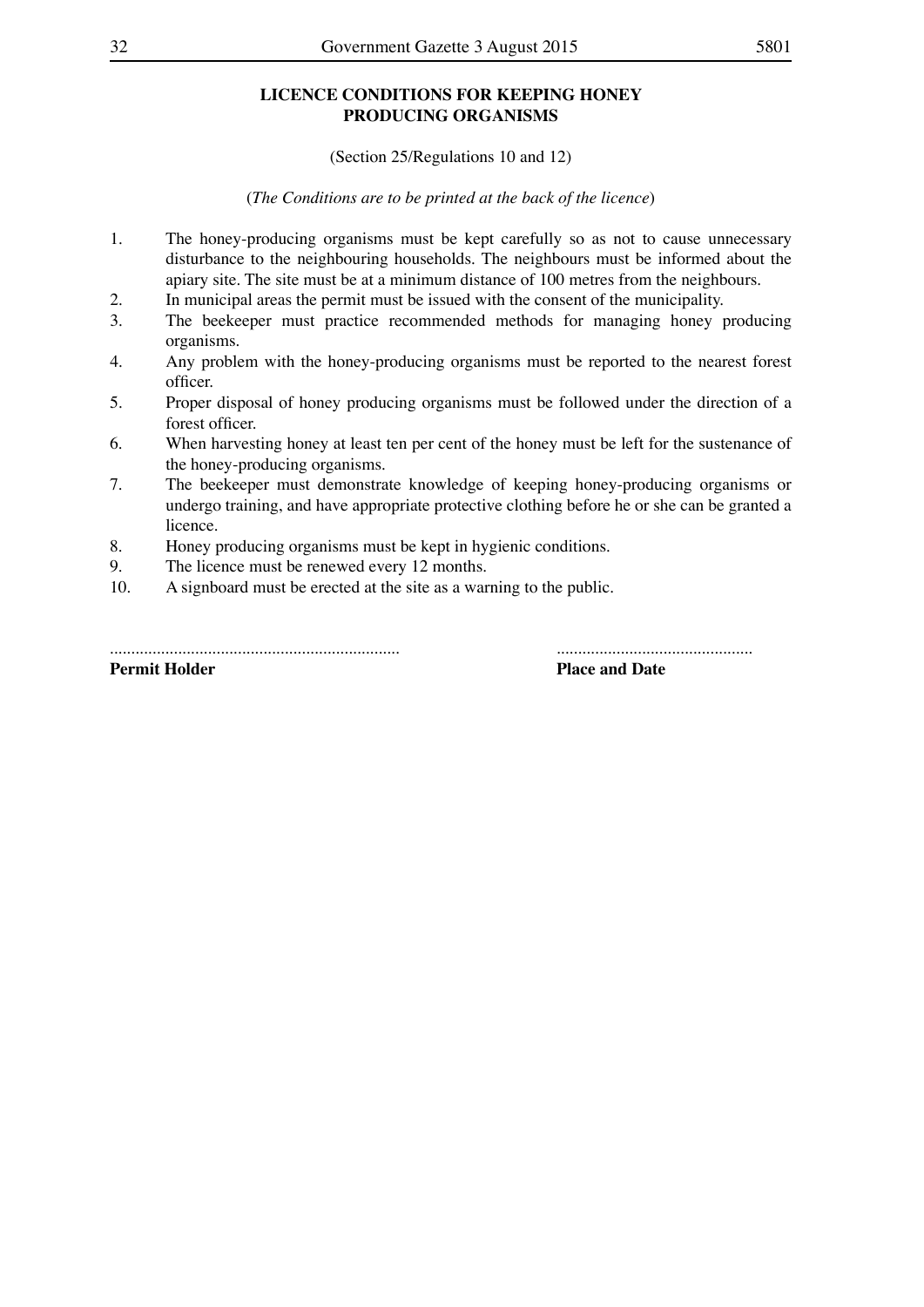### MINISTRY OF AGRICULTURE, WATER AND FORESTRY

### FOREST ACT, 2001 (ACT NO. 12 OF 2001)

### **APPLICATION FOR A LICENCE FOR FOREST PRODUCE**

(Section 22/Regulation 5)

### 1. PERSONAL DETAILS

|                    | Applicant | Owner if not applicant |
|--------------------|-----------|------------------------|
| Name               |           |                        |
| <b>ID</b> Number   |           |                        |
| P.O. Box/P/Bag     |           |                        |
| Town               |           |                        |
| <b>Res Address</b> |           |                        |
| Tel                |           |                        |

### 2. TYPE OF APPLICATION (Mark with X)

| - -<br>n<br>M<br>. . |
|----------------------|
|----------------------|

### 3. STATE THE FOREST PRODUCE

| Species | Product | Quantity | Live/dry trees |
|---------|---------|----------|----------------|
|         |         |          |                |
|         |         |          |                |
|         |         |          |                |

### 4. PURPOSE FOR HAVVESTING (Mark with X)

| Woodcarving | <i>I</i> rnamental | Fencing material | m.<br>. imber | harcoal |  |
|-------------|--------------------|------------------|---------------|---------|--|
| Firewood    | Bush control       | Land clearing    | )ther         |         |  |

### 5. MARKETING

Place of market

### 6. TRANSPORT / EXPORT

| Loading point | Destination | <b>Ouantity</b> | Fransport means | Vehicle Reg. No. |
|---------------|-------------|-----------------|-----------------|------------------|
|               |             |                 |                 |                  |

### 7. PERIOD REQUIRED

| . | .<br>. |
|---|--------|
|   |        |

### 8. I AM (Mark with X)

| Manager<br>Jwner<br>essee<br>occupant | ommunal<br>$\cdot$ $\sim$<br>$\mathbf{r}$<br>D<br>Retailer<br>other, specify |
|---------------------------------------|------------------------------------------------------------------------------|
|---------------------------------------|------------------------------------------------------------------------------|

### 9. PLACE OF ORIGIN

| Farm /Communal Village | Number (if applicable) | Hectare | District /Communal Area |
|------------------------|------------------------|---------|-------------------------|
|                        |                        |         |                         |
|                        |                        |         |                         |
|                        |                        |         |                         |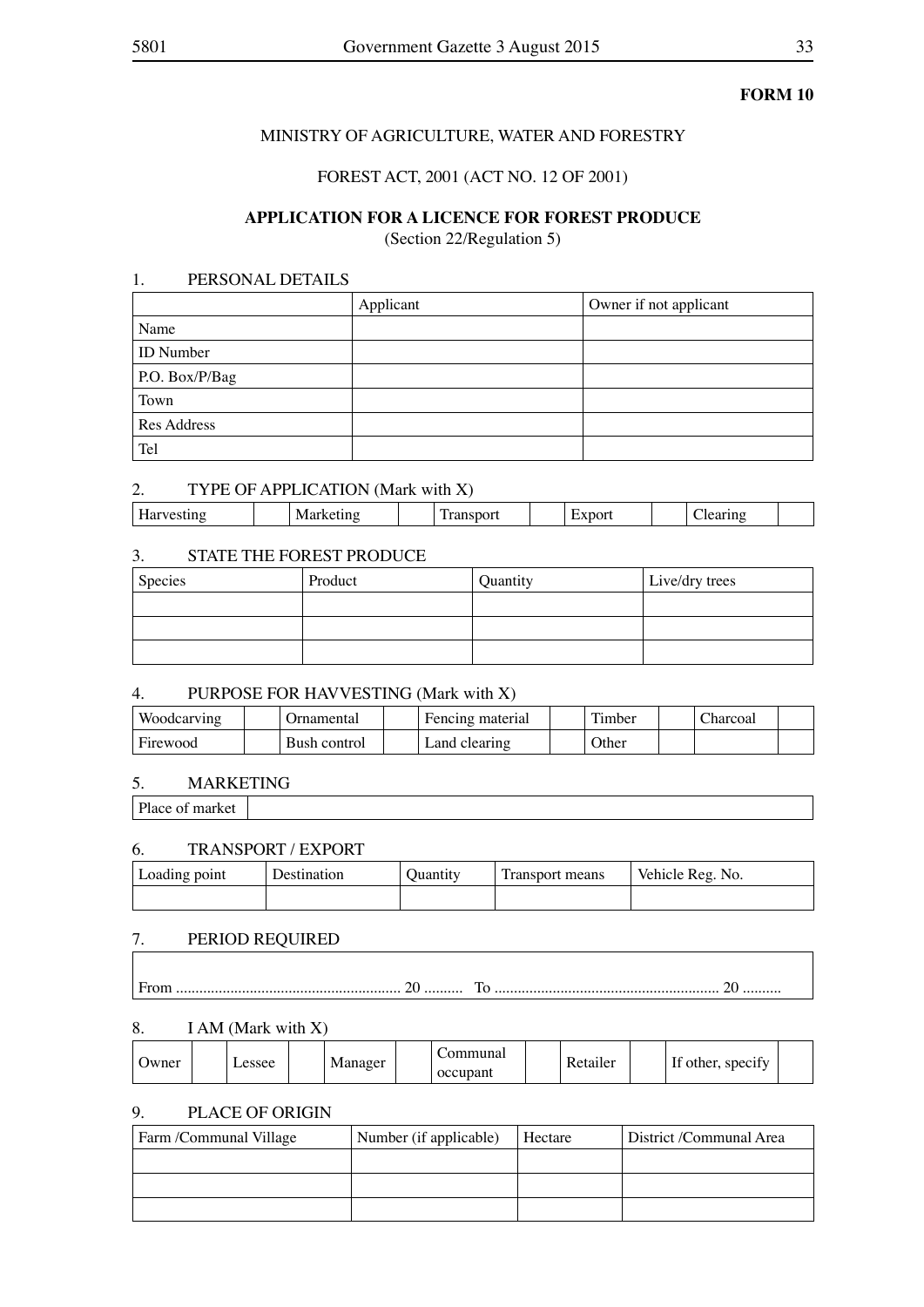**SIGNATURE** 

PLACE AND DATE

### FOR OFFICIAL USE ONLY

### APPLICATION IS APPROVED/NOT APPROVED

**SIGNATURE OF ISSUING OFFICER**  PLACE AND DATE

NAME IN PRINT

(OFFICIAL DATE STAMP)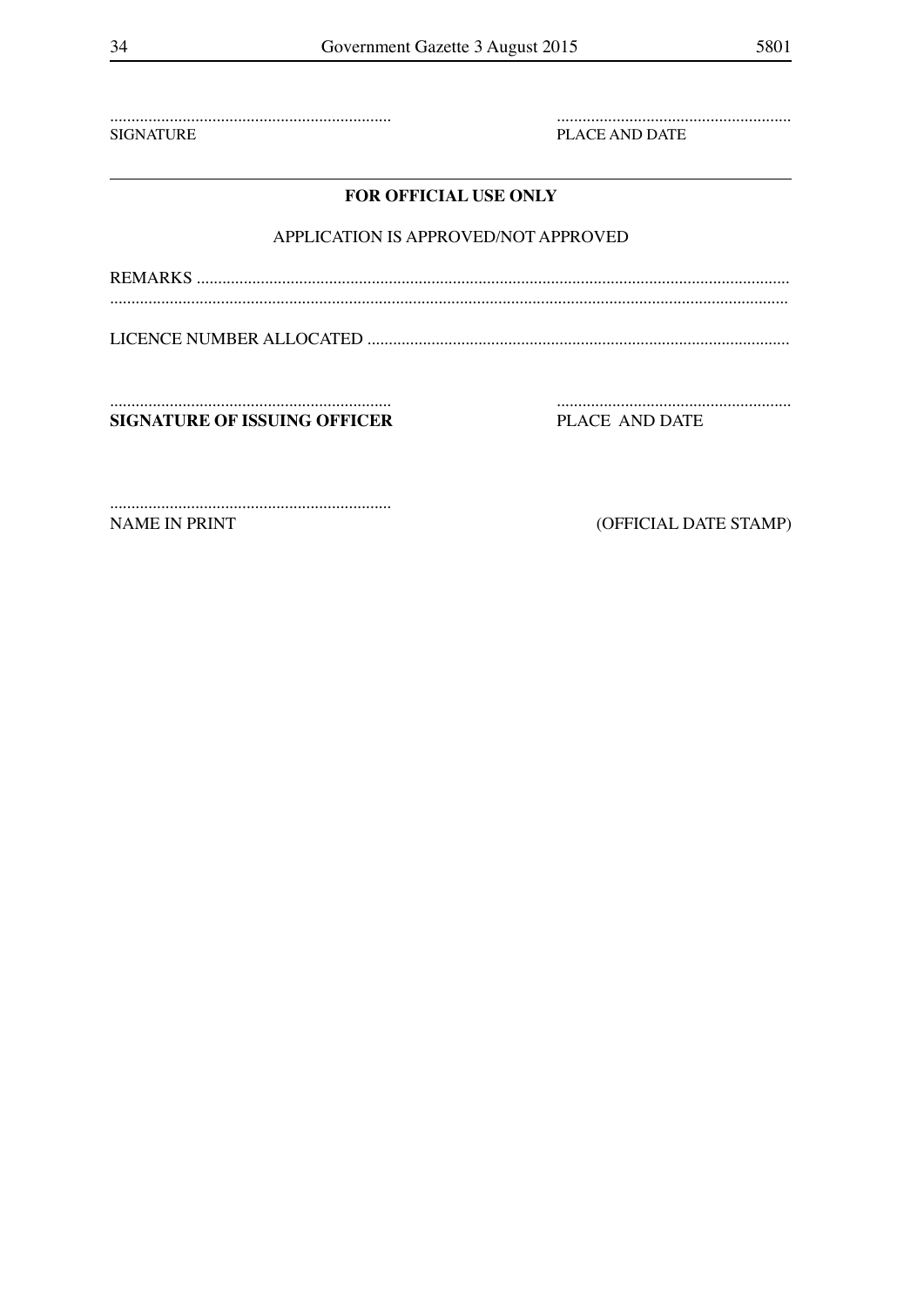### MINISTRY OF AGRICULTURE, WATER AND FORESTRY

### FOREST ACT, 2001 (ACT NO. 12 OF 2001)

### **FOREST RESOURCE INSPECTION REPORT** (Regulation 5)

Officials present: ................................................................................................................................... ................................................................................................................................... ...................................................................................................................................

Duty Station: .........................................................................................................................................

Inspection Date: ....................................................................................................................................

### 1. APPLICATION & OWNER INFORMATION

|                            | Details of Applicant | Details of Owner |
|----------------------------|----------------------|------------------|
| Name of Applicant          |                      |                  |
| <b>Identity Number</b>     |                      |                  |
| Postal Address             |                      |                  |
| <b>Residential Address</b> |                      |                  |
|                            |                      |                  |
| Telephone Number           |                      |                  |
| Cell phone Number          |                      |                  |
| E-mail                     |                      |                  |

### 2. STATUS OF APPLICANT (please tick appropriate box)

|     | -- |  |
|-----|----|--|
| IVI |    |  |
|     |    |  |

### 3. FARM INFORMATION

| Farm Name | Farm Number | <b>District</b> | Hectares |
|-----------|-------------|-----------------|----------|
|           |             |                 |          |
|           |             |                 |          |

### 4. COMMUNAL AREA INFORMATION

| Village Name | Constituency | District | Hectares |
|--------------|--------------|----------|----------|
|              |              |          |          |
|              |              |          |          |

### 5. TYPE OF FARMING ACTIVITIES (please tick appropriate box)

|        |               | ___<br>.     |       |               |
|--------|---------------|--------------|-------|---------------|
| `attle | $\sim$<br>vai | 0.422<br>ame | ruest | $C_{\rm TOP}$ |
|        |               |              |       |               |

### 6. PURPOSE OF INSPECTION (please tick appropriate box)

| <b>Harvesting permit</b> | General Checkup | Investigation of | Other (Specify) |
|--------------------------|-----------------|------------------|-----------------|
| Applications             |                 | Complaints       |                 |
|                          |                 |                  |                 |
|                          |                 |                  |                 |

### 7. PURPOSE OF HARVESTING ( please tick appropriate box)

| Combating of bush encroachment |  |
|--------------------------------|--|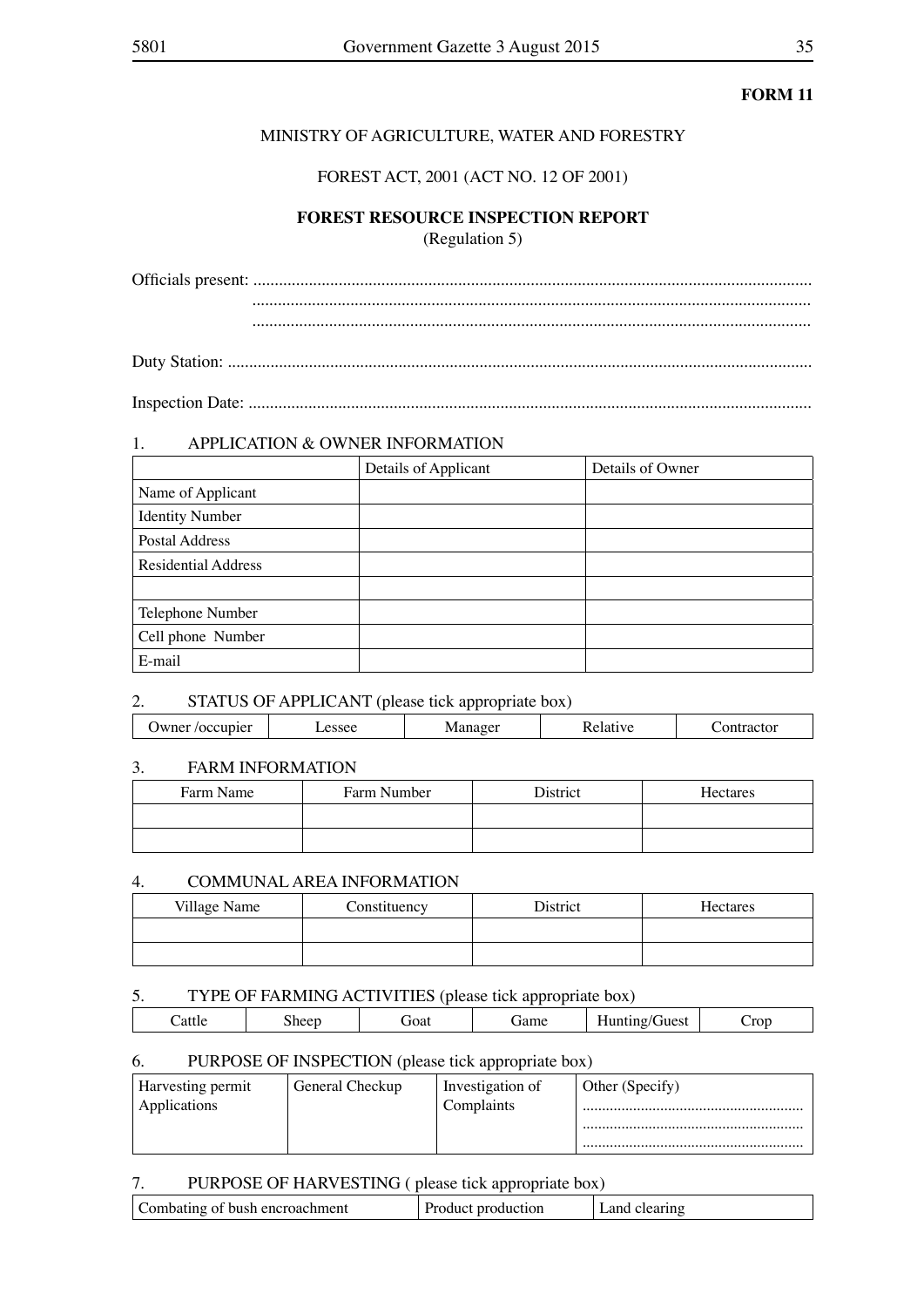### 8. DETAILS OF PERMIT APPLICATION

| Protected species for harvesting   |                             |
|------------------------------------|-----------------------------|
| Unprotected species for harvesting |                             |
| Use of living or dry trees         | Living trees:<br>Dry trees: |
| Product to be required             |                             |
| Quantity required                  |                             |
| Period required                    |                             |

### 9. AREA AFFECTED BY HARVESTING (applicable for all applications)

| State camp names and /or numbers where harvesting activities should take place |  |  |
|--------------------------------------------------------------------------------|--|--|
|                                                                                |  |  |
|                                                                                |  |  |
|                                                                                |  |  |
|                                                                                |  |  |
|                                                                                |  |  |
|                                                                                |  |  |
|                                                                                |  |  |
|                                                                                |  |  |
|                                                                                |  |  |

### 10. DETAILS OF HARVESTING OPERATION (only applicable for re-applications, general check-ups, and investigations of complaints)

| Protected species harvested   |                             |
|-------------------------------|-----------------------------|
| Unprotected species harvested |                             |
| Use of living or dry trees    | Living trees:<br>Dry trees: |
| Products produced             |                             |
| Method of harvesting          |                             |
| Validity of permit            |                             |

### 11. SAFETY OF OPERATION (only applicable for operations that use fire e.g. charcoal)

| Action                                         | Yes | No |
|------------------------------------------------|-----|----|
| Firebreak present around affected camps / area |     |    |
| Firebreak well maintained and cleared          |     |    |
| Area surrounding kilns sufficiently cleared    |     |    |
| Burning kilns under constant supervision       |     |    |
| Kiln lids on site                              |     |    |
| Basic firefighting equipment present           |     |    |

### 12. FIELD CONDITION \*(please tick appropriate boxes)

Camp: ..............................................................................................

| Bush encroachment   | None       | Existing         | Distributed patches | extreme    |
|---------------------|------------|------------------|---------------------|------------|
| Soil cover (shrubs) | $0-25%$    | $25 - 50\%$      | $50-70\%$           | $75-100\%$ |
| Soil cover (grass)  | $0-25%$    | $25 - 50\%$      | $50 - 70\%$         | $75-100\%$ |
| Erosion indications | Sheet      | R <sub>ill</sub> | Gully               | Tunnel     |
| Tree deaths         | Individual | Few              | Noticeable          | Many       |

\*Questions applicable to the camps / areas to be harvested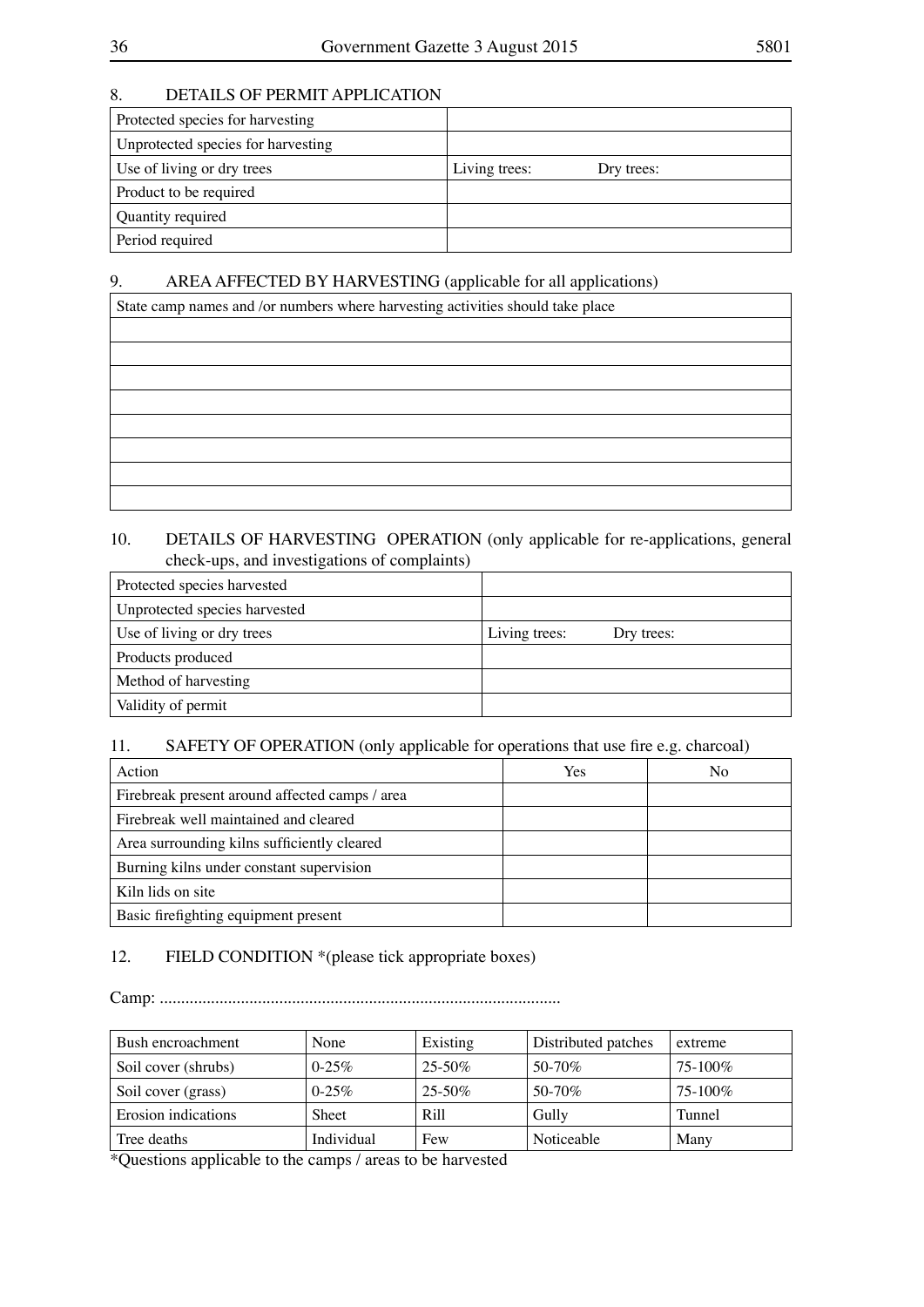### 13. FORESTRY ACTIVITIES:

Has the farmer undertaken any forest activity within the past 12 months (state quantity)

| <b>Harvesting for:</b> | <b>Commercial use</b> | Private use (own use) |
|------------------------|-----------------------|-----------------------|
| Charcoal               |                       |                       |
| Fire wood              |                       |                       |
| Fencing material       |                       |                       |
| Timber                 |                       |                       |
| Fodder                 |                       |                       |
| Woodcarving            |                       |                       |
| Planting trees         |                       |                       |

### 14. HISTORY OF FOREST DAMAGE (damage during last 12 month only)

| <b>Damages</b>               | Area effected (ha) |
|------------------------------|--------------------|
| Biological (Fungi & insects) |                    |
| <b>Forest Fires</b>          |                    |
| Climatic / Weather           |                    |
| Chemical Spraying            |                    |
| Mechanical method            |                    |

### 15. EXTENSION SERVICES CONDUCTED (please tick appropriate boxes)

| <b>Topic</b>                | <b>Conducted</b> |
|-----------------------------|------------------|
| Forestry legislation        |                  |
| Permit system               |                  |
| Bush encroachment           |                  |
| Agro-Forestry               |                  |
| Deforestation               |                  |
| Utilization                 |                  |
| Fire protection and control |                  |

### 16. RECOMMENDATIONS:

| the control of the control of the control of the control of the control of |  |  |
|----------------------------------------------------------------------------|--|--|
|                                                                            |  |  |
| $\overline{\phantom{a}}$                                                   |  |  |
|                                                                            |  |  |

### COMPILED BY: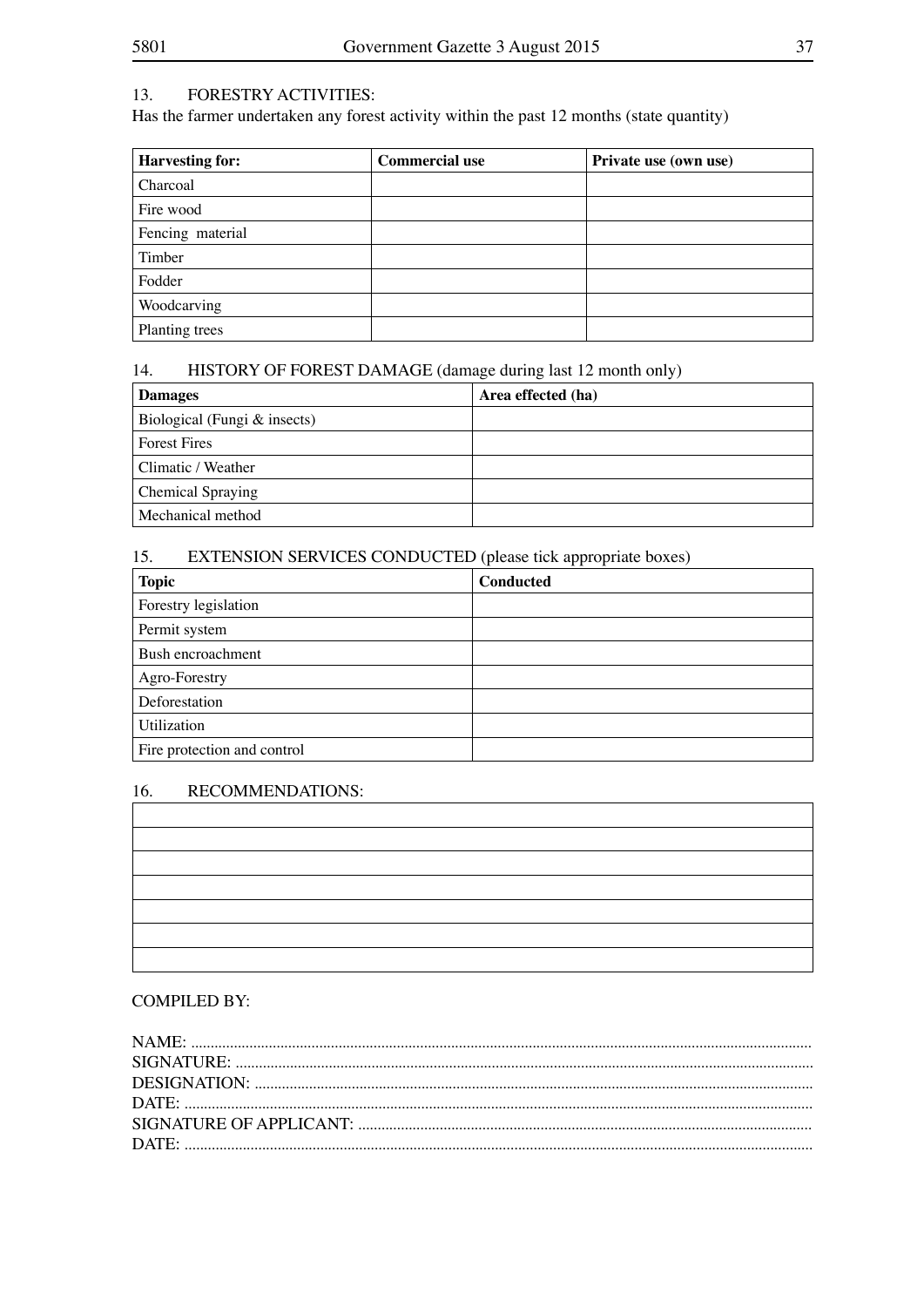### MINISTRY OF AGRICULTURE, WATER AND FORESTRY

FOREST ACT, 2001 (ACT NO. 12 OF 2001)

### **FOREST LICENCE FOR HARVESTING**

(Sections 24, 27 and 33 /Regulation 12)

| <b>Harvesting Permit</b> (Own use / Commercial <sup>1*</sup> ) |  | Permit No: |
|----------------------------------------------------------------|--|------------|
| Licence Holder Name:                                           |  |            |
| Namibian Id/ Passport/Birth Certificate no.:                   |  |            |
| Address:                                                       |  |            |
|                                                                |  |            |
| Contact Telephone No:                                          |  |            |
| Name, Size, Farm no. /Village:                                 |  |            |
| District/Constituency:                                         |  |            |
| Region                                                         |  |            |

To harvest forest produce specified below, subject to the conditions on the reverse side

| <b>SPECIES</b> | <b>PRODUCT</b> | <b>QUANTITY</b><br>$(m3, kg or ton, No. of pieces)$ |
|----------------|----------------|-----------------------------------------------------|
|                |                |                                                     |
|                |                |                                                     |

### (*FOR CONDITIONS SEE REVERSE SIDE*)

This licence is valid from .......... /......... /20......... until: ......... /......... /20.........

| OFFICIAL DATE STAMP |  |
|---------------------|--|
|                     |  |
|                     |  |
|                     |  |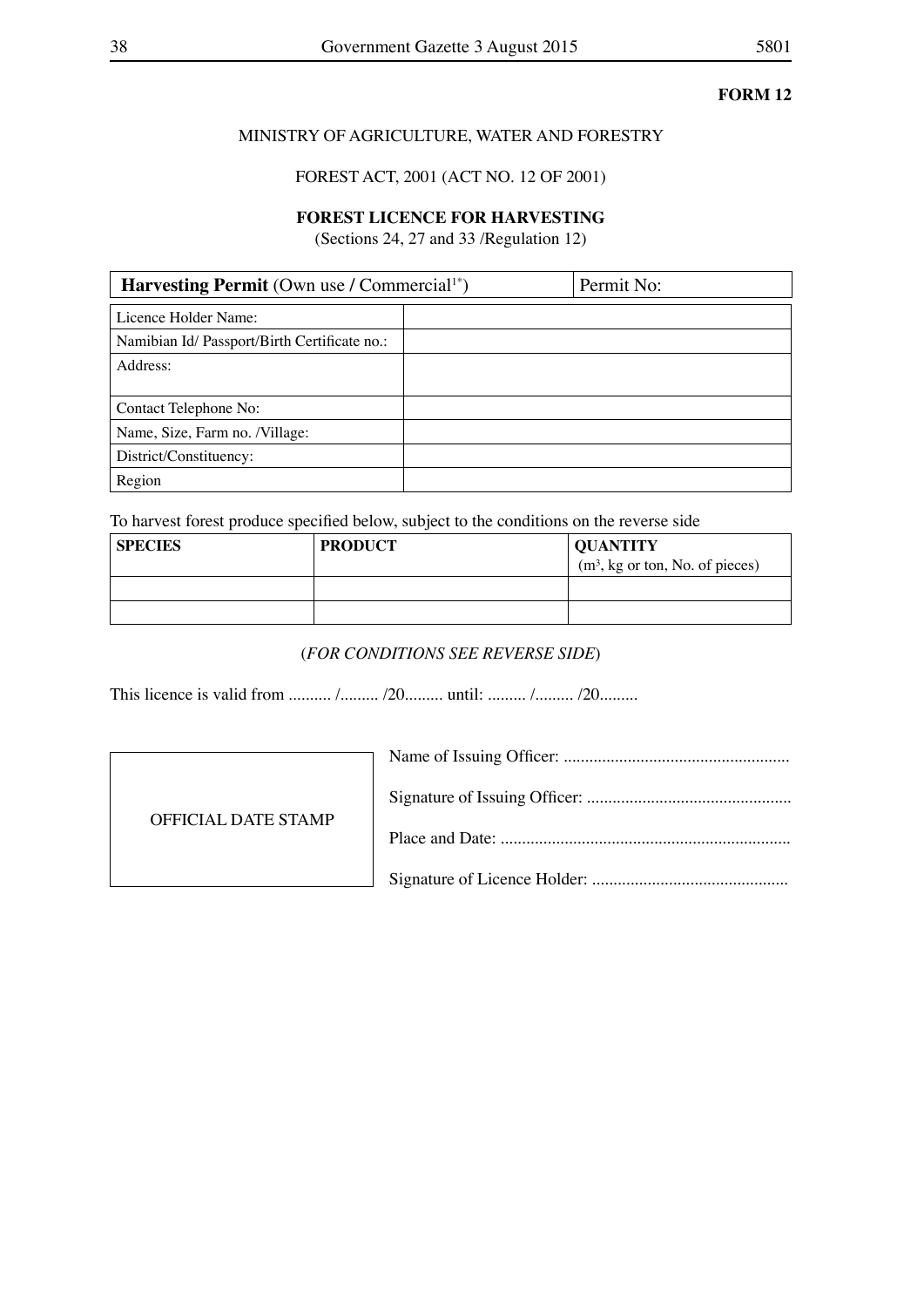### MINISTRY OF AGRICULTURE, WATER AND FORESTRY

### FOREST ACT, 2001 (ACT NO. 12 OF 2001)

### **FOREST PERMIT FOR TRANSPORTING**

(Sections 24, 27 and 33/Regulation 12)

| Transport Permit (Own use / Commercial <sup>2*</sup> ) | Permit No: |
|--------------------------------------------------------|------------|
| Permit Holder Name:                                    |            |
| Namibian Id/ Passport/Birth Certificate no.:           |            |
| Address:                                               |            |
| Contact Telephone No:                                  |            |
| Name, Size and No. of Farm:                            |            |
| District:                                              |            |

To Transport forest produce specified below, subject to the conditions on the reverse side

| <b>SPECIES</b> | <b>PRODUCT</b> | <b>OUANTITY</b><br>$(m3, kg or ton, No. of pieces)$ |
|----------------|----------------|-----------------------------------------------------|
|                |                |                                                     |
|                |                |                                                     |

| Loading Point Address:                   |  |
|------------------------------------------|--|
| <b>Destination Address:</b>              |  |
| Transport Agent/Vehicle Registration No: |  |

### (FOR CONDITIONS SEE REVERSE SIDE)

THIS PERMIT IS VALID FROM .......... /......... /20......... UNTIL: ......... /......... /20........

| <b>OFFICIAL DATE STAMP</b> |  |
|----------------------------|--|
|                            |  |
|                            |  |
|                            |  |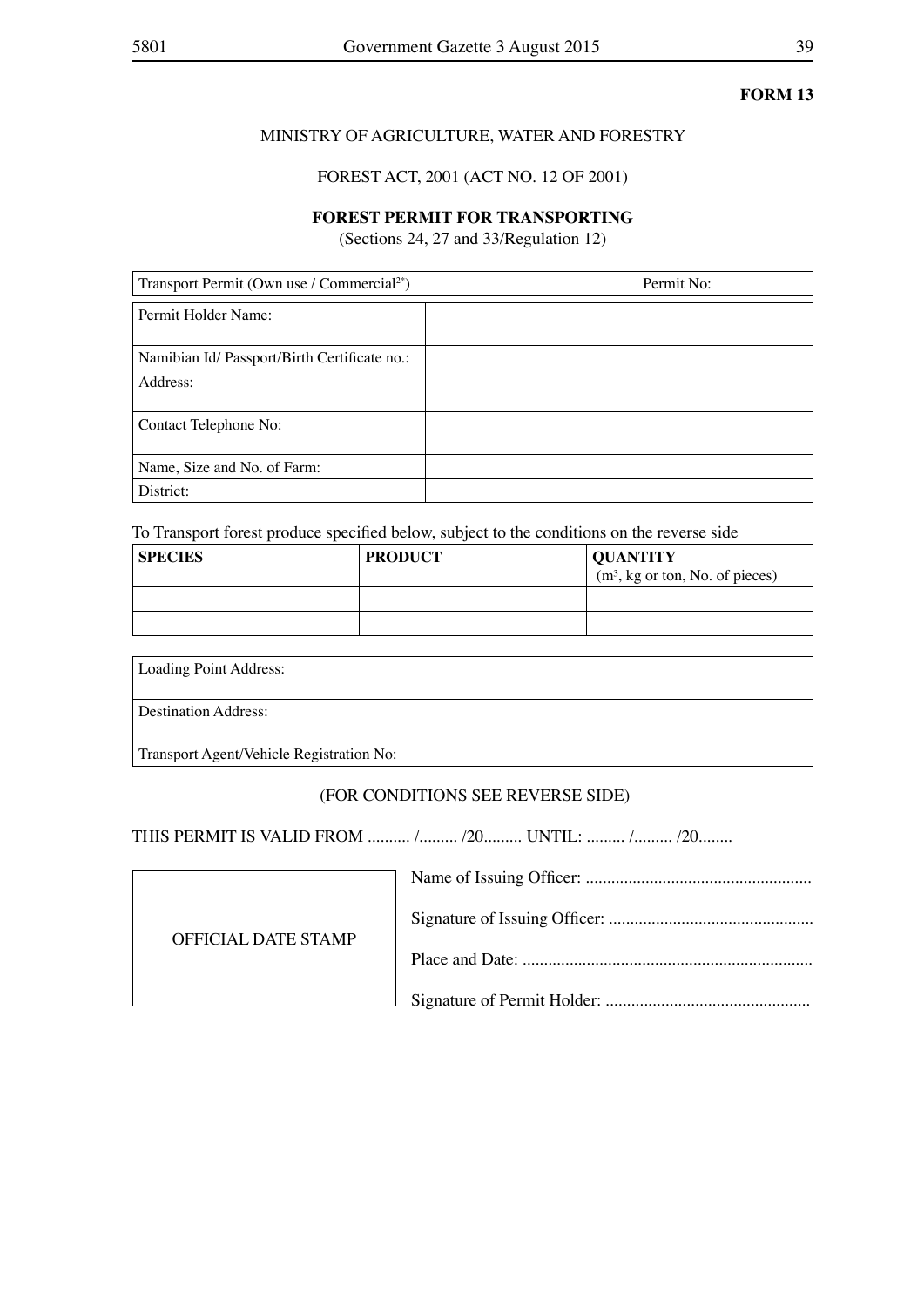### MINISTRY OF AGRICULTURE, WATER AND FORESTRY

FOREST ACT, 2001 (ACT NO. 12 OF 2001)

### **FOREST PERMIT FOR EXPORTING**

(Sections 24, 27 and 33/Regulation 12)

### FOREST PERMIT

| Export Permit (Own use / Commercial <sup>3*</sup> ) | Permit No: |
|-----------------------------------------------------|------------|
| Permit Holder Name:                                 |            |
| Namibian Id/ Passport/Birth Certificate no.:        |            |
| Address:                                            |            |
| Contact Telephone No:                               |            |
| Name, Size No. of Farm:                             |            |
| District:                                           |            |

To Export forest produce specified below, subject to the conditions on the reverse side

| <b>SPECIES</b> | <b>PRODUCT</b> | <b>OUANTITY</b>                  |
|----------------|----------------|----------------------------------|
|                |                | $(m3, kg or ton, No. of pieces)$ |
|                |                |                                  |
|                |                |                                  |

| Loading Point Address:                   |  |
|------------------------------------------|--|
| Destination Address:                     |  |
| Transport Agent/Vehicle Registration No: |  |

### (*FOR CONDITIONS SEE REVERSE SIDE*)

THIS PERMIT IS VALID FROM .......... /......... /20......... UNTIL: ......... /......... /20........

| OFFICIAL DATE STAMP |  |
|---------------------|--|
|                     |  |
|                     |  |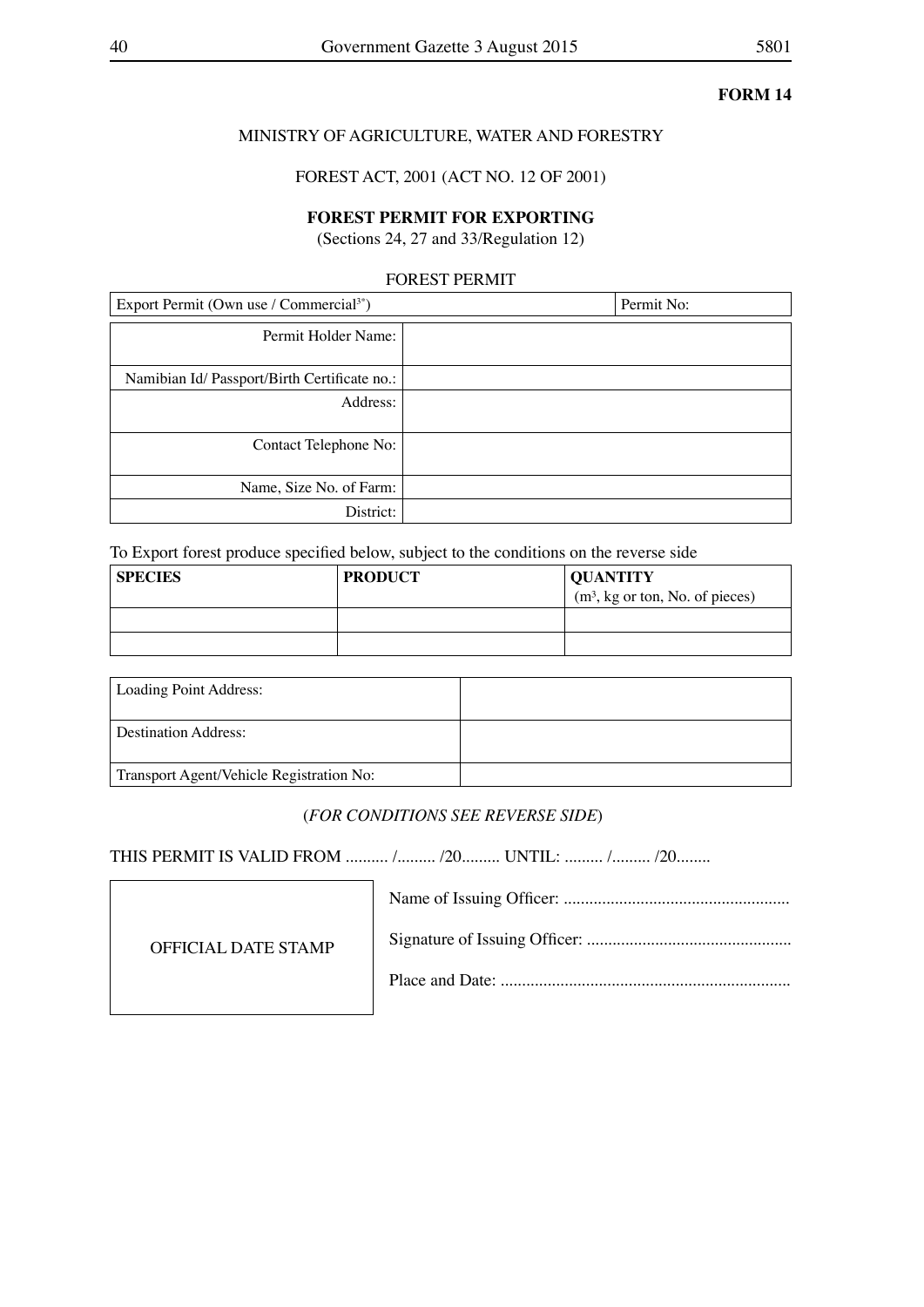### MINISTRY OF AGRICULTURE, WATER AND FORESTRY

### FOREST ACT, 2001 (ACT NO. 12 OF 2001)

### **FOREST PERMIT FOR IMPORTING**

(Regulation 12)

| <b>Import Permit</b>               | Permit No: |
|------------------------------------|------------|
| Permit Holder Name:                |            |
| Id/Passport/Birth Certificate no.: |            |
| Address:                           |            |
| Contact Telephone No:              |            |
| Export Permit no.:                 |            |
| Citizenship                        |            |

To Import forest produce specified below, subject to the conditions on the reverse side

| <b>SPECIES</b>                           | <b>PRODUCT</b> | <b>QUANTITY</b>                  |
|------------------------------------------|----------------|----------------------------------|
|                                          |                | $(m3, kg or ton, No. of pieces)$ |
|                                          |                |                                  |
|                                          |                |                                  |
| Loading Point Address:                   |                |                                  |
| <b>Destination Address:</b>              |                |                                  |
| Transport Agent/Vehicle Registration No: |                |                                  |

### (FOR CONDITIONS SEE REVERSE SIDE)

THIS PERMIT IS VALID FROM .......... /......... /20......... until: ......... /......... /20........

| <b>OFFICIAL DATE STAMP</b> |  |
|----------------------------|--|
|                            |  |
|                            |  |
|                            |  |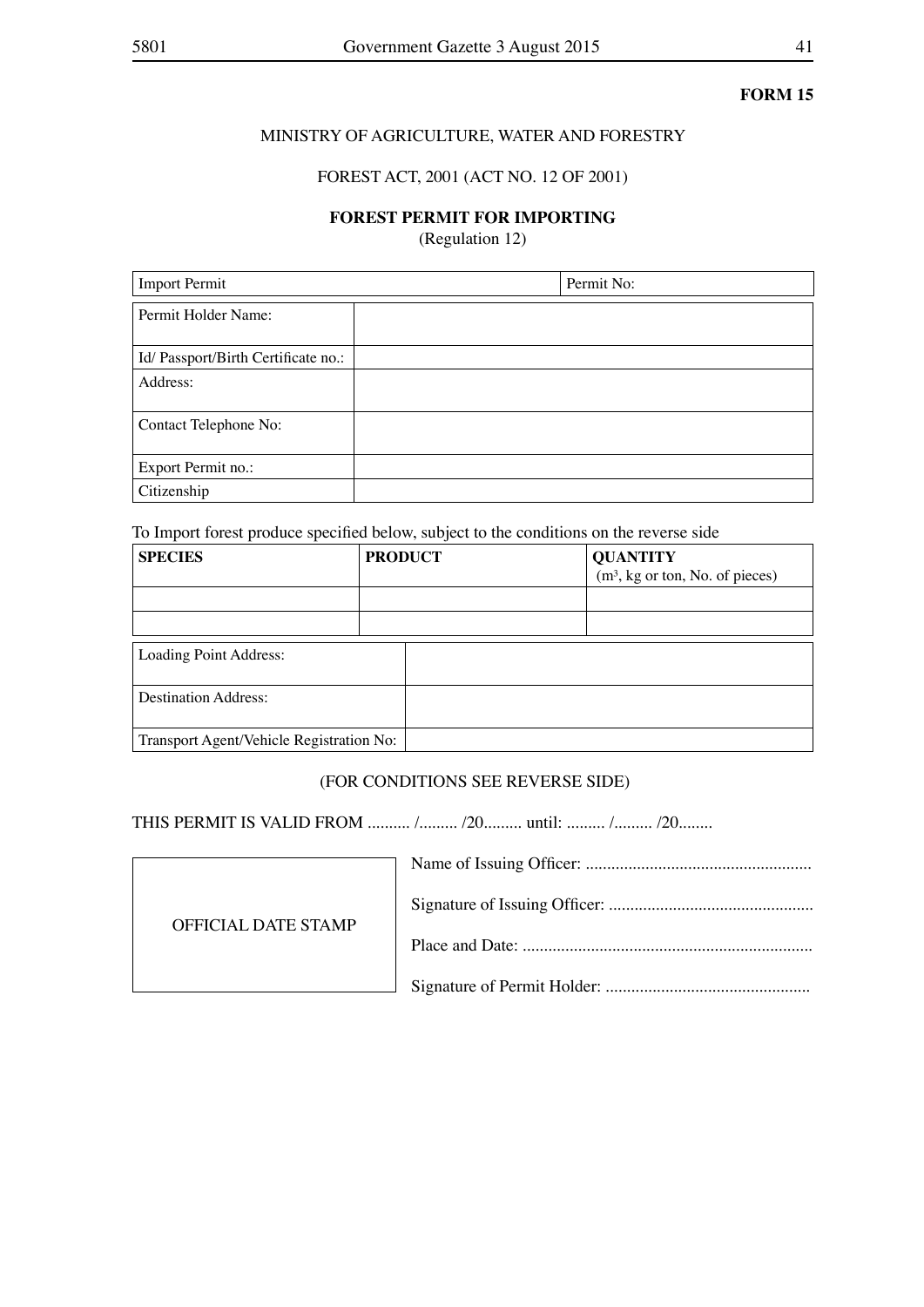### MINISTRY OF AGRICULTURE, WATER AND FORESTRY

### FOREST ACT, 2001 (ACT NO. 12 OF 2001)

### **FOREST PERMIT FOR TRANSIT**

(Regulation 12)

| <b>Transit Permit</b>                       | Permit No: |
|---------------------------------------------|------------|
| Phytosanitary certificate                   | No:        |
| Permit Holder's Name:                       |            |
| Id/ Passport Number:                        |            |
| Address:                                    |            |
| Contact Telephone No:                       |            |
| Country of origin of the forest<br>produce: |            |
| Place of origin and address                 |            |

To transit forest produce specified below, subject to the conditions on the reverse side

| <b>SPECIES</b>          | <b>PRODUCT</b> | <b>QUANTITY</b><br>$(m3, kg or ton, No. of pieces)$ |
|-------------------------|----------------|-----------------------------------------------------|
|                         |                |                                                     |
|                         |                |                                                     |
|                         |                |                                                     |
|                         |                |                                                     |
| Destination of products |                |                                                     |
|                         |                |                                                     |

### (*FOR CONDITIONS SEE REVERSE SIDE*)

THIS PERMIT IS VALID from .......... /......... /20......... until: ......... /......... /20........

| OFFICIAL DATE STAMP |  |
|---------------------|--|
|                     |  |
|                     |  |
|                     |  |
|                     |  |
|                     |  |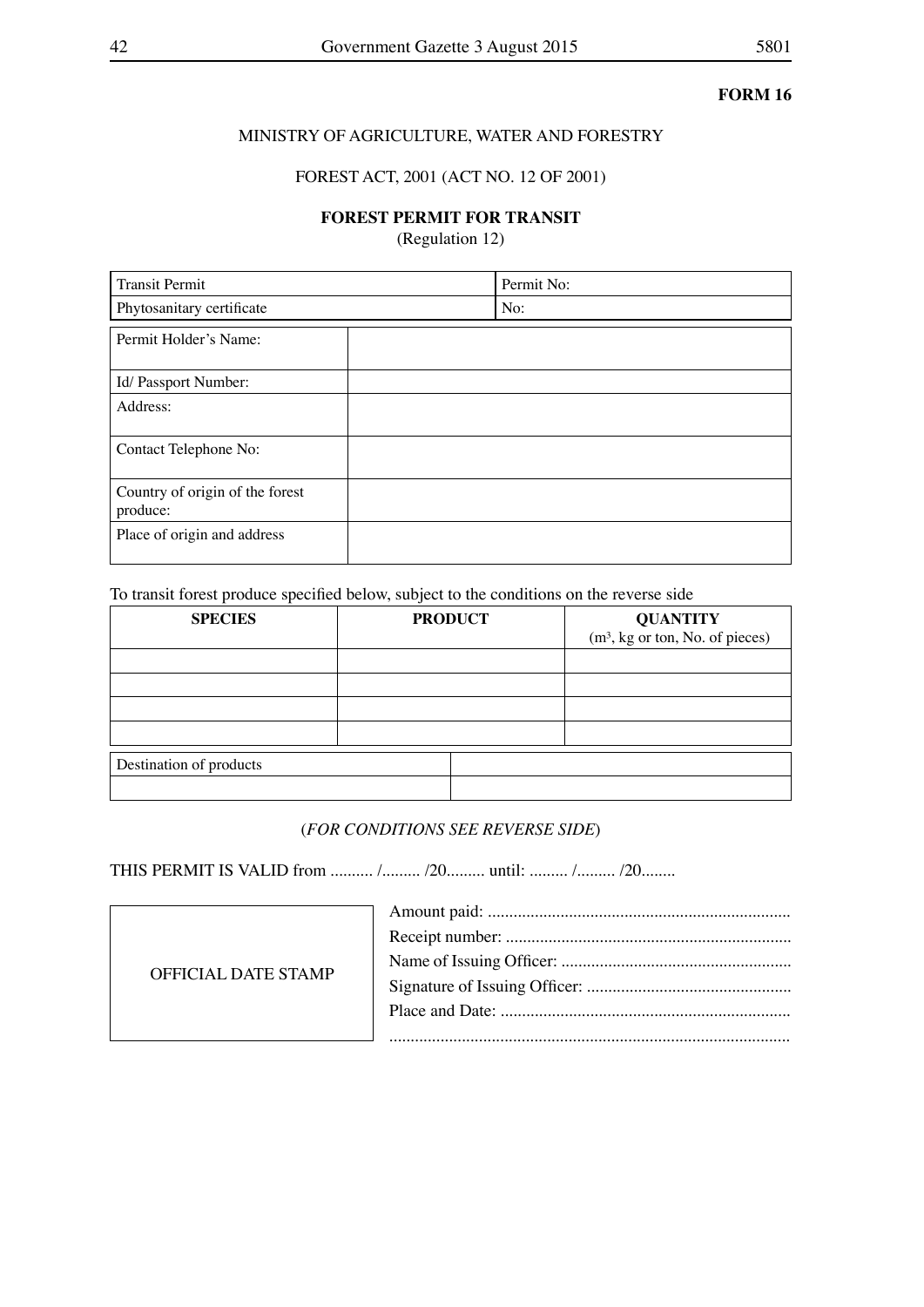### MINISTRY OF AGRICULTURE, WATER AND FORESTRY

### FOREST ACT, 2001 (ACT NO. 12 OF 2001)

### **FOREST PERMIT FOR MARKETING**

(Regulation 12)

| <b>Marketing Permit</b> | Permit No: |
|-------------------------|------------|
| Permit Holder Name:     |            |
| Namibian Id/ Passport:  |            |
| Address:                |            |
| Contact Telephone No:   |            |

To market forest produce specified below, subject to the conditions on the reverse side

| <b>SPECIES</b>                           | <b>PRODUCT</b> | <b>QUANTITY</b>                  |
|------------------------------------------|----------------|----------------------------------|
|                                          |                | $(m3, kg or ton, No. of pieces)$ |
|                                          |                |                                  |
|                                          |                |                                  |
| Loading Point Address:                   |                |                                  |
| Destination Address /Place of marketing: |                |                                  |

### (*FOR CONDITIONS SEE REVERSE SIDE*)

THIS PERMIT IS VALID FROM .......... /......... /20......... until: ......... /......... /20........



| <b>OFFICIAL DATE STAMP</b> |  |
|----------------------------|--|
|                            |  |
|                            |  |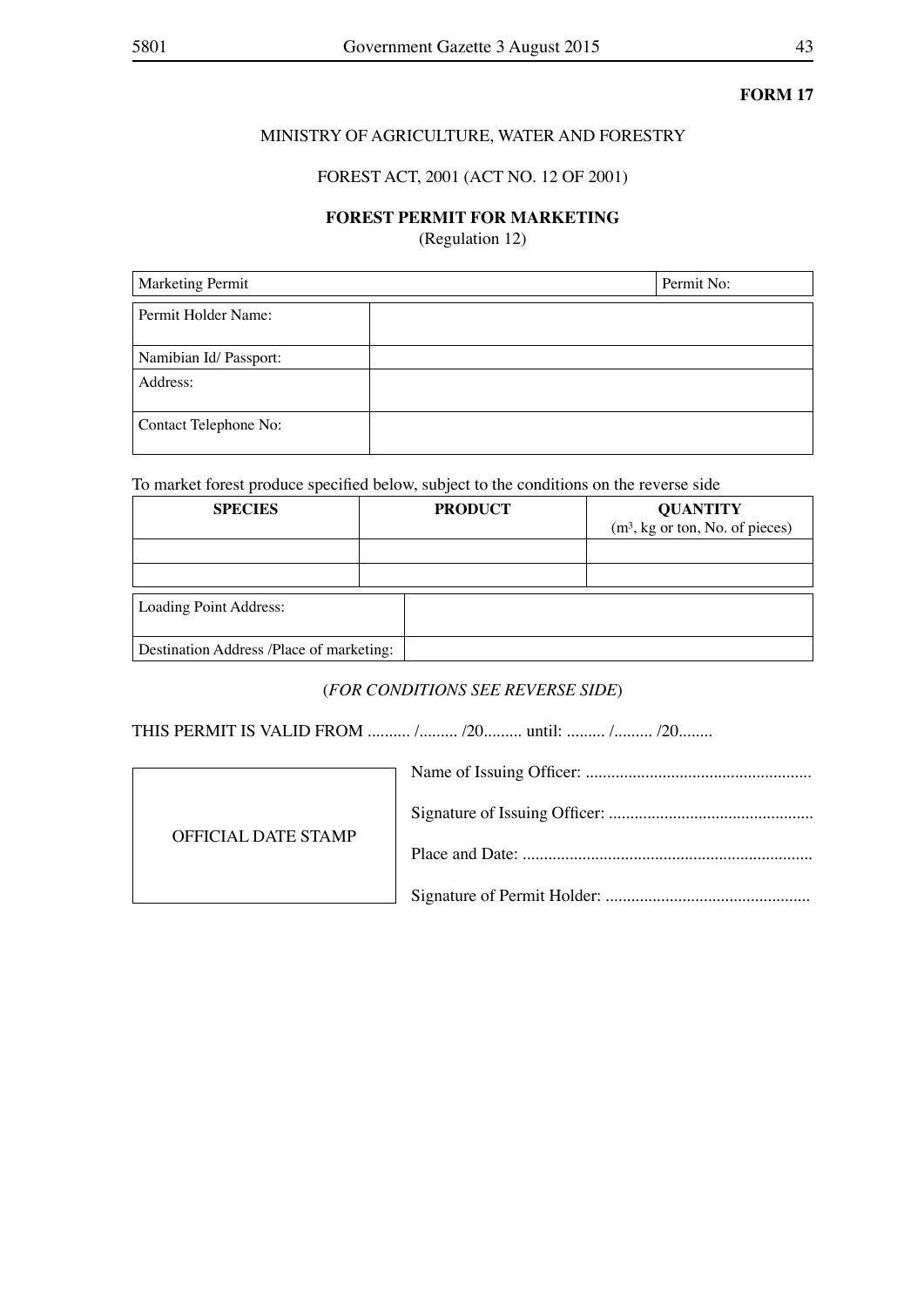### **LICENCE/PERMIT CONDITIONS**

(Regulation 12)

(*The Conditions are to be printed at the back of the licence/permit*)

### CONDITIONS (EXCEPT DEBUSHING):

### HARVESTING LICENCE CONDITIONS

- 1. Trees harvested for sawn timber must have a diameter at breast height (130 cm above ground) of at least 40 cm.
- 2. Trees must be felled no higher than 15 cm above ground.
- 3. All logs with a minimum length of 0.9 metres and thin end diameter of 15 cm, obtained from branch wood, must be utilized for timber.
- 4. Waste from exploited trees must not be left on the stumps or against the trunk of any other living tree.
- 5. Where two or more stems grow from the ground, no more than half of the stems may be felled.
- 6. No tree or part of a tree may be felled in order to fell another tree of suitable size or process the felled tree.
- 7. All logs harvested for timber production must be marked by a forest officer before they are removed from the place of harvesting or processed where they occur.
- 8. This permit must be made available at any time to the forest officer for inspection purposes.<br>9. No live tree or logs suitable for fencing poles may be felled/cut for firewood
- No live tree or logs suitable for fencing poles may be felled/cut for firewood.
- 10. Other: .................................................................................................................................................. .................................................................................................................................................. ..................................................................................................................................................

I declare that I have read and understand the conditions stated above, that I am able to identify the forest produce, which I hold a permit for, and that failure to comply with the above conditions shall constitute an offence.

### ......................................................................... ....................................................... **Permit Holder Place and Date**

### TRANSPORT PERMIT CONDITIONS

1. This permit must accompany the products and must be produced for inspection on demand by an authorized forest officer, or any law enforcement officer.

2. Other:

.................................................................................................................................................. .................................................................................................................................................. ..................................................................................................................................................

I declare that I have read and understand the conditions stated above, that I am able to identify the forest produce, which I hold a permit for, and that failure to comply with the above conditions shall constitute an offence.

| Permit Holder | <b>Place and Date</b> |
|---------------|-----------------------|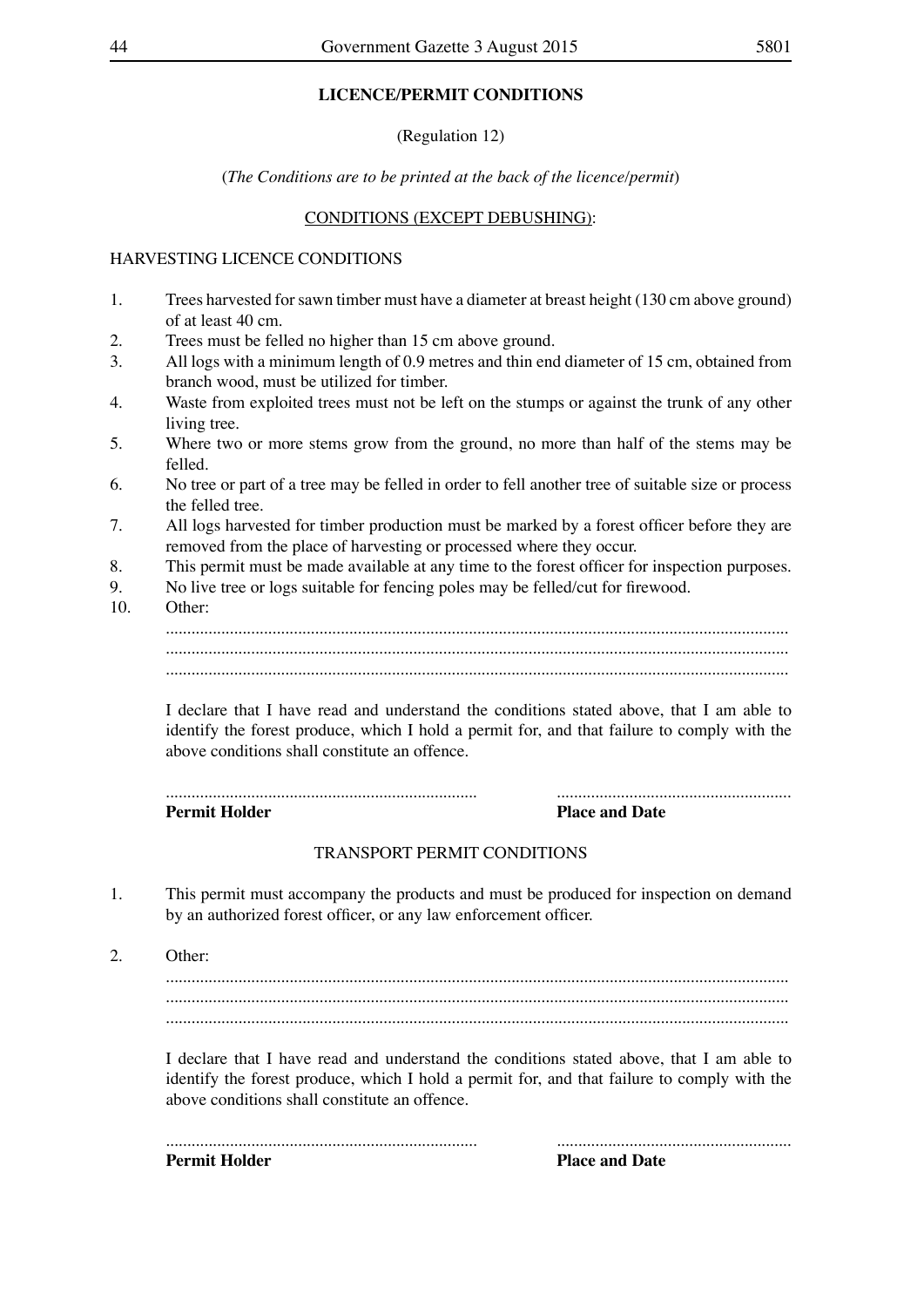### MARKETING PERMIT CONDITIONS

- 1. This permit must be at the place of market at all times and must be produced for inspection on demand by an authorized forest officer, or any law enforcement officer.
- 2. Other: .................................................................................................................................................. .................................................................................................................................................. ..................................................................................................................................................

I declare that I have read and understand the conditions stated above, that I am able to identify the forest produce, which I hold a permit for, and that failure to comply with the above conditions shall constitute an offence.

| <b>Permit Holder</b> | <b>Place and Date</b> |
|----------------------|-----------------------|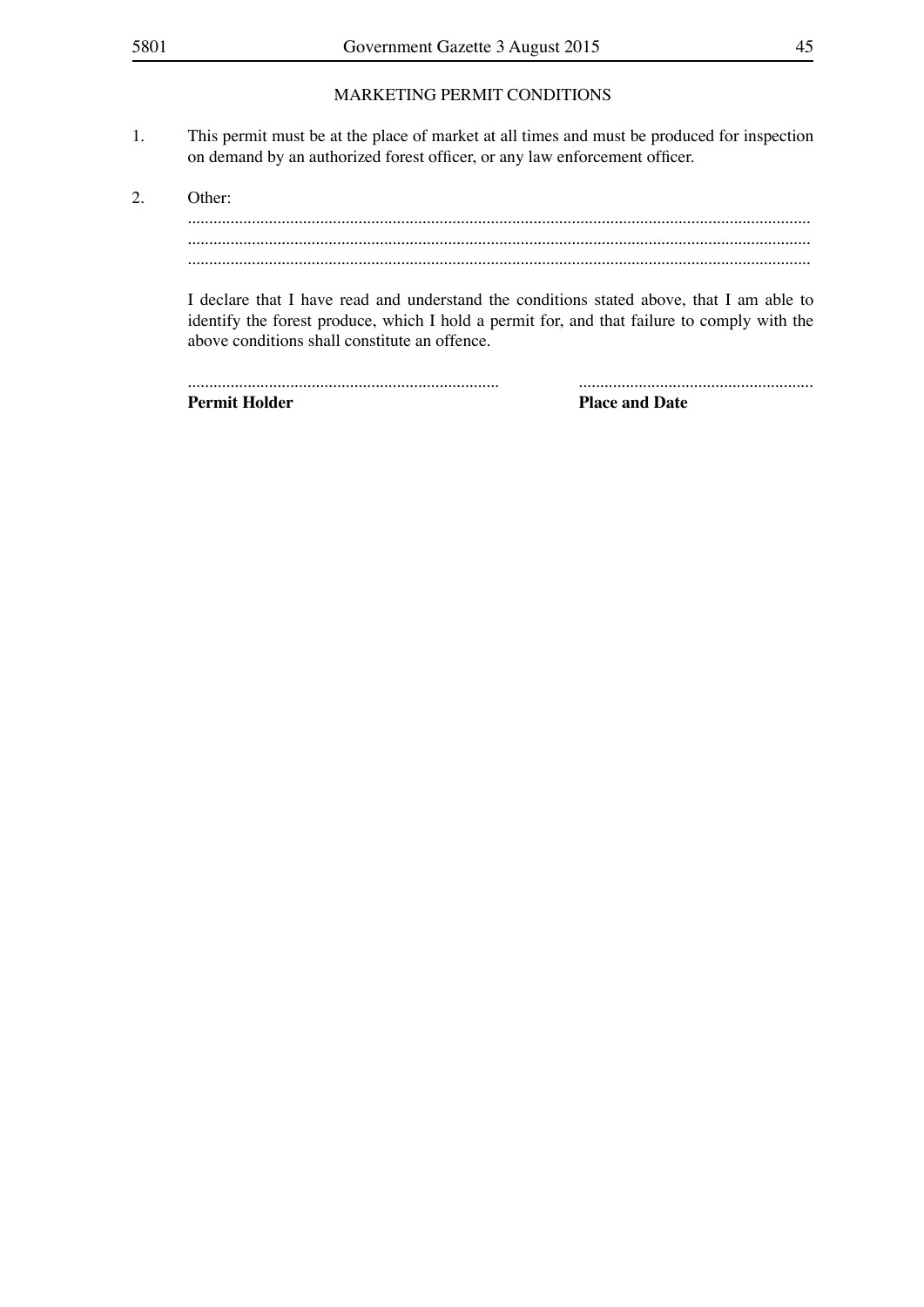### EXPORT PERMIT CONDITIONS

(*The Conditions are to be printed at the back of the permit*)

- 1. This permit must accompany the forest produce mentioned above and must be produced for inspection on demand by an authorized forest officer, or any law enforcement officer.
- 2. An authorized officer at all reasonable times for official purposes has the right of access to any premises where forest products are loaded to be exported.
- 3. No person may remove forest produce for export purposes from any premises unless in possession of a valid forest harvest and forest produce transportation permit.
- 4. No person may remove raw or unprocessed forest produce for export purposes from any premises unless in possession of a special written authorization from the Director.
- 5. This permit must be handed to the customs and excise officer or the responsible border post officer when the product leaves the Republic of Namibia.
- 6. Other: .................................................................................................................................................. .................................................................................................................................................. .................................................................................................................................................. ..................................................................................................................................................

I declare that I have read and understand the conditions stated above, that I am able to identify the forest produce, which I hold a permit for, and that failure to comply with the above conditions shall constitute an offence.

| <b>Permit Holder</b> | <b>Place and Date</b> |
|----------------------|-----------------------|

### **(**FOR OFFICIAL USE**)**

......................................................................... ....................................................... Signature: Customs & Excise Official Place and Date

Official Date Stamp: .......................................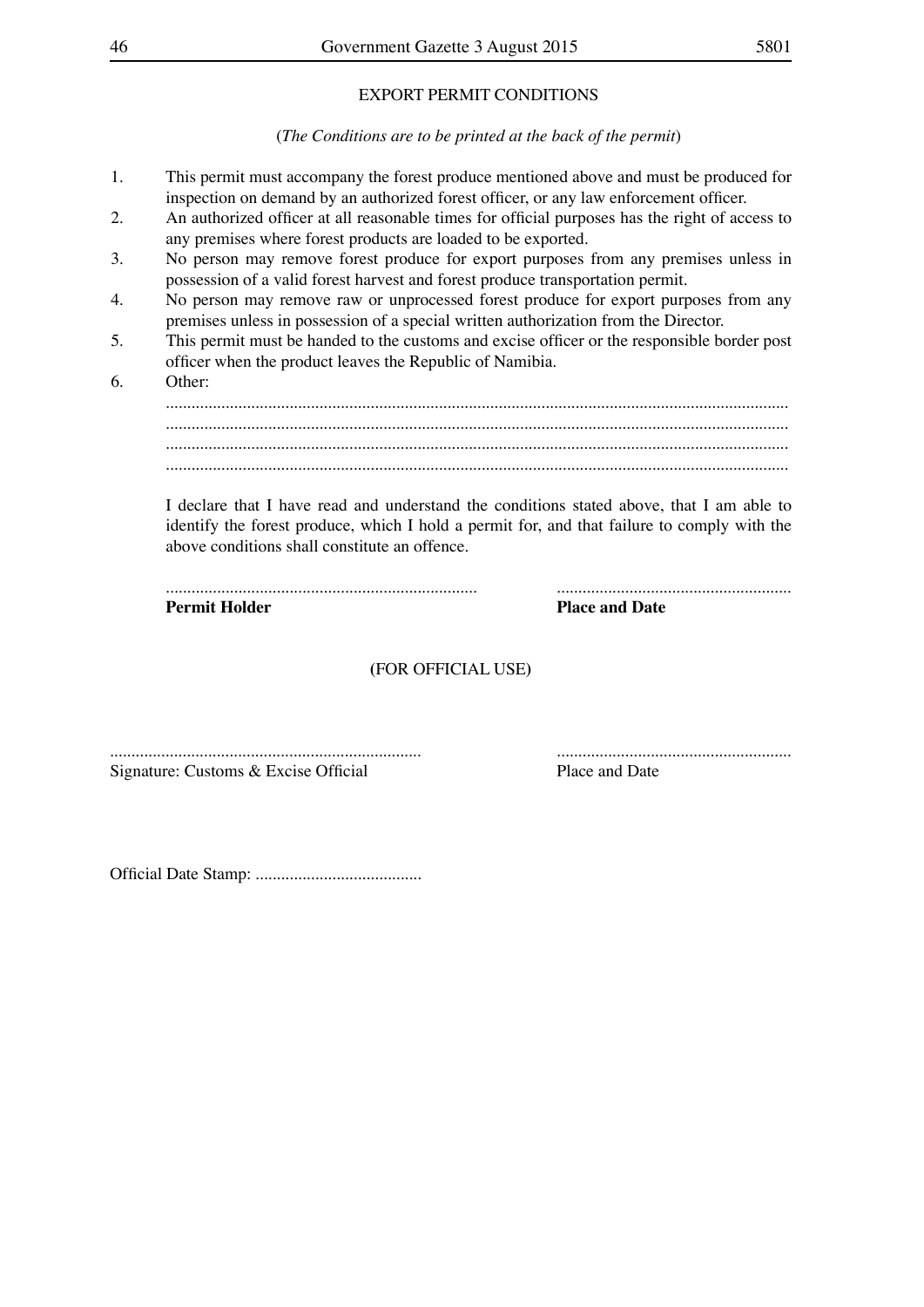### IMPORT PERMIT CONDITIONS

(*The Conditions are to be printed at the back of the permit*)

- 1. This permit must accompany the forest produce mentioned above and must be produced for inspection on demand by an authorized forest officer, or any law enforcement officer.
- 2. An authorized officer at all reasonable times for official purposes has the right of access to any premises where the imported forest products are stored.
- 3. The Minister, may, by notice, prohibit the import or sale or disposal of any forest produce (other than the fruit of fruit trees) in the Republic of Namibia.
- 4. The permit can only be issued if the Phytosanitary certificate is presented.<br>5 Other:
- Other:

.................................................................................................................................................. .................................................................................................................................................. ..................................................................................................................................................

I declare that I have read and understand the conditions stated above, that I am able to identify the forest produce, which I hold a permit for, and that failure to comply with the above conditions shall constitute an offence.

......................................................................... ....................................................... **Permit Holder Place and Date**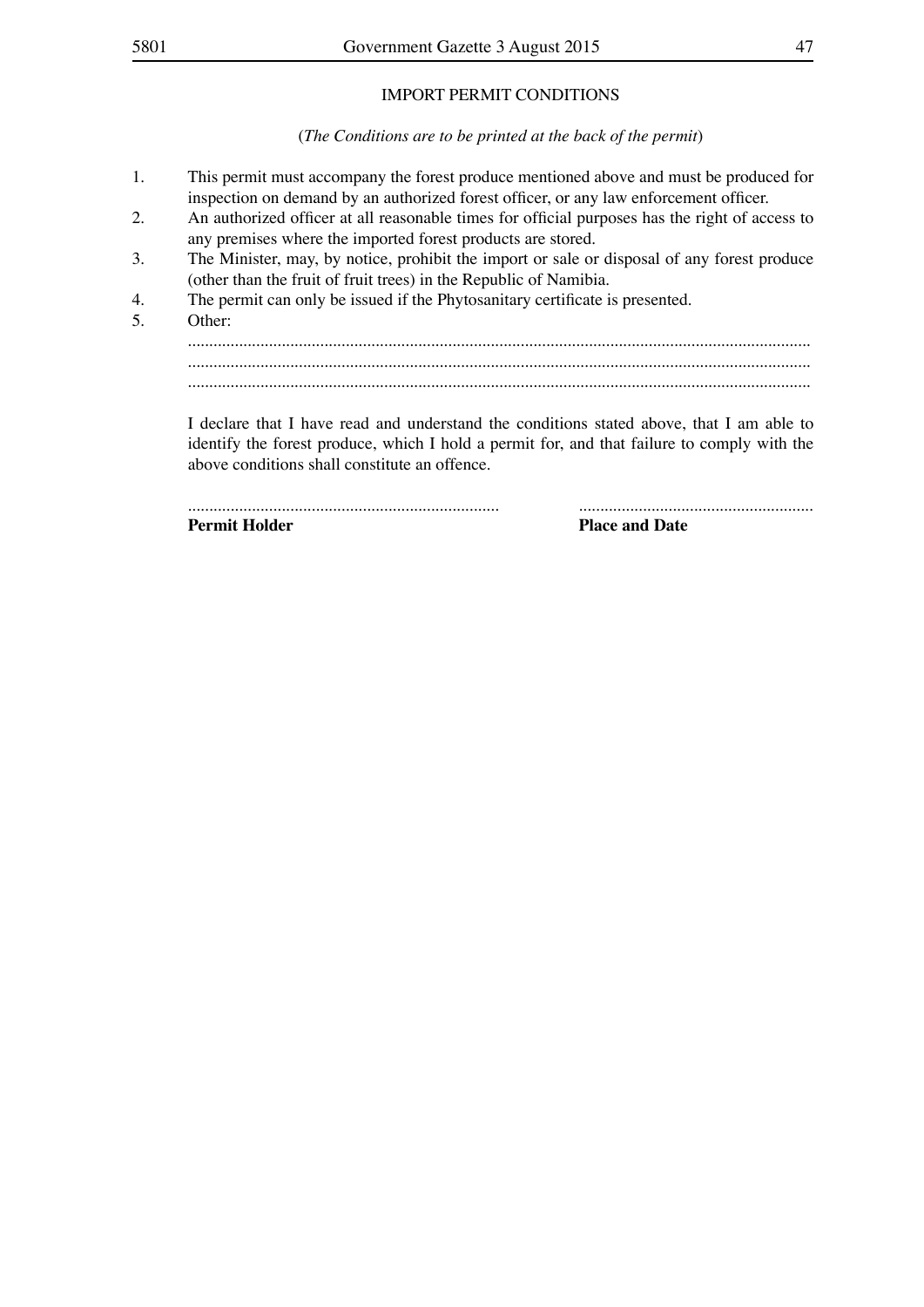### TRANSIT PERMIT CONDITIONS

### (*The Conditions are to be printed at the back of the permit*)

- 1. The permit can only be issued if the following documents are presented at the time of issuing:
- (a) Documentation indicating the origin of forest product(s).
- (b) A Forest permit or concessional agreement from the country of origin indicating the species, type and quantity of forest product(s).
- (c) Documentation with official stamp from customs and exercise or cross border Police indicating that the products passed through a designated border post.
- (d) Letter indicates the destination of the consignment.
- (e) Phytosanitary certificate.
- 2. This permit must be used to facilitate the movement of forest produce from the country of origin to other destinations through the Republic of Namibia and cannot be used to carry out other activities such as harvesting, marketing, exporting or transporting of forest produce within Namibia.
- 3. This permit must accompany the forest produce stated at the front side and must be produced for inspection on demand by authorized Law Enforcement Officer. Copies are not allowed.
- 4. This permit is valid for the duration indicated at the front side. The use of this permit after the expiry date constitutes an offence and liability to prosecution.
- 5. The transaction incurred to acquire this permit is not refundable. In an event where this permit lapsed without or while partially used, an equivalent amount must be paid to the Directorate of Forestry office to obtain a new permit.
- 6. This permit is intended for use by the permit holder into whose name it was issued and cannot be transferred into another person's name to carry out a similar activity.
- 7. The continuation of this permit is subjected to compliance. A forest officer may suspend this permit if the permit holder contravenes the conditions under which it was issued or the provisions of the Forest Act. The Director of Forestry may in turn cancel this permit if the permit holder overlooks advises from the forest officer to remedy or prevent the contraventions.
- 8. Other

..................................................................................................................................................

I declare that I have read and understand the conditions stated above, that I am able to identify the forest produce, which I hold a permit for, and that failure to comply with the above conditions shall constitute an offence.

......................................................................... ....................................................... **Permit Holder Place and Date**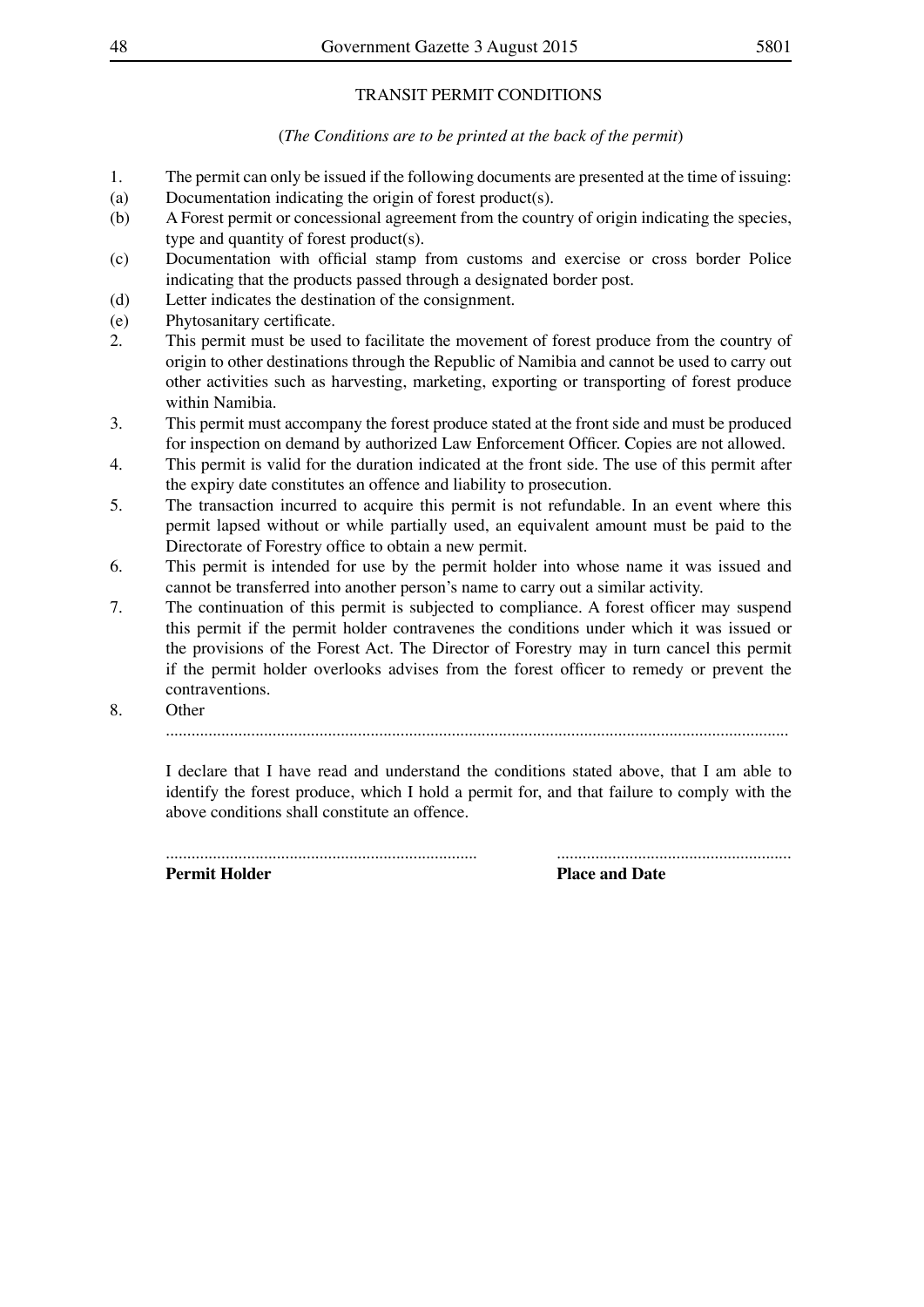### MINISTRY OF AGRICULTURE, WATER AND FORESTRY

### FOREST ACT, 2001 (ACT NO. 12 OF 2001)

# **CERTIFICATE OF IMPOUNDED ANIMALS TRESPASSING** IN A CLASSIFIED FOREST

(Section 44/Regulation 15)

| Description of animals: (type, age, colour, brand mark, ear tag number)                        |      |
|------------------------------------------------------------------------------------------------|------|
|                                                                                                |      |
| Number and type of animals:<br>Cattle ( ), Goats ( ), Sheep ( ), Horse ( ), Pig ( ), Mule ( ), |      |
| Name and address of the owner of the animal(s), if known:                                      |      |
|                                                                                                |      |
| Name of Classified Forest where animal(s) were found:                                          |      |
| Name and address of person who delivers animals:                                               |      |
|                                                                                                |      |
| <b>Signature of Person who delivers animals</b>                                                | Date |
| <b>Signature of Pound master</b>                                                               | Date |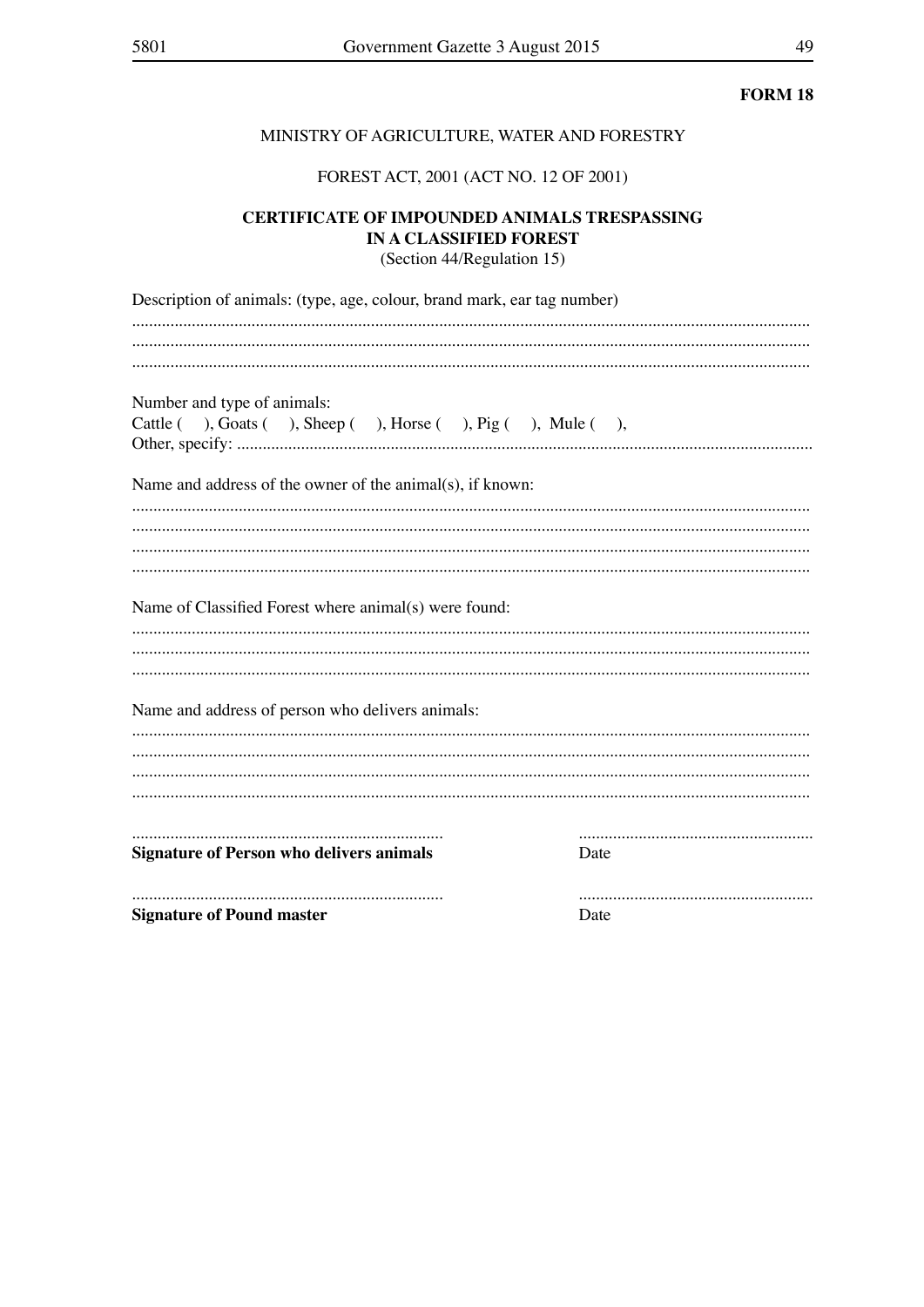### MINISTRY OF AGRICULTURE, WATER AND FORESTRY

FOREST ACT, 2001 (ACT NO. 12 OF 2001)

## **APPEAL TO MINISTER**

(Section 47/Regulation 21)

| 2. Address of Appellant:                                                                                                                |
|-----------------------------------------------------------------------------------------------------------------------------------------|
|                                                                                                                                         |
|                                                                                                                                         |
|                                                                                                                                         |
|                                                                                                                                         |
| 3. Full name and address of Duly Authorised Representative for service:                                                                 |
|                                                                                                                                         |
|                                                                                                                                         |
| 4. Details of decision appealed against:<br>(Attach a copy of decision and indicate the particular aspect being the subject of appeal.) |
|                                                                                                                                         |
|                                                                                                                                         |
|                                                                                                                                         |
| 5. The grounds of appeal are:                                                                                                           |
|                                                                                                                                         |
|                                                                                                                                         |
|                                                                                                                                         |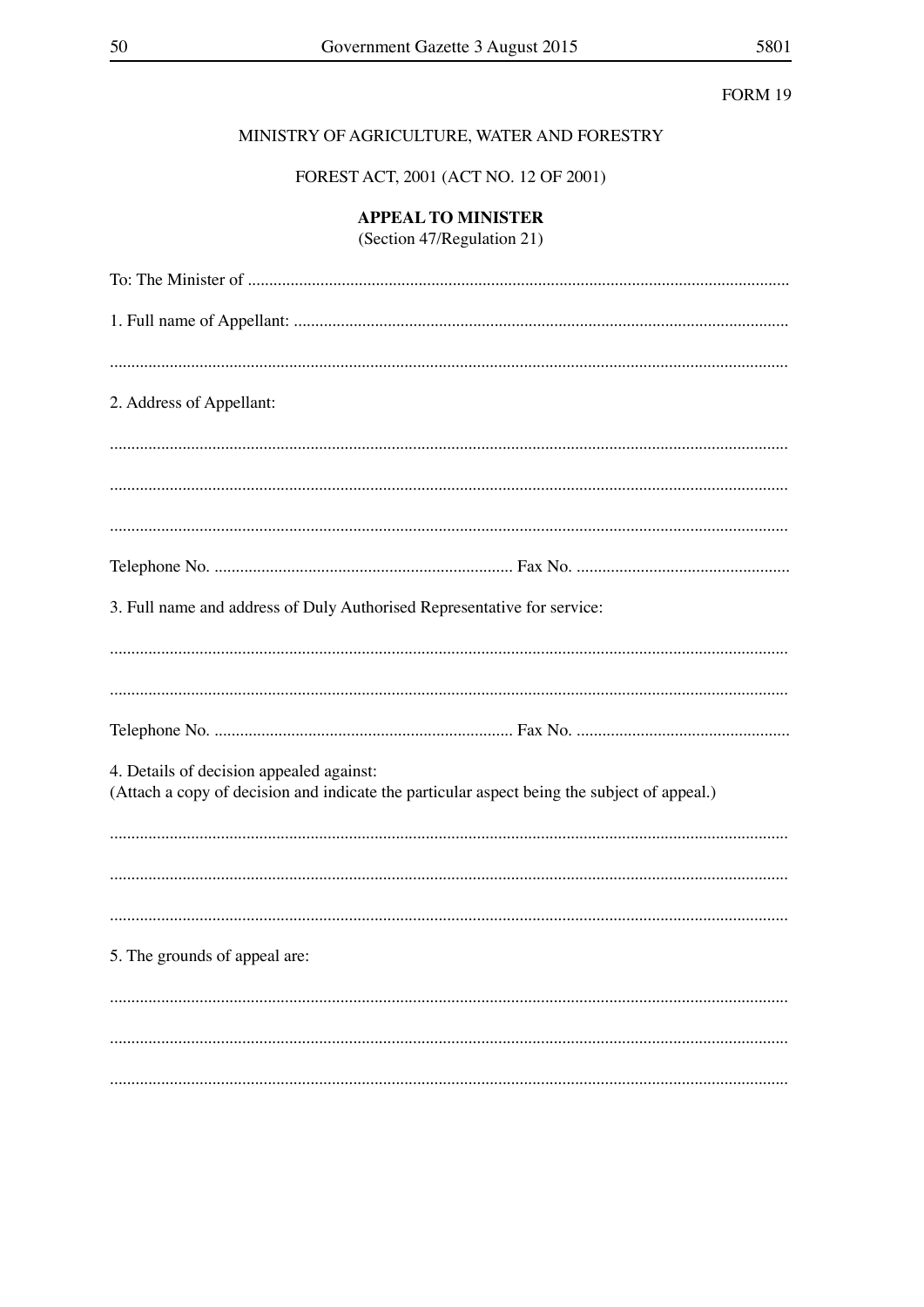6. A detailed description of the matter to which the appeal relates is as follows (if space is not sufficient, attach a separate signed letter): 7. A description of each document or item the appellant intends to produce at the hearing is as follows: 8. The name, address, telephone number, fax number and title of each witness the appellant intends to call on his behalf at the hearing is (if space is not sufficient, attach a separate page): 9. The particulars of evidence to be given by the witnesses are (if space is not sufficient, attach a separate page): (Appellant) **Please Note:** 

This form must be completed fully in writing in accordance with the directions specified in the form and lodged with the Minister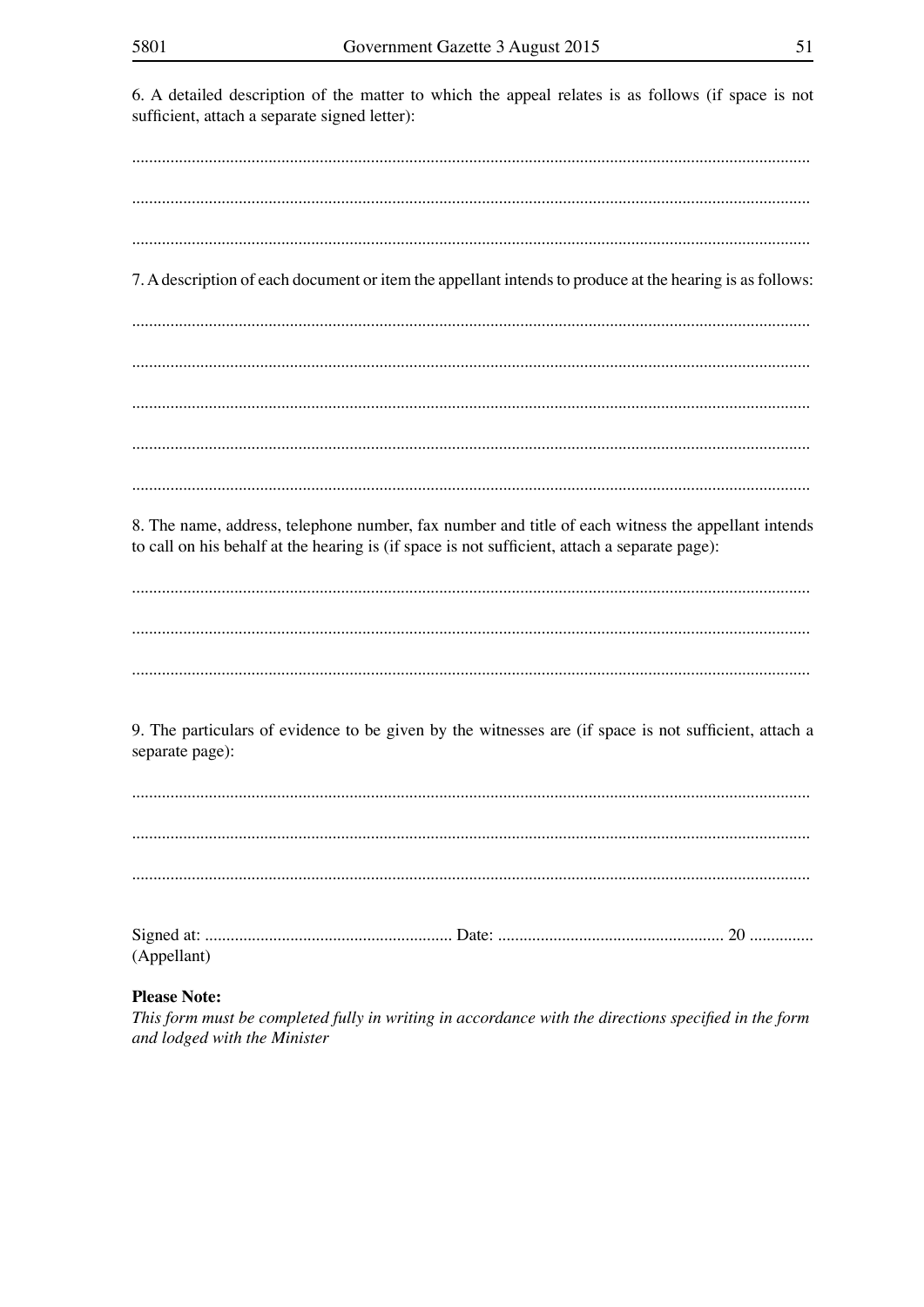**FORM 20 FORM 20**

# MINISTRY OF AGRICULTURE, WATER AND FORESTRY<br>FOREST ACT, 2001 (ACT NO. 12 OF 2001)<br>**REPORT BACK ON SUMMARY OF FOREST PRODUCE USED**<br>(Regulation 9)

| Remarks                                                                                                                                                                                          |  |  |  |
|--------------------------------------------------------------------------------------------------------------------------------------------------------------------------------------------------|--|--|--|
| Date report back                                                                                                                                                                                 |  |  |  |
| Actual quantity har-<br>vested                                                                                                                                                                   |  |  |  |
|                                                                                                                                                                                                  |  |  |  |
| $\begin{tabular}{ c c } Amount (N$) & \quad \quad & \quad \quad & \quad \quad \\ \hline Har.Mar.Trans. & Receiptn No. & \quad \quad \\ \hline Exp. & \quad \quad & \quad \quad \\ \end{tabular}$ |  |  |  |
| Product                                                                                                                                                                                          |  |  |  |
| Date Permit num-<br>Permit num-<br>Har./Mar.Trans.Exp.<br>Por                                                                                                                                    |  |  |  |
|                                                                                                                                                                                                  |  |  |  |
|                                                                                                                                                                                                  |  |  |  |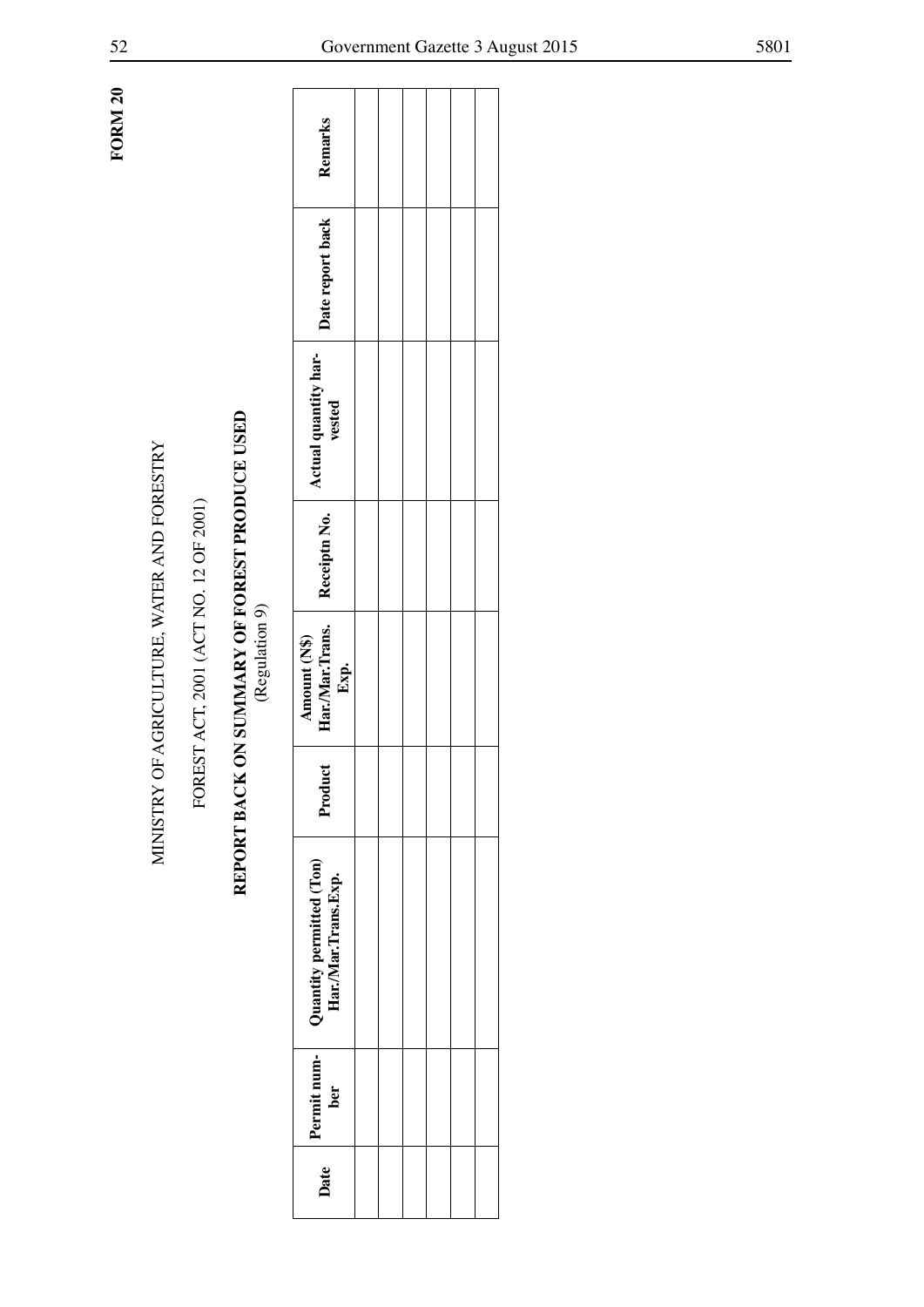### MINISTRY OF AGRICULTURE, WATER AND FORESTRY

### FOREST ACT, 2001 (ACT NO. 12 OF 2001)

# **REPORT BACK ON SUMMARY OF ACTIVITIES EXECUTED**

(Regulation 9)

| Date of<br>permission* | <b>Activity permitted</b><br>(Clearing by burning,<br><b>Rehabilitation, Planting)</b> | <b>Actual area</b><br>(ha) | Date report<br>back | <b>Remarks</b> |
|------------------------|----------------------------------------------------------------------------------------|----------------------------|---------------------|----------------|
|                        |                                                                                        |                            |                     |                |
|                        |                                                                                        |                            |                     |                |
|                        |                                                                                        |                            |                     |                |
|                        |                                                                                        |                            |                     |                |
|                        |                                                                                        |                            |                     |                |
|                        |                                                                                        |                            |                     |                |
|                        |                                                                                        |                            |                     |                |
|                        |                                                                                        |                            |                     |                |
|                        |                                                                                        |                            |                     |                |
|                        |                                                                                        |                            |                     |                |
|                        |                                                                                        |                            |                     |                |

\*Please attach copy of permission letter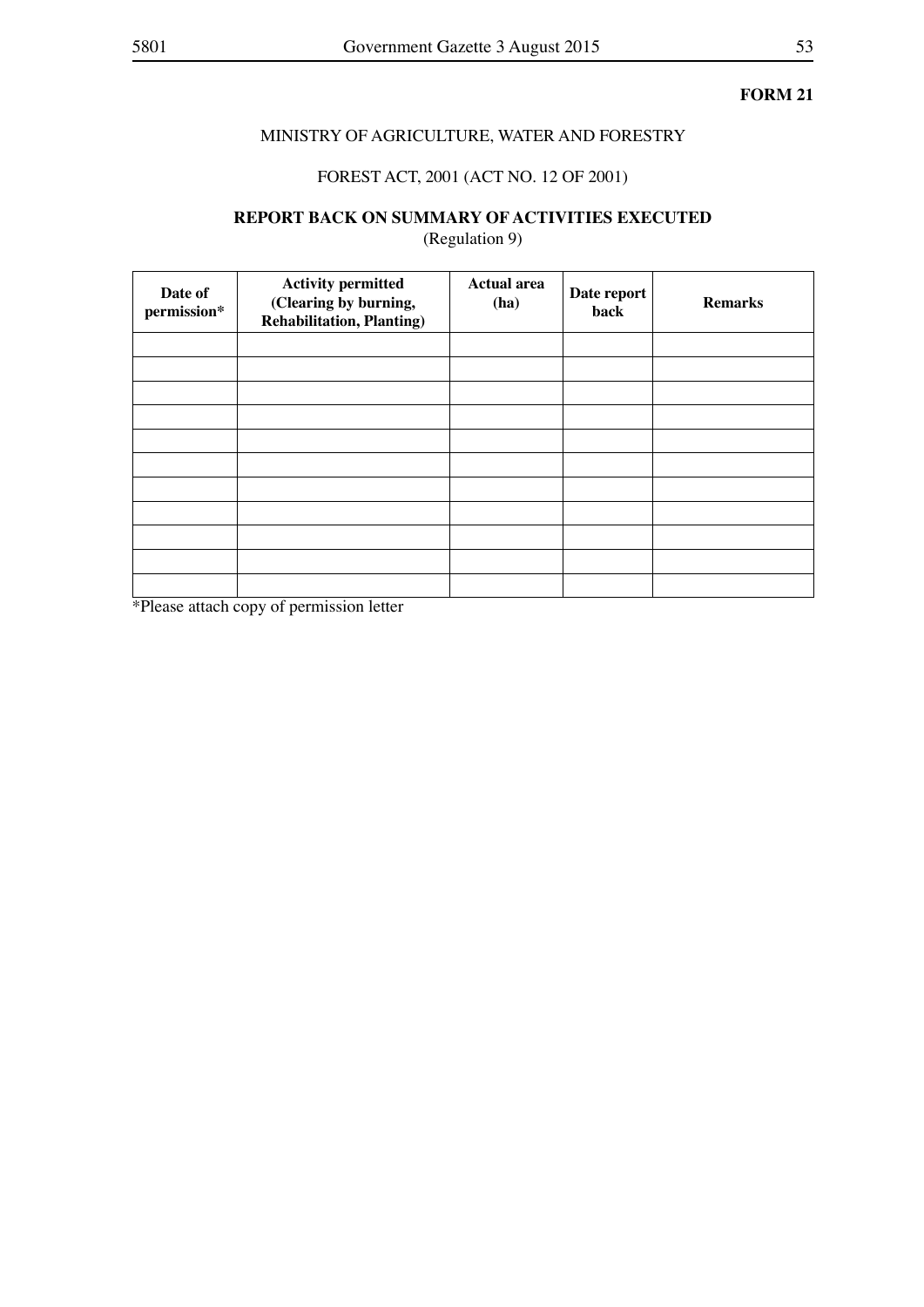### **ANNEXURE 2**

### MINISTRY OF AGRICULTURE, WATER AND FORESTRY

### FOREST ACT, 2001 (ACT NO. 12 OF 2001)

### **PROTECTED PLANT SPECIES**

(Sections 22/Regulation 13)

List of protected species:

| <b>Species name</b>                            | <b>Common names (English)</b>     | <b>Reasons to be protected</b>                                                                                                                                                                                  |
|------------------------------------------------|-----------------------------------|-----------------------------------------------------------------------------------------------------------------------------------------------------------------------------------------------------------------|
| Acacia erioloba E. Mey.                        | Camel-thorn                       | $EU1$ (Heavily utilized by humans and<br>animals - medicinal, cash crop, unsus-<br>tainable harvesting of fuel wood for ex-<br>port) slow growth rate, cultural value,<br>economic value, ES (keystone species) |
| Acacia nigrescens Oliv.                        | Knob-thorn                        | EU (Used by humans and animals -<br>wood used for construction, utensils,<br>fuel, tanning, browsed by game), ES<br>(retains river banks)                                                                       |
| Acanthosicyos horridus Welw. ex<br>Hook.f.     | Nara                              | Cultural and economic value, ES (Dune<br>stabiliser)                                                                                                                                                            |
| Adansonia digitata L.                          | baobab                            | ES <sup>2</sup> (Keystone species) EU (heavily<br>utilised by humans and animals)                                                                                                                               |
| Adenia pechuelii (Engl.) Harms                 | Elephants-foot                    | EU (unsustainable harvesting for horti-<br>cultural trade), slow growth rate, Slow<br>and/or episodic recruitment                                                                                               |
| Adenium boehmanium Schinz                      | Bushman poison                    | EU (unsustainable harvesting for horti-<br>cultural trade)                                                                                                                                                      |
| Afzelia quanzensis Welw.                       | Pod mahogany                      | EU (Extensively used by humans and<br>animals-curios, medicinal, timber, po-<br>tential as ornamental trees, browsed by<br>animals), slow growth rate, Restricted<br>range.                                     |
| Albizia anthelmintica (A.Rich.)<br>Brongn.     | Worm-cure albizia                 | EU (Utilized by humans and animals<br>- medicinal, utensils, browsed by live-<br>stock and game)                                                                                                                |
| Aloe dichotoma Masson                          | Quiver tree                       | EU (unsustainable harvesting for hor-<br>ticultural trade), Slow growth rate,<br>Cultural value, Slow and/or episodic<br>recruitment                                                                            |
| Aloe pillansii L. Guthrie                      | Giant quiver tree                 | Slow growth rate, Restricted range,<br>Slow and/or episodic recruitment                                                                                                                                         |
| Aloe ramosissima Pillans                       | Maiden's quiver tree              | Slow growth rate, Restricted range,<br>Slow and/or episodic recruitment                                                                                                                                         |
| Baikiaea plurijuga Harms                       | Zambezi teak or Rhodesian<br>teak | EU (heavily utilised for timber, imple-<br>ments, utensils, wood carvings)                                                                                                                                      |
| Berchemia discolour (Klotzsch)<br>Hemsl.       | Bird-plum                         | EU (heavily utilised by humans and<br>animals)                                                                                                                                                                  |
| Boscia albitrunca (Burch.) Gilg &<br>Gilg-Ben. | Shepherd's tree                   | EU (heavily utilised by humans and<br>animals)                                                                                                                                                                  |
| Burkea africana Hook.                          | <b>Burkea</b>                     | EU (heavily utilised by humans - tim-<br>ber, firewood, implements)                                                                                                                                             |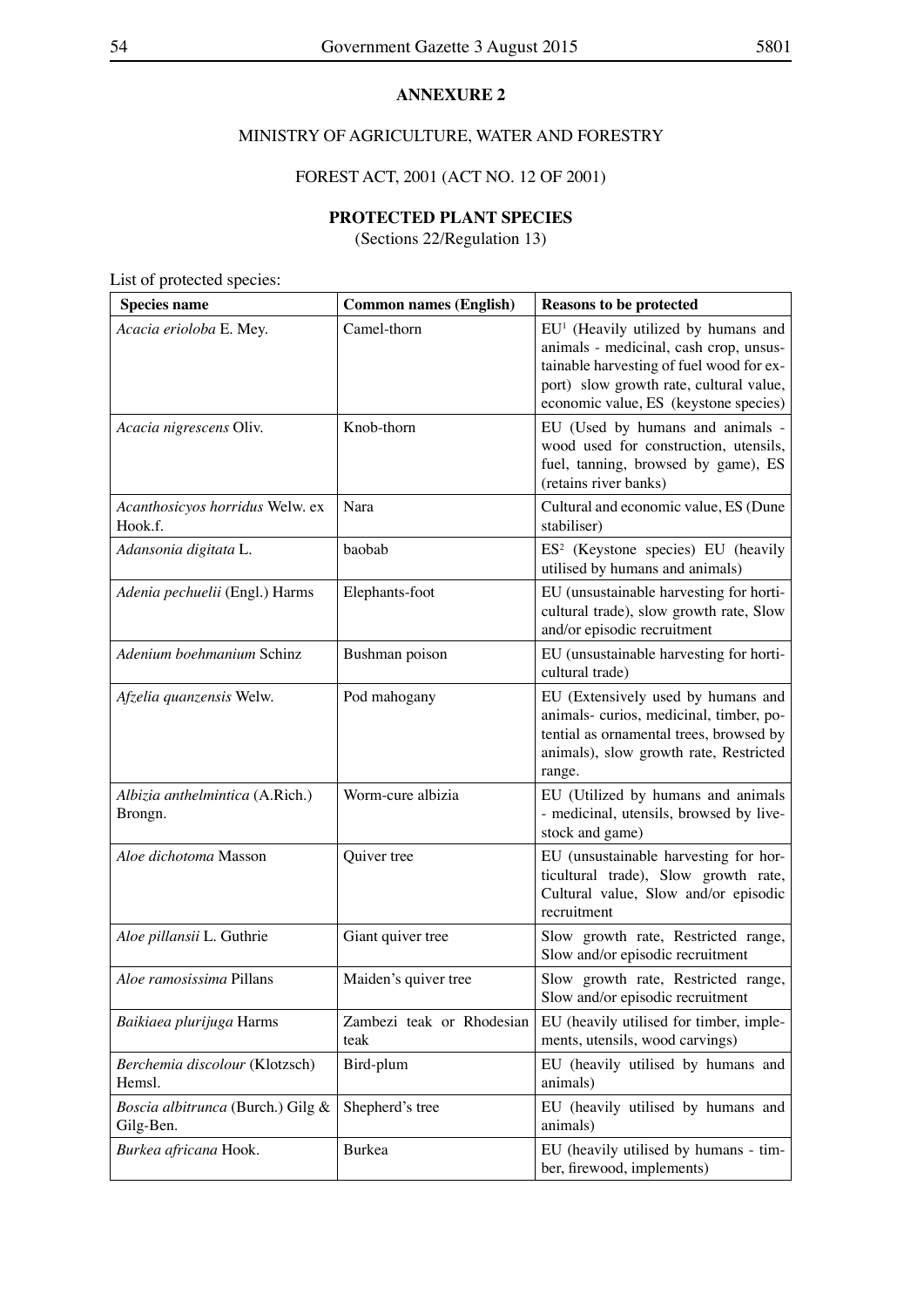| Caesalpinia merxmeullerana A.<br>Schreib.                          | Orange-river caesalpinia | Restricted range                                                                                                                                                                                                          |
|--------------------------------------------------------------------|--------------------------|---------------------------------------------------------------------------------------------------------------------------------------------------------------------------------------------------------------------------|
| Citropsis daweana Swingle & M.<br>Kellerm.                         |                          | EU (Wild crop relative - genetic re-<br>source), Restricted range                                                                                                                                                         |
| Colophospermum mopane (J. Kirk<br>ex Benth.) J. Kirk ex J. Léonard | Mopane                   | EU (heavily utilised by humans and<br>animals (browse and forage) - charcoal,<br>timber, fuel wood, construction, medi-<br>cine, host to important edible caterpil-<br>lar), slow growth rate, cultural value             |
| Combretum imberbe Wawra                                            | Leadwood                 | EU (heavily utilised by humans and<br>animals - fuel wood, construction ma-<br>terial, implements, illegally harvested<br>for charcoal, other purposes, browse,<br>shade ) Cultural value, Extremely slow<br>growth rate. |
| Commiphora capensis (Sond.)<br>Engl.                               | Namaqua corkwood         | EU (illegally harvested for horticultural<br>trade), Restricted range                                                                                                                                                     |
| Commiphora cervifolia J.J.A.van<br>der Walt                        | Antler-leaved corkwood   | EU (illegally harvested for horticultural<br>trade), Restricted range                                                                                                                                                     |
| Commiphora dinteri Engl.                                           | Namib corkwood           | EU (illegally harvested for horticultural<br>trade)                                                                                                                                                                       |
| Commiphora gariepensis Swane-<br>poel                              | Orange River corkwood    | Restricted range                                                                                                                                                                                                          |
| Commiphora giessii J .J. A. van<br>der Walt                        | Brown-stemmed corkwood   | Restricted range                                                                                                                                                                                                          |
| Commiphora gracilifrondosa<br>Dinter ex J. J. A. van der Walt      | Karee corkwood           | Restricted range, EU (illegally harvest-<br>ed for horticultural trade), Restricted<br>range                                                                                                                              |
| Commiphora kraeuseliana Heine                                      | Feather-leafed corkwood  | EU (illegally harvested for horticultural<br>trade), Restricted range                                                                                                                                                     |
| Commiphora namaensis Schinz                                        | Nama corkwood            | EU (illegally harvested for horticultural<br>trade)                                                                                                                                                                       |
| Commiphora oblanceolata Schinz                                     | Swakopmund corkwood      | Very small, widely scattered popula-<br>tions, Restricted range                                                                                                                                                           |
| Commiphora saxicola Engl.                                          | Rock corkwood            | EU (illegally harvested for horticultural<br>trade)                                                                                                                                                                       |
| Commiphora virgata Engl.                                           | Slender corkwood         | Value (cultural - host to edible caterpil-<br>lar)                                                                                                                                                                        |
| Commiphora wildii Merxm.                                           | Oak-leaved corkwood      | EU (resin for perfume), Value (cultural<br>- perfume)                                                                                                                                                                     |
| Cyphostemma bainesii (Hook. F.)<br>Desc.                           | Gouty vine               | EU (illegally harvested for horticultural<br>trade), Restricted range                                                                                                                                                     |
| Cyphostemma currorii (Hook. F.)<br>Desc.                           | Kobas                    | EU (illegally harvested for horticultural<br>trade)                                                                                                                                                                       |
| Cyphostemma juttae (Dinter &<br>Gilg) Desc.                        | Blue kobas               | EU (illegally harvested for horticultural<br>trade), Restricted range                                                                                                                                                     |
| Cyphostemma uter (Exell & Men-<br>donça) Desc.                     | Kaoko kobas              | Restricted range                                                                                                                                                                                                          |
| Dialium engleranum Henriq.                                         | Kalahari podberry        | EU (Extensively used by humans - fruit<br>an important part of diet of San and<br>Kavango peoples, medicinal, timber,<br>implements)                                                                                      |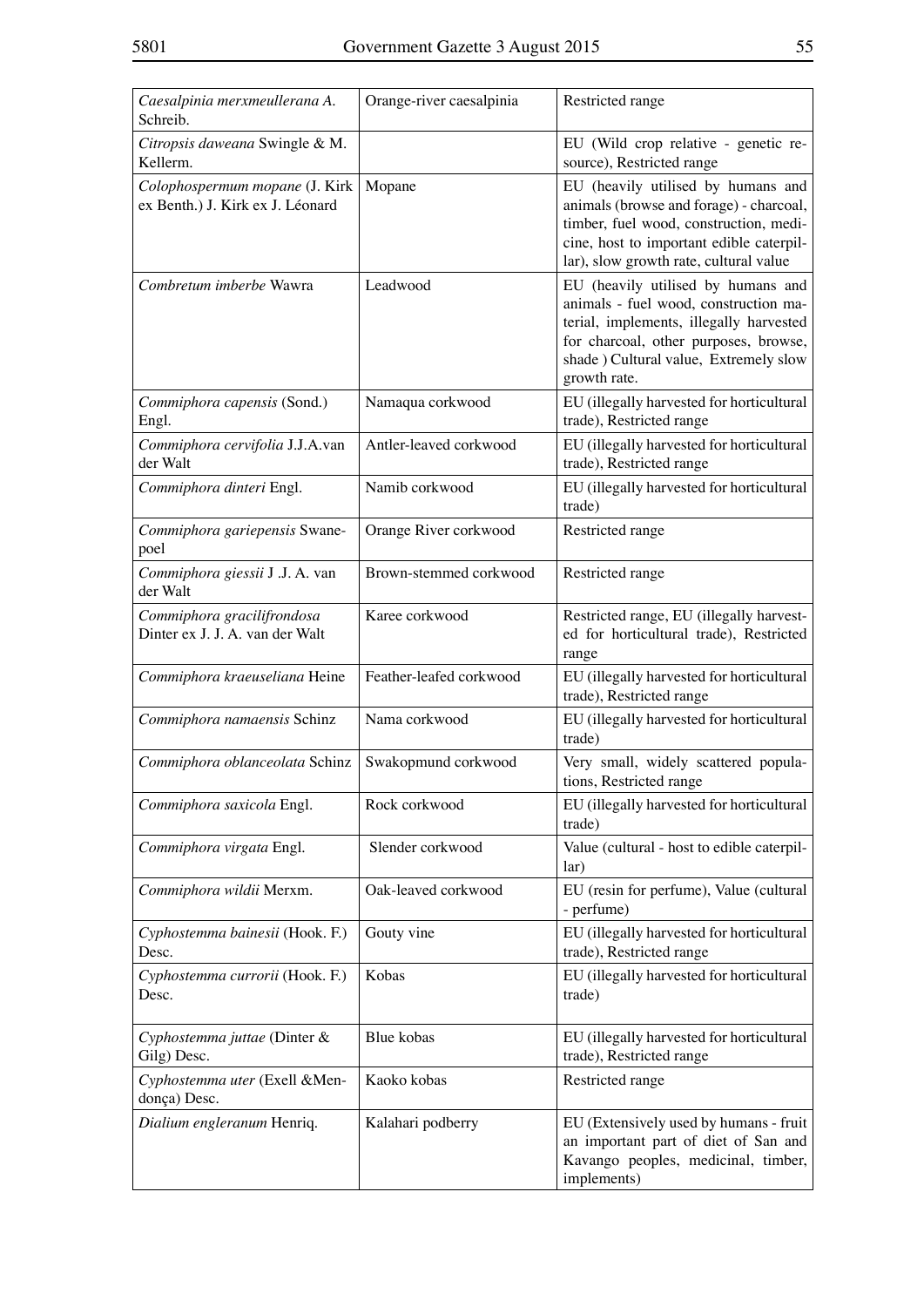| Diospyros mespiliformis Hochst.<br>Ex A.DC.                 | Jackal-berry         | EU (Heavily utilised by humans and<br>animals - important fruit tree, timber,<br>cash crop, utensils, watos, fuel wood,<br>medicinal, fruit eaten by animals and<br>frugivorous birds), slow growth rate. |
|-------------------------------------------------------------|----------------------|-----------------------------------------------------------------------------------------------------------------------------------------------------------------------------------------------------------|
| Elephantorrhiza rangei Harms                                | Karas elephant-root  | Restricted range and habitat                                                                                                                                                                              |
| Entandrophragma spicatum<br>(C.DC) Sprague                  | Owambo wooden-banana | Cultural value, slow growth rate, Re-<br>stricted range                                                                                                                                                   |
| Erythrina decora Harms                                      | Namib coral-tree     | Small populations scattered over wide<br>area, Cultural value, potential horticul-<br>tural value                                                                                                         |
| Euclea asperrima Friedr.-Holzh.                             | Mountain guarri      | Restricted range                                                                                                                                                                                          |
| Euclea pseudebenus E. Mey. Ex<br>A. Dc.                     | Wild ebony           | ES (Keystone species, prevent erosion<br>of water courses), Slow growth rate                                                                                                                              |
| Faidherbia albida (Delile)<br>A.Chev.                       | Ana tree             | ES (Important component of riparian<br>fringe, prevents erosion of river beds,<br>Keystone species), EU (heavily utilised<br>by stock and game, important shade<br>tree in arid west).                    |
| Ficus burkei (Miq.) Miq.                                    | Strangler fig        | EU (fruit for humans and animals), Re-<br>stricted range                                                                                                                                                  |
| Ficus cordata Thunb.                                        | Namaqua rock-fig     | EU (fruit for humans and animals)                                                                                                                                                                         |
| Ficus sycomorus L.                                          | Sycamore fig         | EU (fruit for humans and animals)                                                                                                                                                                         |
| Guibourtia coleosperma (Benth.)<br>J. Léonard               | False mopane         | EU (Heavily utilised by humans and<br>animals - food, cash crops, very impor-<br>tant shade tree, timber, watos, utensils)                                                                                |
| Hyphaene petersiana Klotzsch ex<br>Mart.                    | Makalani palm        | EU (heavily utilised by humans and<br>animals - utensils, basketry, thatching,<br>fuel, ropes, palm wine, food)                                                                                           |
| Kirkia dewinteri Merxm. & Heine                             | Kaoko kirkia         | Restricted range                                                                                                                                                                                          |
| Lannea discolor (Sond.) Engl.                               | Live-long            | EU (used by humans and animals), Re-<br>stricted range                                                                                                                                                    |
| Maerua schinzii Pax                                         | Ringwood tree        | EU (heavily used by humans and ani-<br>mals), slow growth rate                                                                                                                                            |
| Moringa ovalifolia Dinter &<br>A.Berger                     | Phantom tree         | EU (heavily used by humans and ani-<br>mals - horticultural value, browse, tour-<br>ism)                                                                                                                  |
| Neoluederitzia sericeocarpa<br>Schinz                       | Silk-seed bush       | Restricted range                                                                                                                                                                                          |
| Ozoroa concolor (C. Presl. Ex<br>Sond.) De Winter           | Green resin-bush     | Restricted range, scattered distribution                                                                                                                                                                  |
| Ozoroa namaquensis (Sprague)<br>Von Teichman & A. E. vanWyk | Gariep resin-tree    | Restricted range                                                                                                                                                                                          |
| Pachypodium lealii Welw.                                    | Bottle tree          | Slow growth rate, EU (unsustainable<br>harvesting for horticulture trade)                                                                                                                                 |
| Pachypodium namaquanum (Wy-<br>ley ex Harv.) Welw.          | Elephant-trunk       | Slow growth rate, EU (unsustainable<br>harvesting for horticulture trade), Re-<br>stricted range                                                                                                          |
| Pappea capensis Eckl. & Zeyh.                               | Jacket-plum          | ES (Keystone species, prevents erosion<br>in rivers), EU (utilised by humans and<br>animals - important shade tree, edible<br>fruit, browsed)                                                             |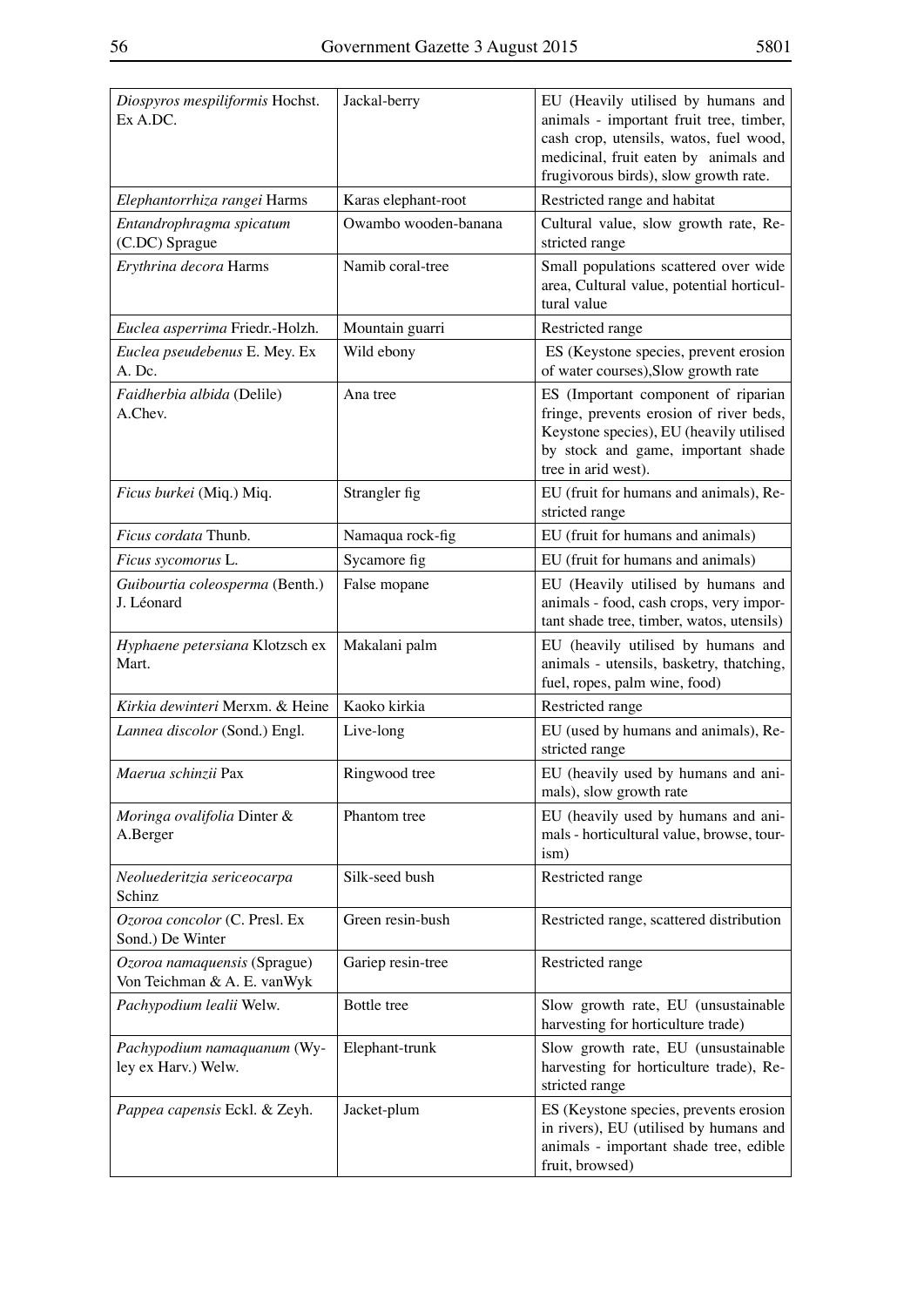| Philenoptera violacea (Klotzsch)<br>Schrire                   | Apple-leaf, rain tree                | ES (important component of riparian<br>and floodplain canopy) EU (utilised by<br>humans and animals - fences, watos,<br>medicines, browse, fodder)                   |
|---------------------------------------------------------------|--------------------------------------|----------------------------------------------------------------------------------------------------------------------------------------------------------------------|
| Protea gaguedi J. F. Gmel.                                    | African white protea                 | Restricted range, EU (heavily utilised<br>by humans - medicinal overharvesting<br>of roots)                                                                          |
| Pterocarpus angolensis DC.                                    | African teak, kiaat                  | Value (economic), EU (heavily utilised<br>for timber, implements, utensils, wood<br>carvings)                                                                        |
| Salix mucronata subsp. capensis<br>(Thunb.) Immelman          | Small-leaved willow, river<br>willow | ES (stabilisation of river banks, shade),<br>EU (Heavily utilised by humans - over-<br>harvesting for fuel wood, potentially<br>threatened), Restricted range        |
| Schinziophyton rautanenii<br>(Schinz) Radcl.-Sm.              | Manketti                             | EU (heavily utilised by humans and<br>animals - utensils, curios, musical in-<br>struments, timber, shade, fruit a very<br>important food and cash crop)             |
| Schotia afra (L.) Thunb. var.<br>angustifolia (E. Mey.) Harv. | Karoo schotia                        | EU (Utilised by humans for wood), Re-<br>stricted range                                                                                                              |
| Sclerocarya birrea (A. Rich.)<br>Hochst.                      | Marula                               | EU (Heavily utilised by humans and<br>animals for fruit, shade, browse, medi-<br>cines, wood).                                                                       |
| Searsia lancea (L. F.) F. A. Bar-<br>kley                     | Karee                                | ES (Prevent erosion of river banks)                                                                                                                                  |
| Sesamothamnus benguellensis<br>Welw.                          | Kaoko sesame-bush                    | EU (Illegally harvested for the horti-<br>cultural trade), slow growth rate, Re-<br>stricted range                                                                   |
| Sesamothamnus guerichii (Engl.)<br>E. A. Bruce                | Herero sesame-bush                   | EU (Illegally harvested for the horticul-<br>tural trade), slow growth rate                                                                                          |
| Sesamothamnus leistneri Giess ex<br>Ihlenf., ined.            | Large-leaved sesame-bush             | EU (Illegally harvested for the horti-<br>cultural trade), slow growth rate, Re-<br>stricted range                                                                   |
| Spirostachys africana Sond.                                   | Tamboti                              | EU (Heavily utilised by humans - tim-<br>ber)                                                                                                                        |
| Sterculia africana (Lour.) Fiori                              | African star-chestnut                | Economic value (tourism and horticul-<br>ture) EU (utilised by humans - medici-<br>nal and food)                                                                     |
| Sterculia quinqueloba (Garcke)<br>K. Schum.                   | Large-leaved sterculia               | Economic value (tourism and horticul-<br>ture), restricted habitat                                                                                                   |
| Strychnos cocculoides Baker                                   | Corky monkey-orange                  | Economic value (cash crop), EU (heav-<br>ily utilised by humans and animals -<br>fruit)                                                                              |
| Strychnos potatorum L. F.                                     | <b>Black bitterberry</b>             | ES (Important component of river and<br>flood plain vegetation) EU (utilised<br>by humans (fish poison, shade) and<br>animals (food and shade), Restricted<br>range. |
| Strychnos pungens Soler.                                      | Spine-leaved monkey-orange           | Economic value (cash crop), EU (heav-<br>ily utilised by humans and animals -<br>fruit, medicinal)                                                                   |
| Strychnos spinosa Lam.                                        | Spiny monkey-orange                  | Economic value (cash crop), EU (heav-<br>ily utilised by humans and animals -<br>fruit and furniture), Restricted range                                              |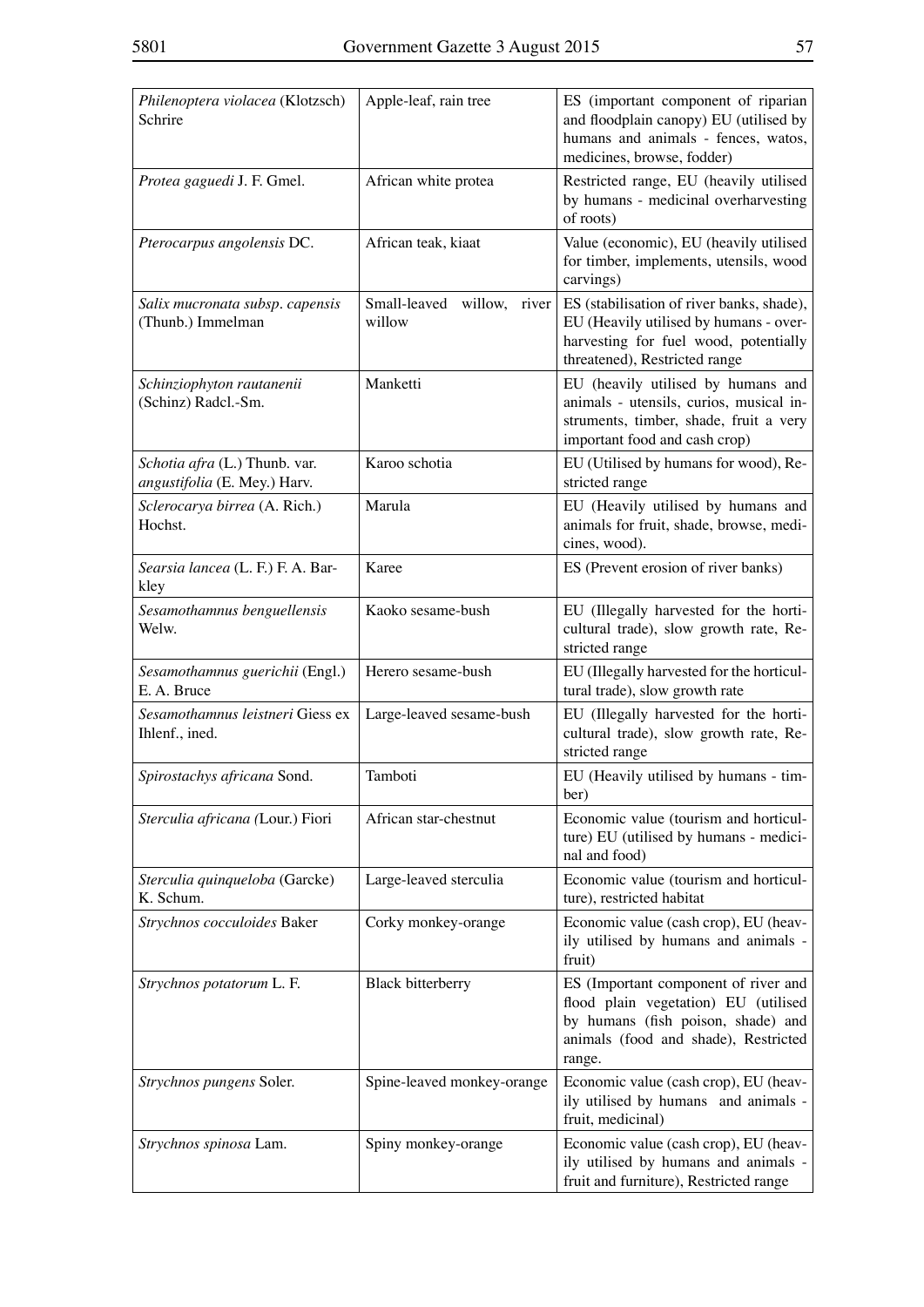| Tamarix usneoides E. Mey. ex<br>Bunge    | Wild tamarisk       | ES (prevents erosion of river beds and<br>river banks, important component of<br>riparian vegetation), EU (browsed by<br>game)                                                                                                    |
|------------------------------------------|---------------------|-----------------------------------------------------------------------------------------------------------------------------------------------------------------------------------------------------------------------------------|
| Tylecodon paniculatus (L. F.)<br>Toelken | Southern botterboom | EU (unsustainable harvesting - horti-<br>cultural trade), Restricted range                                                                                                                                                        |
| Welwitschia mirabilis Hook f.            | Welwitschia         | Cultural value, scientific value, eco-<br>nomic value (tourism)                                                                                                                                                                   |
| Ziziphus mucronata Willd.                | Buffalo-thorn       | ES (prevents erosion of river beds<br>and river banks, important component<br>of riparian vegetation) EU (Utilized<br>by humans and animals - medicinal,<br>construction, implements, fuel wood,<br>browsed by livestock and game |

1: EU = Extend of use

2: ES = Ecosystem Services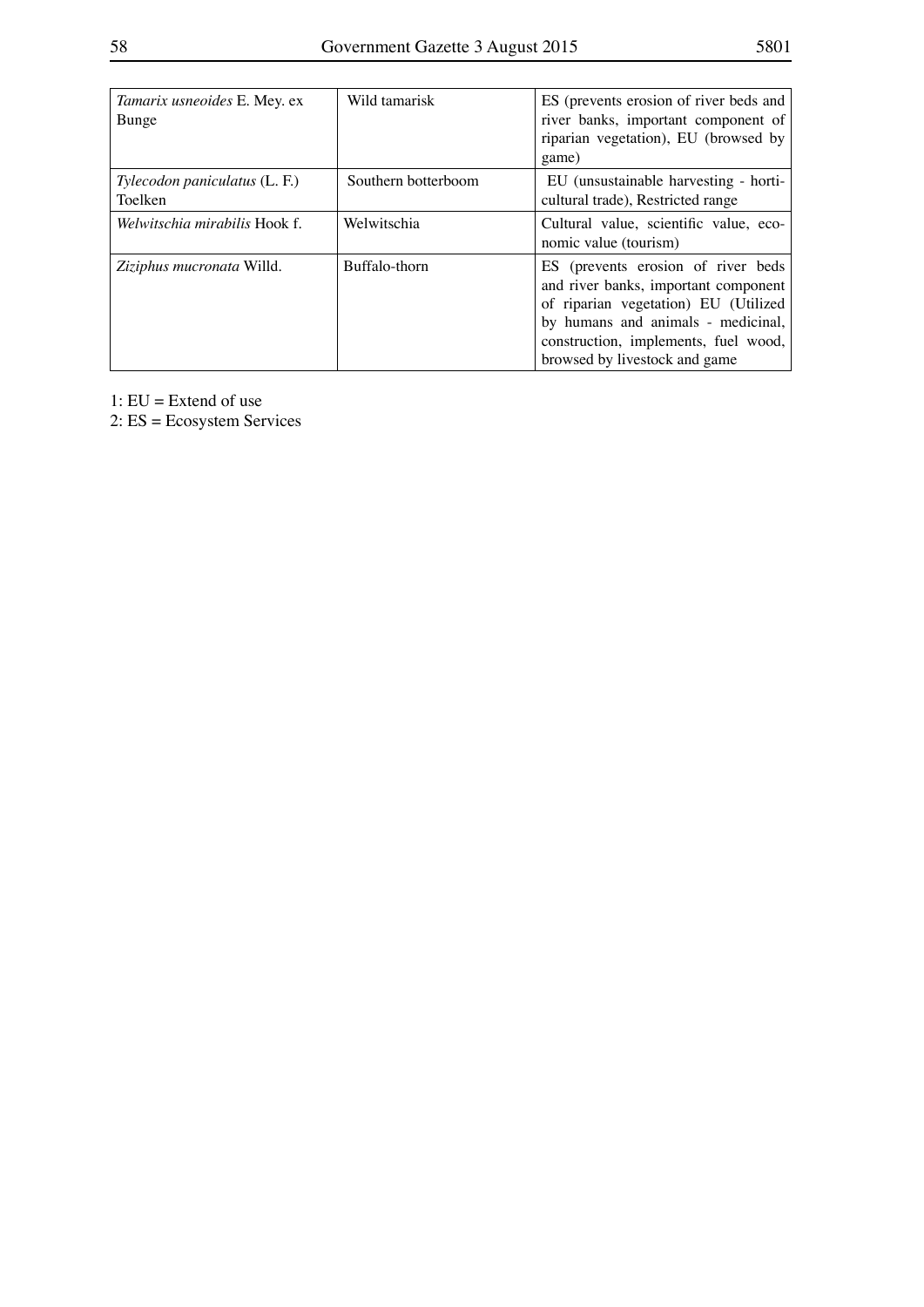### **ANNEXURE 3**

### MINISTRY OF AGRICULTURE, WATER AND FORESTRY

### FOREST ACT, 2001 (ACT NO. 12 OF 2001)

### **FEES FOR FOREST PRODUCE**

(Regulation 17)

### SCHEDULE 1

### **Timber and Poles**

| <b>FOREST PRODUCT</b>                         | <b>TREE SPECIES</b>                                                                                                                     | PRICE (N\$)<br>(Commercial)                                                                                                              | PRICE (N\$)<br>(Own use)                                    |
|-----------------------------------------------|-----------------------------------------------------------------------------------------------------------------------------------------|------------------------------------------------------------------------------------------------------------------------------------------|-------------------------------------------------------------|
| <b>TIMBER (SAWLOGS, &gt;45)</b><br>$cm$ (dbh) |                                                                                                                                         | Living tree<br>Dead tree (dry)                                                                                                           |                                                             |
| Timber from protected Com-<br>mercial species | Pterocarpus angolensis<br>Baikiaea plurijuga<br>Burkea africana<br>Guibourtia coleosperma<br>Colophospermum mopane<br>Combretum imberbe | N\$200 (living)<br>N\$150 (dry)<br>per tree                                                                                              |                                                             |
| Timber from non-protected<br>tree species     |                                                                                                                                         | N\$100 (living)<br>N\$80 (dry)<br>per tree                                                                                               |                                                             |
| Timber from exotic tree spe-<br>cies          | Eucalyptus species and others                                                                                                           | N\$100 per tree                                                                                                                          |                                                             |
| <b>POLES</b>                                  |                                                                                                                                         |                                                                                                                                          |                                                             |
| Poles                                         | Colophospermum mopane<br>Terminalia sericea<br>Acacia erioloba<br>Baikiaea plurijuga<br>Burkea africana                                 | 15-30 cm (dbh)<br>N\$15 each<br>N\$10 each                                                                                               | 40 Poles free<br>$>40$ poles<br>N\$5 each                   |
| Rafters                                       |                                                                                                                                         | 2-3 cm in diameter<br>N\$5 per bundle of 10                                                                                              | 100 rafters free<br>$>100$ rafters N\$1<br>per bundle of 10 |
| Droppers                                      |                                                                                                                                         | 3-6 cm in diameter<br>N\$2 per dropper                                                                                                   | 100 droppers free<br>>100<br>droppers<br>N\$0.50            |
| Exotic<br>$(15-30cm)$<br>poles<br>(treated)   | <i>Eucalyptus</i> species and others                                                                                                    | 1.6 m N\$10 each<br>1.8 m N\$15 each<br>2.1 m N\$20 each<br>2.4 m N\$25 each<br>2.7 m N\$30 each<br>3.0 m N\$35 each<br>3.5 m N\$40 each |                                                             |
| Exotic Poles $(15-30cm)$ (un-<br>treated)     | Eucalyptus species and others                                                                                                           | 1.6 m N\$5 each<br>1.8 m N\$8 each<br>2.1 m N\$10 each<br>2.4 m N\$12 each<br>2.7 m N\$15 each<br>3.0 m N\$20 each<br>3.5 m N\$25 each   |                                                             |
| <b>REMOVAL OF TREES FOR DEVELOPMENT</b>       |                                                                                                                                         |                                                                                                                                          |                                                             |
| Live or dry tree                              | All tree species except inva-<br>sive bush species                                                                                      | N\$200 live tree<br>N\$150 dry tree                                                                                                      |                                                             |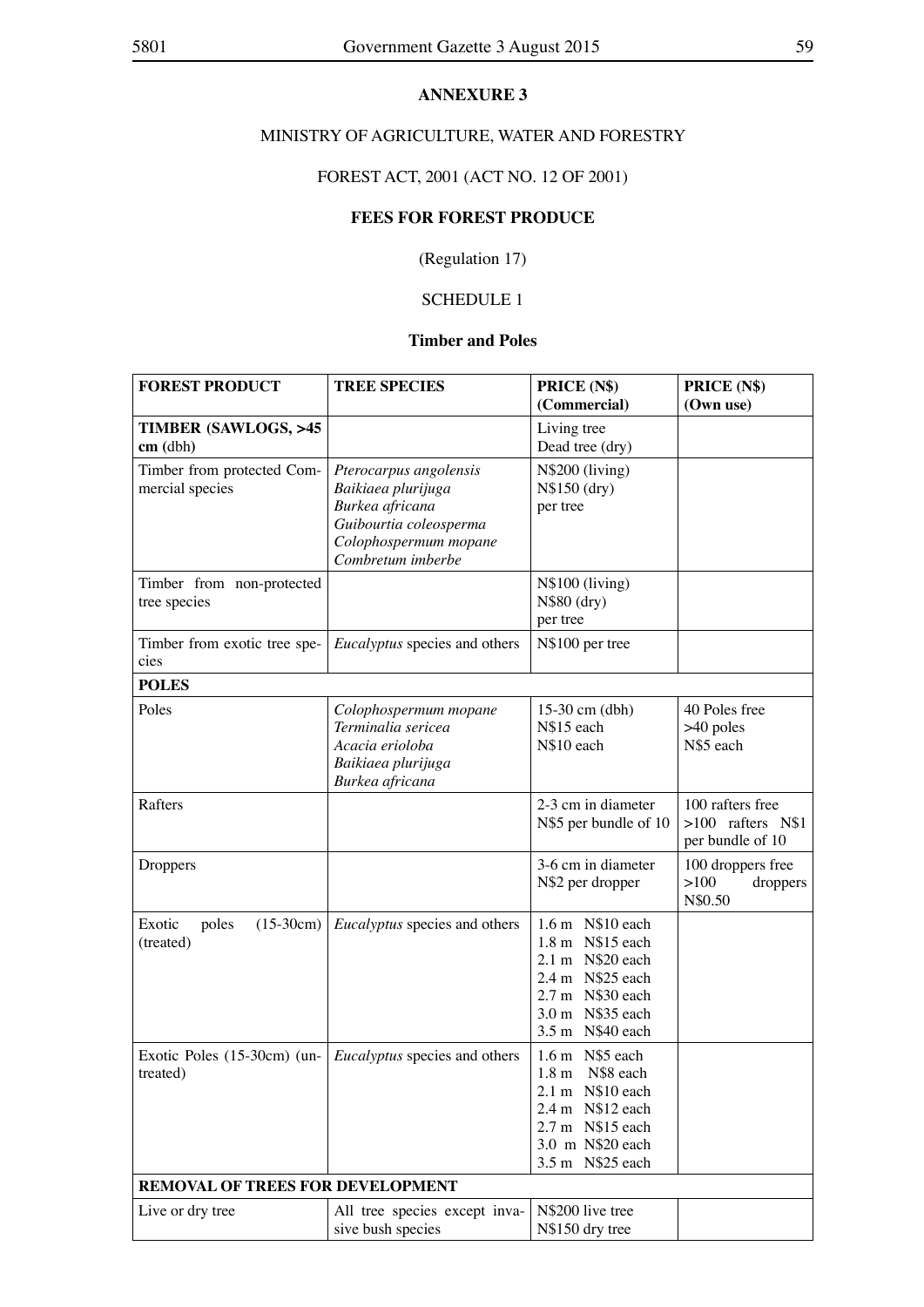### SCHEDULE 2

### **Firewood**

Definition: Firewood means any wood not serviceable or saleable otherwise than for use as fuel. The price to be charged is for firewood or wood for charcoal production, collected for commercial purposes within communal land, *i.e.* for sale or if it is more than one tonne for own use.

| <b>Quantity</b>                                   | Price (N\$)-Commercial           | Price (N\$)- Own use                      |
|---------------------------------------------------|----------------------------------|-------------------------------------------|
| <b>Bundle</b>                                     | N\$4 each                        | Free                                      |
| 1 tonne or $m3$                                   | N\$60                            | First tonne free. >1tonne N\$30 per tonne |
| Wood for charcoal<br>Production (for bush control | N\$100 per tonne of wood<br>used |                                           |
| purposes only)                                    |                                  |                                           |

*Note:* Local community members reside in the area referred to in sections 33(1) of the Act are allowed to collect firewood for their own use up to 1 tonne or 1m3 free of charge. Everyone transporting firewood outside the local area is required to have a permit. A local area here refers to the traditional authority area from which the letter of consent accompanying the application comes from.

### SCHEDULE 3

### **Nursery Seedlings**

| <b>Type of seedling</b>                        | Quantity                              | <b>Price</b> |
|------------------------------------------------|---------------------------------------|--------------|
| <b>Indigenous</b>                              |                                       |              |
| Ornamental                                     | 1                                     | N\$10        |
| Fruit tree                                     | 1                                     | N\$8         |
| Non-fruit tree                                 |                                       | N\$10        |
| Non-fruit tree for Afforestation               | First 100 seedlings                   | N\$5 each    |
|                                                | Additional Seedlings in excess of 100 | N\$3 each    |
| Protected plant species                        | 1                                     | N\$10        |
| Grafted plant                                  | 1                                     | N\$20        |
| <i>Exotic</i>                                  |                                       |              |
| Ornamental                                     | 1                                     | N\$10        |
| Fruit tree such as Mango, Banana, Citrus, Paw- | -1                                    | N\$10        |
| Paw, Grapes, Guava, etc                        |                                       |              |
| Other fruit tree                               | 1                                     | N\$8         |
| Non-fruit tree                                 |                                       | N\$6         |
| Non-fruit tree for afforestation               | First 100 seedlings Additional Seed-  | N\$5         |
|                                                | lings in excess of 100                | N\$4         |
| Grafted fruit tree                             | 1                                     | N\$25        |
| Mango fruit tree                               | 1                                     | N\$8         |
| Lemon fruit tree                               | 1                                     | N\$4         |
| Guava fruit tree                               | 1                                     | N\$4         |
| Oranges/Naartjies fruit tree                   | 1                                     | N\$8         |
| Paw-Paw fruit tree                             | 1                                     | N\$10        |
| Grape fruit tree                               | 1                                     | N\$10        |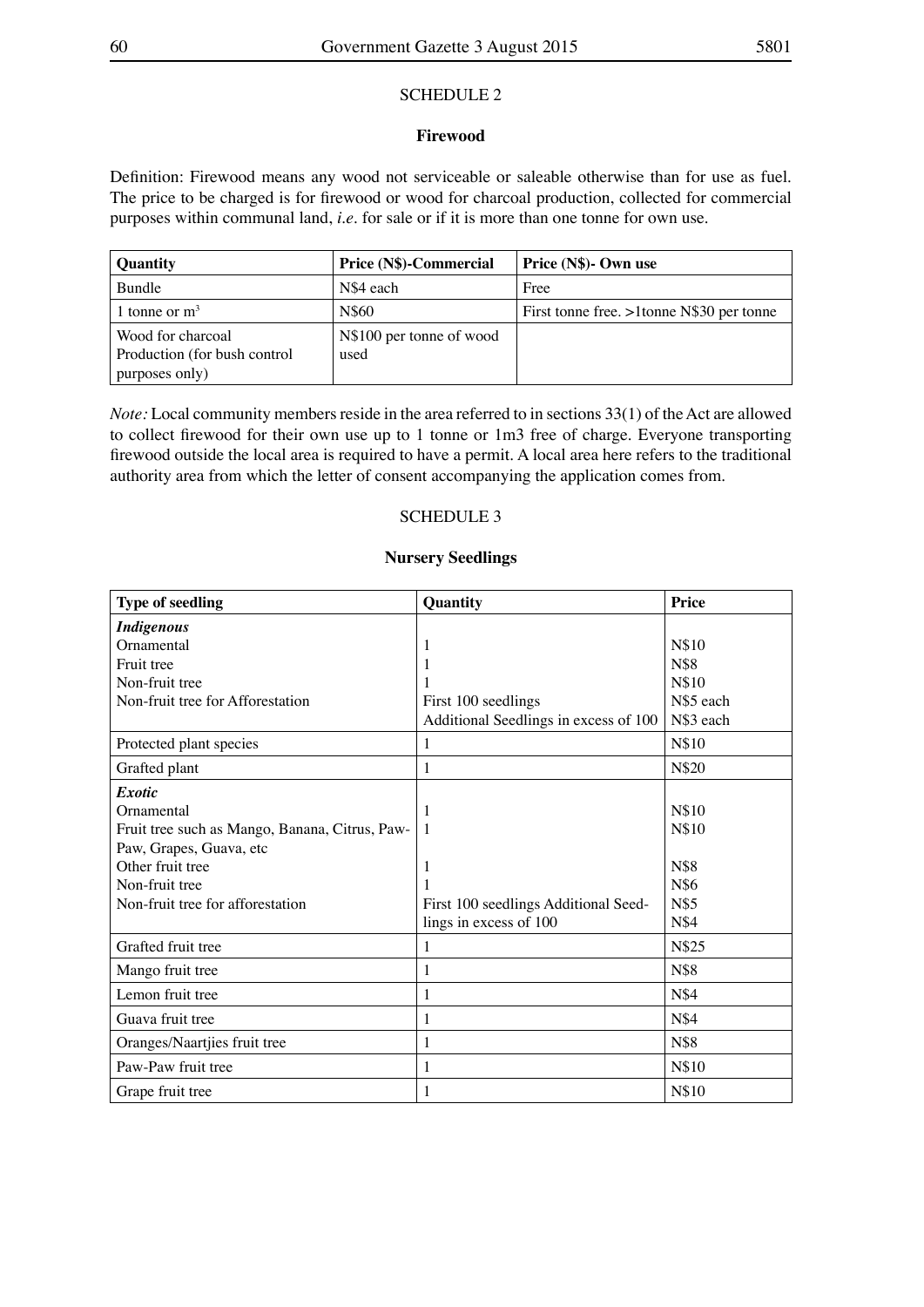### SCHEDULE 4

### **Commercial Crafts and Curios**

| Type of Product              | Unit  | <b>Price</b> |
|------------------------------|-------|--------------|
| Ornamental dry roots, curios | Tonne | N\$200       |

Note: The charges per unit product should be issued with transport permit. Charges are only applicable to local products. Products on transit are excluded from these charges.

### SCHEDULE 5

### **Fees for Impounded Animals**

| <b>Type of fee</b>                 | <b>Stock type</b> | Amount                      |
|------------------------------------|-------------------|-----------------------------|
| Detention                          | Large stock       | N\$2.50 per animal per day  |
|                                    | Small stock       | N\$1 per animal per day     |
| Grazing                            | Large stock       | N\$3.75 per animal per day  |
|                                    | Small stock       | N\$1.50 per animal/ per day |
| Feeding                            | Large stock       | N\$30 per animal per day    |
|                                    | Small stock       | N\$5 per animal per day     |
| Herding                            | Large stock       | N\$100 per day              |
|                                    | Small stock       | N\$100 per day              |
| Transport (Truck)                  | Large stock       | N\$25 per km                |
|                                    | Small stock       | N\$25 per km                |
| Transport (Light Delivery Vehicle) | Large stock       | N\$10 per km                |
|                                    | Small stock       | N\$10 per km                |

### SCHEDULE 6

### **Service Fee for Permits**

| <b>Type of Permit</b>                                         | <b>Validity</b> | <b>Service Fee</b>                                                                       |
|---------------------------------------------------------------|-----------------|------------------------------------------------------------------------------------------|
| Harvesting permit (Commercial Area)                           | 3 months        | N\$60                                                                                    |
| Harvesting permit (Communal Area)                             | 7 days          | N\$20                                                                                    |
| Harvesting permit (Own use)                                   | 3 days          | N\$10                                                                                    |
| Marketing permit (Commercial Area)                            | 3 month         | N\$60                                                                                    |
| Marketing permit (Communal Area)                              | 1 month         | N\$20                                                                                    |
| Transport permit (Commercial)                                 | 7 days          | N\$20                                                                                    |
| Transport permit (own use)                                    | 3 days          | N\$10                                                                                    |
| Export permit (Commercial) for value added forest<br>products | 7 days          | N\$20 per tonne up to 10<br>tonnes, N\$5 for each addi-<br>tional tonne per consignment  |
| Export permit (Commercial) for raw forest products            | 7 days          | N\$50 per tonne up to 10<br>tonnes, N\$20 for each addi-<br>tional tonne per consignment |
| Export permit (Own use - up to 1 ton)                         | 7 days          | N\$20                                                                                    |
| Import permit                                                 | 7 days          | N\$20                                                                                    |
| Transit permit                                                | 4 days          | N\$50                                                                                    |